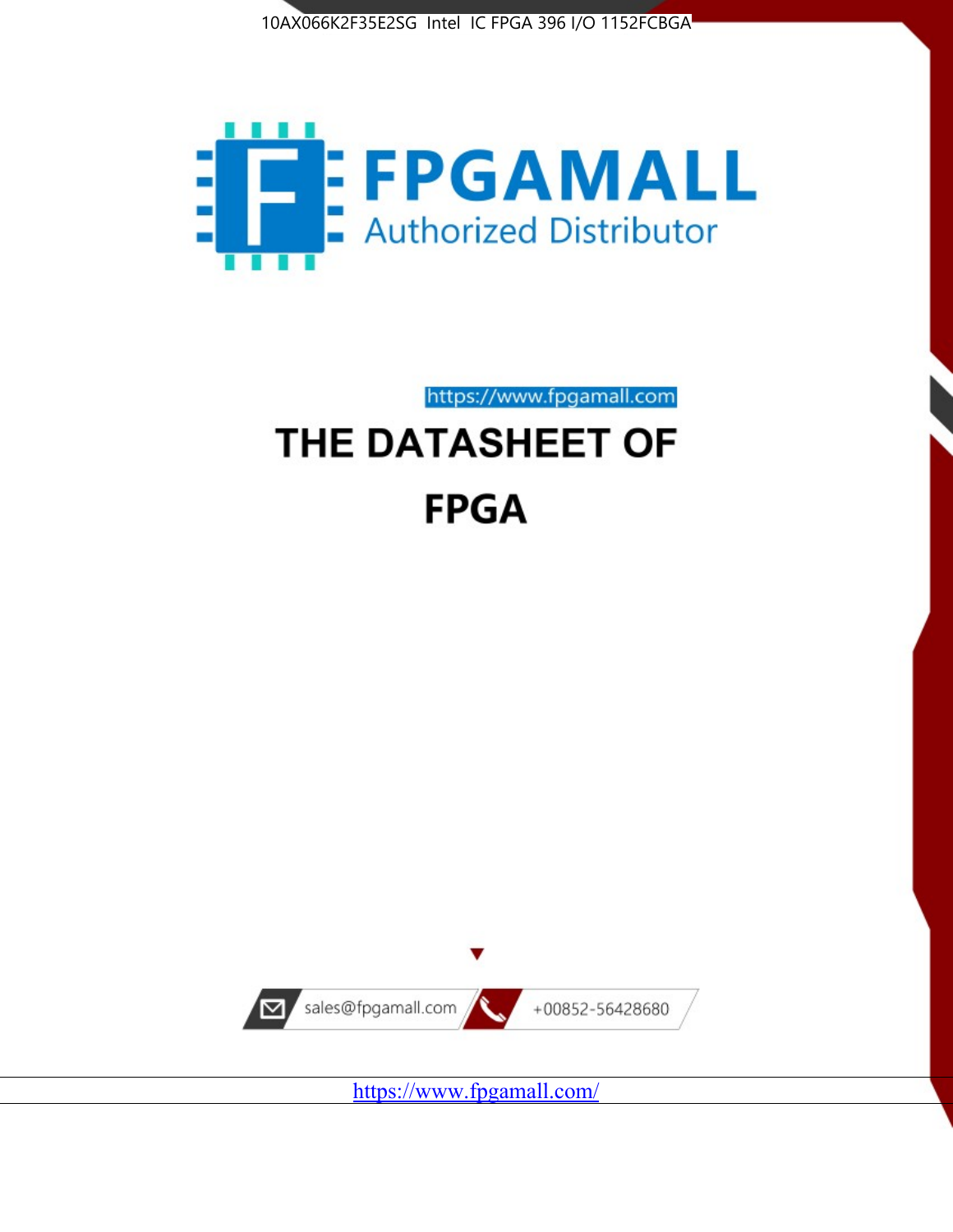10AX066K2F35E2SG Intel IC FPGA 396 I/O 1152FCBGA



# **Intel® Arria® 10 Device Overview**



**A10-OVERVIEW | 2018.12.06** Latest document on the web: **[PDF](https://www.intel.com/content/dam/www/programmable/us/en/pdfs/literature/hb/arria-10/a10_overview.pdf)** | **[HTML](https://www.intel.com/content/www/us/en/programmable/documentation/sam1403480274650.html)**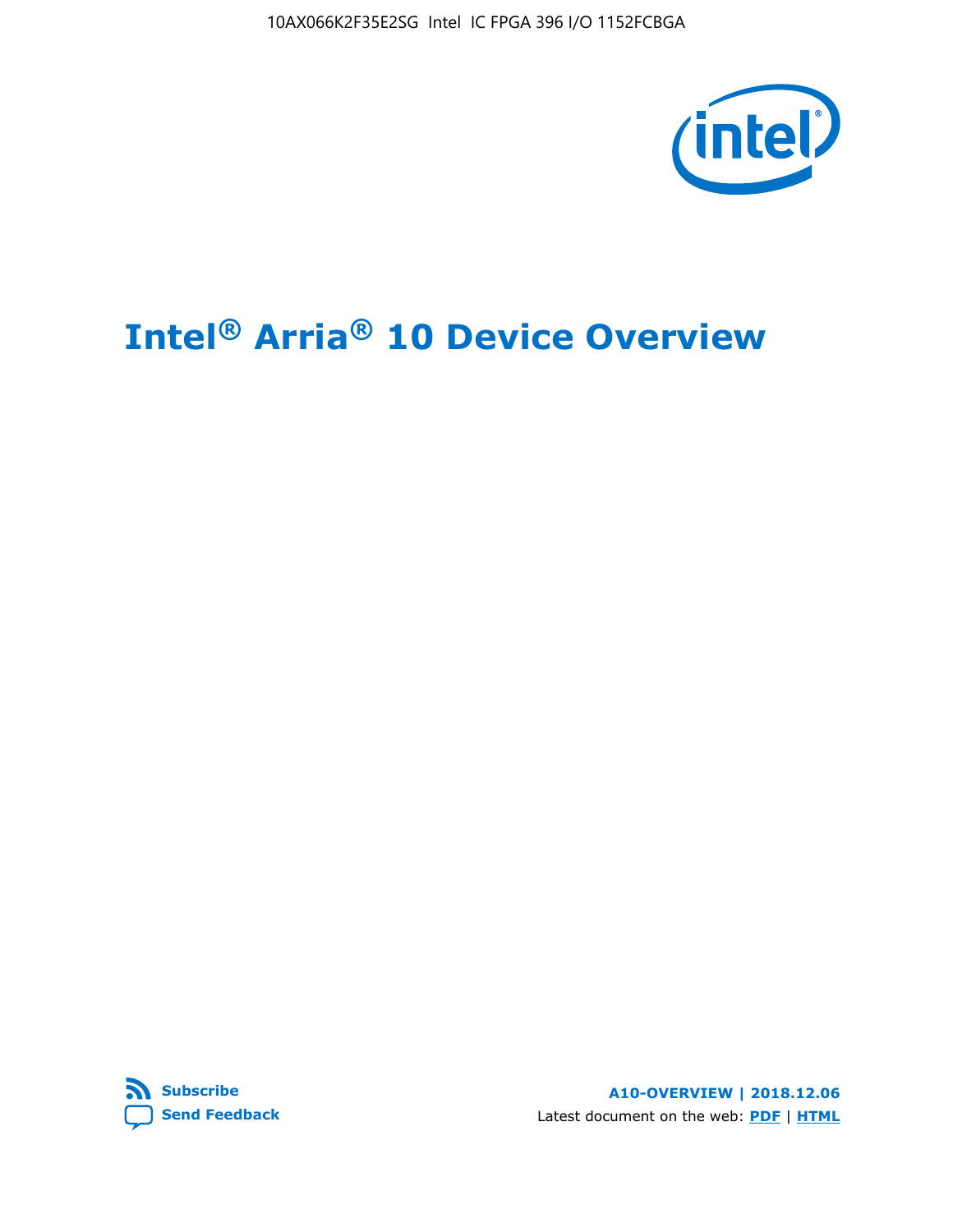

**Contents** 

# **Contents**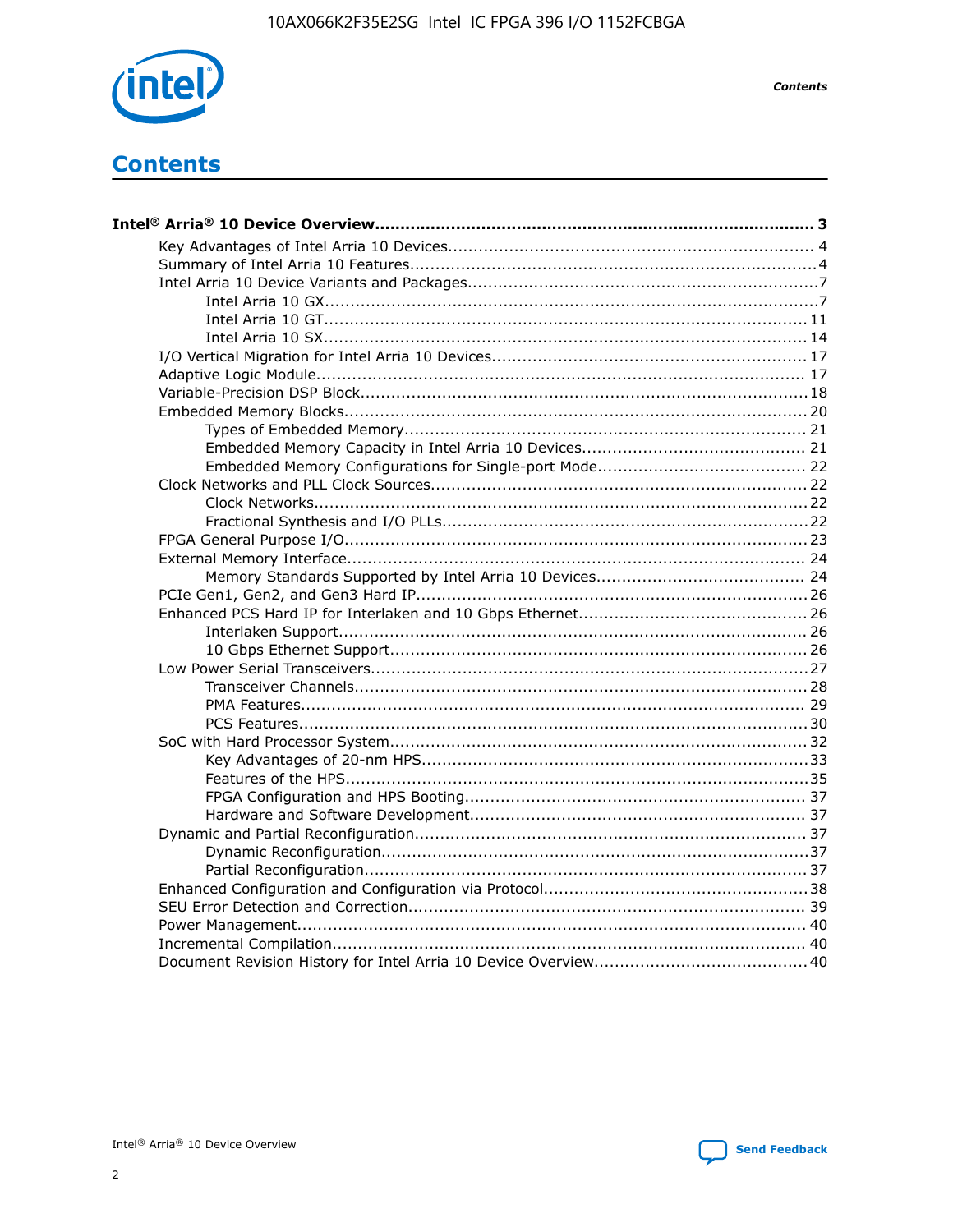**A10-OVERVIEW | 2018.12.06**

**[Send Feedback](mailto:FPGAtechdocfeedback@intel.com?subject=Feedback%20on%20Intel%20Arria%2010%20Device%20Overview%20(A10-OVERVIEW%202018.12.06)&body=We%20appreciate%20your%20feedback.%20In%20your%20comments,%20also%20specify%20the%20page%20number%20or%20paragraph.%20Thank%20you.)**



# **Intel® Arria® 10 Device Overview**

The Intel<sup>®</sup> Arria<sup>®</sup> 10 device family consists of high-performance and power-efficient 20 nm mid-range FPGAs and SoCs.

Intel Arria 10 device family delivers:

- Higher performance than the previous generation of mid-range and high-end FPGAs.
- Power efficiency attained through a comprehensive set of power-saving technologies.

The Intel Arria 10 devices are ideal for high performance, power-sensitive, midrange applications in diverse markets.

| <b>Market</b>         | <b>Applications</b>                                                                                               |
|-----------------------|-------------------------------------------------------------------------------------------------------------------|
| Wireless              | Channel and switch cards in remote radio heads<br>٠<br>Mobile backhaul<br>٠                                       |
| Wireline              | 40G/100G muxponders and transponders<br>٠<br>100G line cards<br>٠<br><b>Bridging</b><br>٠<br>Aggregation<br>٠     |
| <b>Broadcast</b>      | Studio switches<br>٠<br>Servers and transport<br>٠<br>Videoconferencing<br>٠<br>Professional audio and video<br>٠ |
| Computing and Storage | Flash cache<br>٠<br>Cloud computing servers<br>٠<br>Server acceleration<br>٠                                      |
| Medical               | Diagnostic scanners<br>٠<br>Diagnostic imaging<br>٠                                                               |
| Military              | Missile guidance and control<br>٠<br>Radar<br>٠<br>Electronic warfare<br>٠<br>Secure communications<br>٠          |

#### **Table 1. Sample Markets and Ideal Applications for Intel Arria 10 Devices**

#### **Related Information**

- [Intel Arria 10 Device Handbook: Known Issues](http://www.altera.com/support/kdb/solutions/rd07302013_646.html) Lists the planned updates to the *Intel Arria 10 Device Handbook* chapters.
- [Intel Arria 10 GX/GT Device Errata and Design Recommendations](https://www.intel.com/content/www/us/en/programmable/documentation/agz1493851706374.html#yqz1494433888646)
- [Intel Arria 10 SX Device Errata and Design Recommendations](https://www.intel.com/content/www/us/en/programmable/documentation/cru1462832385668.html#cru1462832558642)

Intel Corporation. All rights reserved. Intel, the Intel logo, Altera, Arria, Cyclone, Enpirion, MAX, Nios, Quartus and Stratix words and logos are trademarks of Intel Corporation or its subsidiaries in the U.S. and/or other countries. Intel warrants performance of its FPGA and semiconductor products to current specifications in accordance with Intel's standard warranty, but reserves the right to make changes to any products and services at any time without notice. Intel assumes no responsibility or liability arising out of the application or use of any information, product, or service described herein except as expressly agreed to in writing by Intel. Intel customers are advised to obtain the latest version of device specifications before relying on any published information and before placing orders for products or services. \*Other names and brands may be claimed as the property of others.

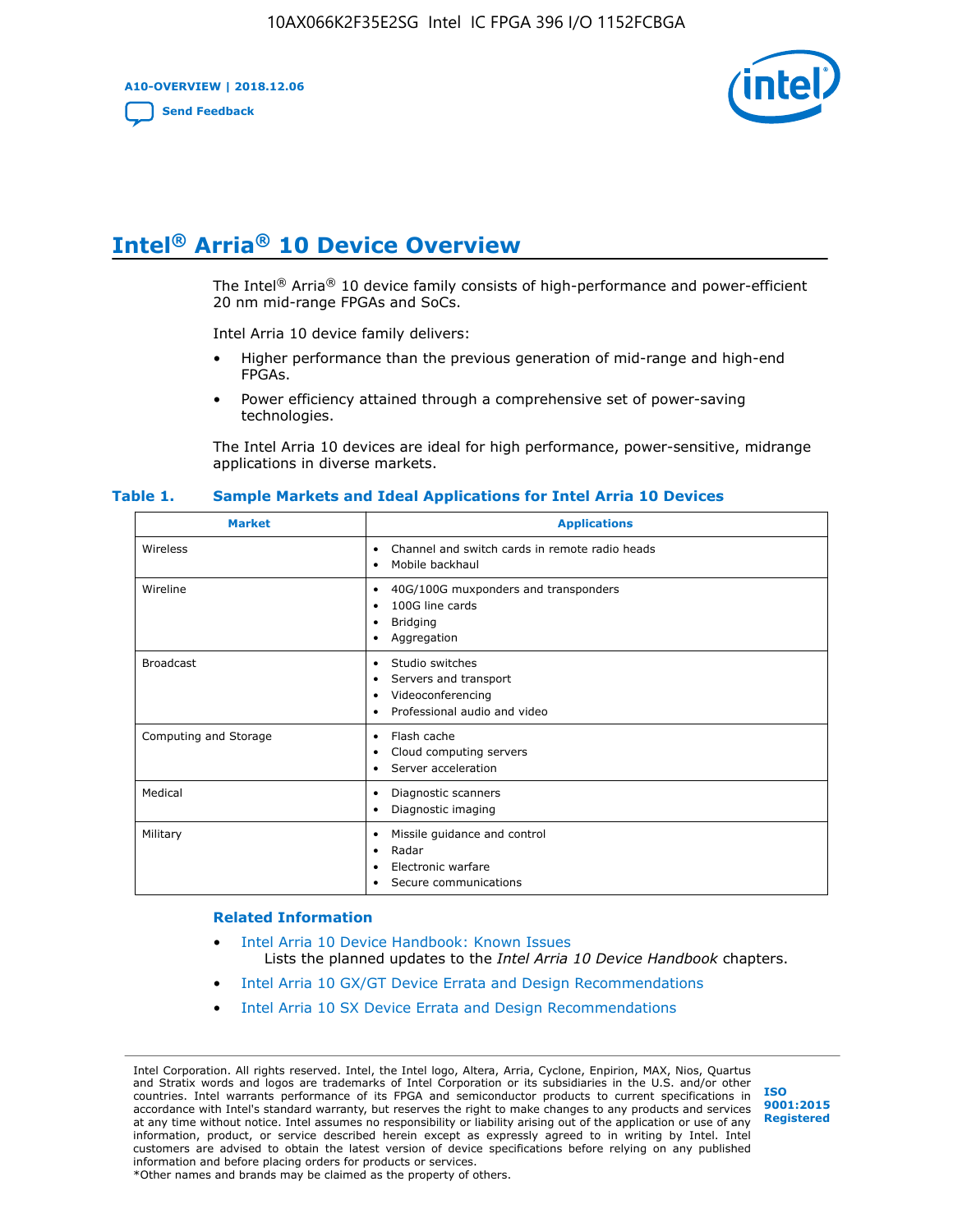

# **Key Advantages of Intel Arria 10 Devices**

## **Table 2. Key Advantages of the Intel Arria 10 Device Family**

| <b>Advantage</b>                                                                                          | <b>Supporting Feature</b>                                                                                                                                                                                                                                                                                                |
|-----------------------------------------------------------------------------------------------------------|--------------------------------------------------------------------------------------------------------------------------------------------------------------------------------------------------------------------------------------------------------------------------------------------------------------------------|
| Enhanced core architecture                                                                                | Built on TSMC's 20 nm process technology<br>٠<br>60% higher performance than the previous generation of mid-range FPGAs<br>٠<br>15% higher performance than the fastest previous-generation FPGA<br>٠                                                                                                                    |
| High-bandwidth integrated<br>transceivers                                                                 | Short-reach rates up to 25.8 Gigabits per second (Gbps)<br>٠<br>Backplane capability up to 12.5 Gbps<br>٠<br>Integrated 10GBASE-KR and 40GBASE-KR4 Forward Error Correction (FEC)<br>٠                                                                                                                                   |
| Improved logic integration and<br>hard IP blocks                                                          | 8-input adaptive logic module (ALM)<br>٠<br>Up to 65.6 megabits (Mb) of embedded memory<br>٠<br>Variable-precision digital signal processing (DSP) blocks<br>Fractional synthesis phase-locked loops (PLLs)<br>Hard PCI Express Gen3 IP blocks<br>Hard memory controllers and PHY up to 2,400 Megabits per second (Mbps) |
| Second generation hard<br>processor system (HPS) with<br>integrated ARM* Cortex*-A9*<br>MPCore* processor | Tight integration of a dual-core ARM Cortex-A9 MPCore processor, hard IP, and an<br>٠<br>FPGA in a single Intel Arria 10 system-on-a-chip (SoC)<br>Supports over 128 Gbps peak bandwidth with integrated data coherency between<br>$\bullet$<br>the processor and the FPGA fabric                                        |
| Advanced power savings                                                                                    | Comprehensive set of advanced power saving features<br>٠<br>Power-optimized MultiTrack routing and core architecture<br>٠<br>Up to 40% lower power compared to previous generation of mid-range FPGAs<br>Up to 60% lower power compared to previous generation of high-end FPGAs                                         |

# **Summary of Intel Arria 10 Features**

## **Table 3. Summary of Features for Intel Arria 10 Devices**

| <b>Feature</b>                  | <b>Description</b>                                                                                                                                                                                                                                                                                                                                                                                       |
|---------------------------------|----------------------------------------------------------------------------------------------------------------------------------------------------------------------------------------------------------------------------------------------------------------------------------------------------------------------------------------------------------------------------------------------------------|
| Technology                      | TSMC's 20-nm SoC process technology<br>٠<br>Allows operation at a lower $V_{\text{CC}}$ level of 0.82 V instead of the 0.9 V standard $V_{\text{CC}}$ core voltage                                                                                                                                                                                                                                       |
| Packaging                       | 1.0 mm ball-pitch Fineline BGA packaging<br>0.8 mm ball-pitch Ultra Fineline BGA packaging<br>Multiple devices with identical package footprints for seamless migration between different<br><b>FPGA</b> densities<br>Devices with compatible package footprints allow migration to next generation high-end<br>Stratix $\mathcal{R}$ 10 devices<br>RoHS, leaded $(1)$ , and lead-free (Pb-free) options |
| High-performance<br>FPGA fabric | Enhanced 8-input ALM with four registers<br>٠<br>Improved multi-track routing architecture to reduce congestion and improve compilation time<br>Hierarchical core clocking architecture<br>Fine-grained partial reconfiguration                                                                                                                                                                          |
| Internal memory<br>blocks       | M20K-20-Kb memory blocks with hard error correction code (ECC)<br>Memory logic array block (MLAB)-640-bit memory                                                                                                                                                                                                                                                                                         |
|                                 | continued                                                                                                                                                                                                                                                                                                                                                                                                |



<sup>(1)</sup> Contact Intel for availability.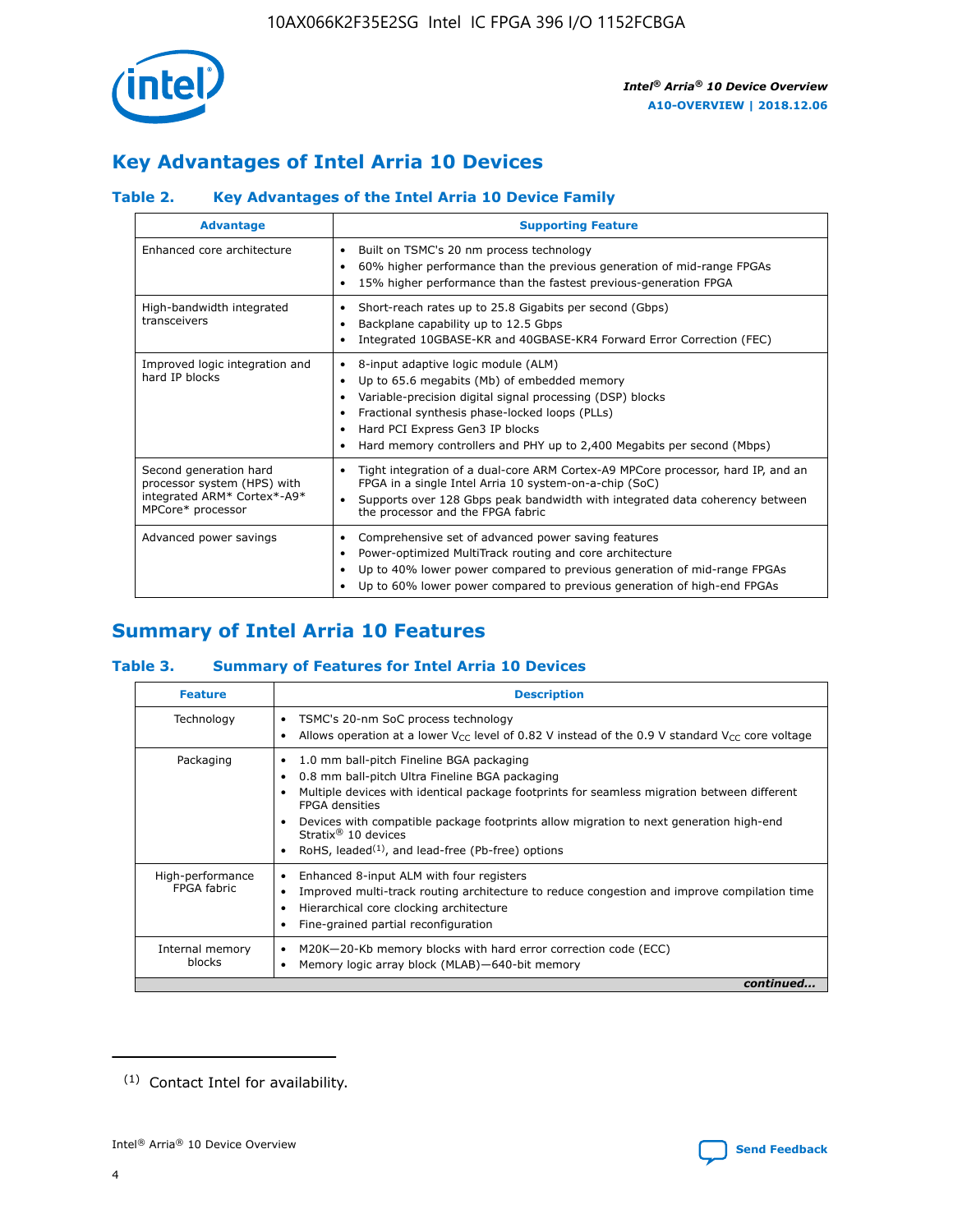$\mathbf{r}$ 



| <b>Feature</b>                         | <b>Description</b>                                                                                             |                                                                                                                                                                                                                                                                                                                                                                                                                                                                                                                                                                                                                                                                                                                                                                                                                                                                  |  |  |  |  |  |  |
|----------------------------------------|----------------------------------------------------------------------------------------------------------------|------------------------------------------------------------------------------------------------------------------------------------------------------------------------------------------------------------------------------------------------------------------------------------------------------------------------------------------------------------------------------------------------------------------------------------------------------------------------------------------------------------------------------------------------------------------------------------------------------------------------------------------------------------------------------------------------------------------------------------------------------------------------------------------------------------------------------------------------------------------|--|--|--|--|--|--|
| Embedded Hard IP<br>blocks             | Variable-precision DSP                                                                                         | Native support for signal processing precision levels from $18 \times 19$ to<br>$\bullet$<br>54 x 54<br>Native support for 27 x 27 multiplier mode<br>$\bullet$<br>64-bit accumulator and cascade for systolic finite impulse responses<br>(FIRs)<br>Internal coefficient memory banks<br>$\bullet$<br>Preadder/subtractor for improved efficiency<br>Additional pipeline register to increase performance and reduce<br>power<br>Supports floating point arithmetic:<br>- Perform multiplication, addition, subtraction, multiply-add,<br>multiply-subtract, and complex multiplication.<br>- Supports multiplication with accumulation capability, cascade<br>summation, and cascade subtraction capability.<br>- Dynamic accumulator reset control.<br>- Support direct vector dot and complex multiplication chaining<br>multiply floating point DSP blocks. |  |  |  |  |  |  |
|                                        | Memory controller                                                                                              | DDR4, DDR3, and DDR3L                                                                                                                                                                                                                                                                                                                                                                                                                                                                                                                                                                                                                                                                                                                                                                                                                                            |  |  |  |  |  |  |
|                                        | PCI Express*                                                                                                   | PCI Express (PCIe*) Gen3 (x1, x2, x4, or x8), Gen2 (x1, x2, x4, or x8)<br>and Gen1 (x1, x2, x4, or x8) hard IP with complete protocol stack,<br>endpoint, and root port                                                                                                                                                                                                                                                                                                                                                                                                                                                                                                                                                                                                                                                                                          |  |  |  |  |  |  |
|                                        | Transceiver I/O                                                                                                | 10GBASE-KR/40GBASE-KR4 Forward Error Correction (FEC)<br>PCS hard IPs that support:<br>- 10-Gbps Ethernet (10GbE)<br>- PCIe PIPE interface<br>- Interlaken<br>- Gbps Ethernet (GbE)<br>- Common Public Radio Interface (CPRI) with deterministic latency<br>support<br>- Gigabit-capable passive optical network (GPON) with fast lock-<br>time support<br>13.5G JESD204b<br>$\bullet$<br>8B/10B, 64B/66B, 64B/67B encoders and decoders<br>Custom mode support for proprietary protocols                                                                                                                                                                                                                                                                                                                                                                        |  |  |  |  |  |  |
| Core clock networks                    | $\bullet$                                                                                                      | Up to 800 MHz fabric clocking, depending on the application:<br>- 667 MHz external memory interface clocking with 2,400 Mbps DDR4 interface<br>- 800 MHz LVDS interface clocking with 1,600 Mbps LVDS interface<br>Global, regional, and peripheral clock networks<br>Clock networks that are not used can be gated to reduce dynamic power                                                                                                                                                                                                                                                                                                                                                                                                                                                                                                                      |  |  |  |  |  |  |
| Phase-locked loops<br>(PLLs)           | High-resolution fractional synthesis PLLs:<br>$\bullet$<br>Integer PLLs:<br>- Adjacent to general purpose I/Os | - Precision clock synthesis, clock delay compensation, and zero delay buffering (ZDB)<br>- Support integer mode and fractional mode<br>- Fractional mode support with third-order delta-sigma modulation<br>- Support external memory and LVDS interfaces                                                                                                                                                                                                                                                                                                                                                                                                                                                                                                                                                                                                        |  |  |  |  |  |  |
| FPGA General-purpose<br>$I/Os$ (GPIOs) | On-chip termination (OCT)<br>$\bullet$                                                                         | 1.6 Gbps LVDS-every pair can be configured as receiver or transmitter                                                                                                                                                                                                                                                                                                                                                                                                                                                                                                                                                                                                                                                                                                                                                                                            |  |  |  |  |  |  |
| <b>External Memory</b><br>Interface    | $\bullet$                                                                                                      | 1.2 V to 3.0 V single-ended LVTTL/LVCMOS interfacing<br>Hard memory controller- DDR4, DDR3, and DDR3L support<br>$-$ DDR4-speeds up to 1,200 MHz/2,400 Mbps<br>- DDR3-speeds up to 1,067 MHz/2,133 Mbps<br>Soft memory controller—provides support for RLDRAM $3^{(2)}$ , QDR IV $^{(2)}$ , and QDR II+<br>continued                                                                                                                                                                                                                                                                                                                                                                                                                                                                                                                                             |  |  |  |  |  |  |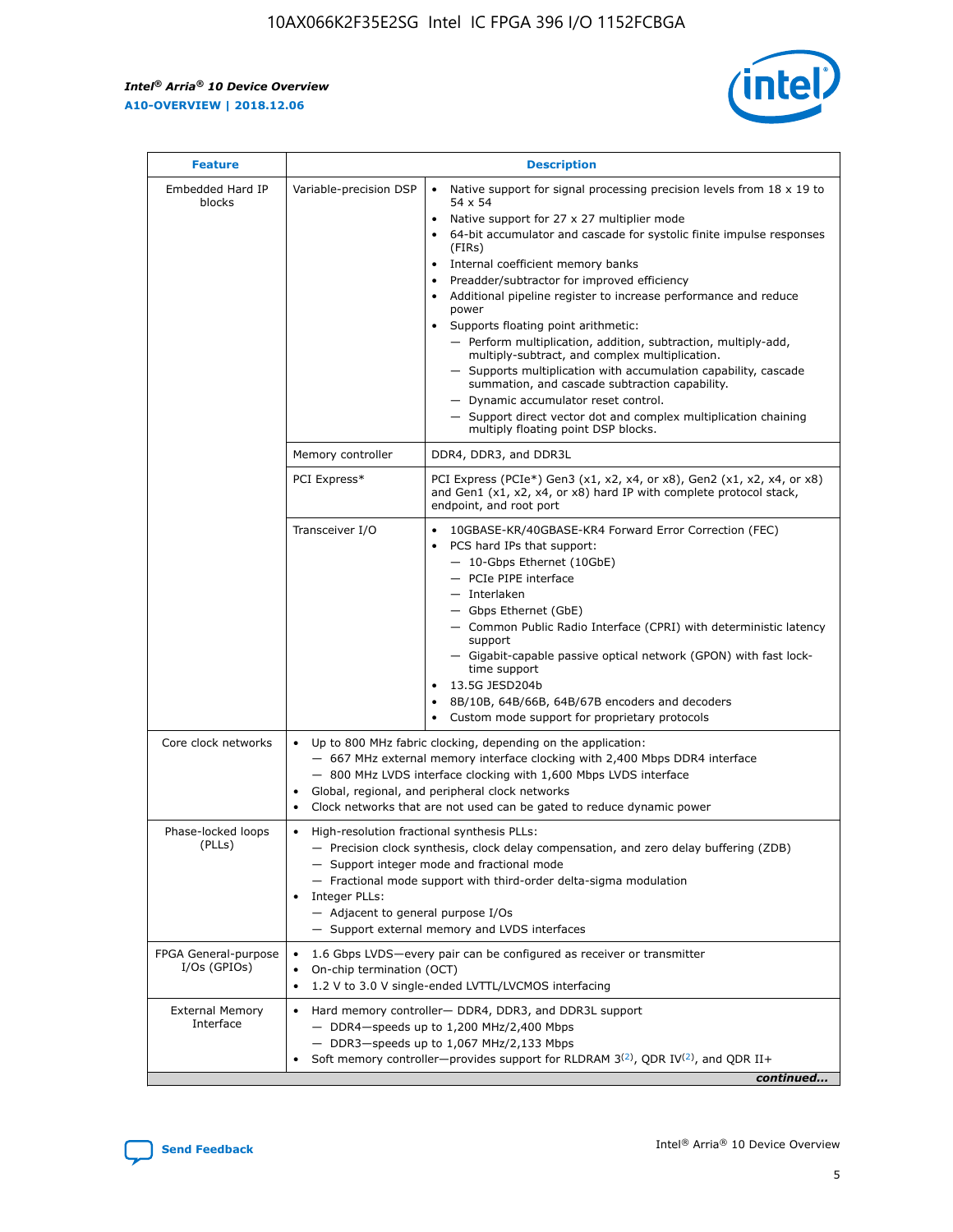

| <b>Feature</b>                                    | <b>Description</b>                                                                                                                                                                                                                                                                                                                                                                                                                                                                                                                                                                                                                             |  |  |  |  |  |  |  |  |
|---------------------------------------------------|------------------------------------------------------------------------------------------------------------------------------------------------------------------------------------------------------------------------------------------------------------------------------------------------------------------------------------------------------------------------------------------------------------------------------------------------------------------------------------------------------------------------------------------------------------------------------------------------------------------------------------------------|--|--|--|--|--|--|--|--|
| Low-power serial<br>transceivers                  | • Continuous operating range:<br>- Intel Arria 10 GX-1 Gbps to 17.4 Gbps<br>- Intel Arria 10 GT-1 Gbps to 25.8 Gbps<br>Backplane support:<br>$-$ Intel Arria 10 GX-up to 12.5<br>$-$ Intel Arria 10 GT-up to 12.5<br>Extended range down to 125 Mbps with oversampling<br>ATX transmit PLLs with user-configurable fractional synthesis capability<br>• Electronic Dispersion Compensation (EDC) support for XFP, SFP+, QSFP, and CFP optical<br>module<br>• Adaptive linear and decision feedback equalization<br>Transmitter pre-emphasis and de-emphasis<br>$\bullet$<br>Dynamic partial reconfiguration of individual transceiver channels |  |  |  |  |  |  |  |  |
| <b>HPS</b><br>(Intel Arria 10 SX<br>devices only) | Processor and system<br>Dual-core ARM Cortex-A9 MPCore processor-1.2 GHz CPU with<br>$\bullet$<br>1.5 GHz overdrive capability<br>256 KB on-chip RAM and 64 KB on-chip ROM<br>$\bullet$<br>System peripherals-general-purpose timers, watchdog timers, direct<br>memory access (DMA) controller, FPGA configuration manager, and<br>clock and reset managers<br>• Security features—anti-tamper, secure boot, Advanced Encryption<br>Standard (AES) and authentication (SHA)<br>ARM CoreSight* JTAG debug access port, trace port, and on-chip<br>trace storage                                                                                |  |  |  |  |  |  |  |  |
|                                                   | <b>External interfaces</b><br>Hard memory interface—Hard memory controller (2,400 Mbps DDR4,<br>$\bullet$<br>and 2,133 Mbps DDR3), Quad serial peripheral interface (QSPI) flash<br>controller, NAND flash controller, direct memory access (DMA)<br>controller, Secure Digital/MultiMediaCard (SD/MMC) controller<br>Communication interface-10/100/1000 Ethernet media access<br>control (MAC), USB On-The-GO (OTG) controllers, I <sup>2</sup> C controllers,<br>UART 16550, serial peripheral interface (SPI), and up to 62<br>HPS GPIO interfaces (48 direct-share I/Os)                                                                  |  |  |  |  |  |  |  |  |
|                                                   | High-performance ARM AMBA* AXI bus bridges that support<br>Interconnects to core<br>$\bullet$<br>simultaneous read and write<br>HPS-FPGA bridges—include the FPGA-to-HPS, HPS-to-FPGA, and<br>$\bullet$<br>lightweight HPS-to-FPGA bridges that allow the FPGA fabric to issue<br>transactions to slaves in the HPS, and vice versa<br>Configuration bridge that allows HPS configuration manager to<br>configure the core logic via dedicated 32-bit configuration port<br>FPGA-to-HPS SDRAM controller bridge-provides configuration<br>interfaces for the multiport front end (MPFE) of the HPS SDRAM<br>controller                         |  |  |  |  |  |  |  |  |
| Configuration                                     | Tamper protection—comprehensive design protection to protect your valuable IP investments<br>Enhanced 256-bit advanced encryption standard (AES) design security with authentication<br>$\bullet$<br>Configuration via protocol (CvP) using PCIe Gen1, Gen2, or Gen3<br>continued                                                                                                                                                                                                                                                                                                                                                              |  |  |  |  |  |  |  |  |

<sup>(2)</sup> Intel Arria 10 devices support this external memory interface using hard PHY with soft memory controller.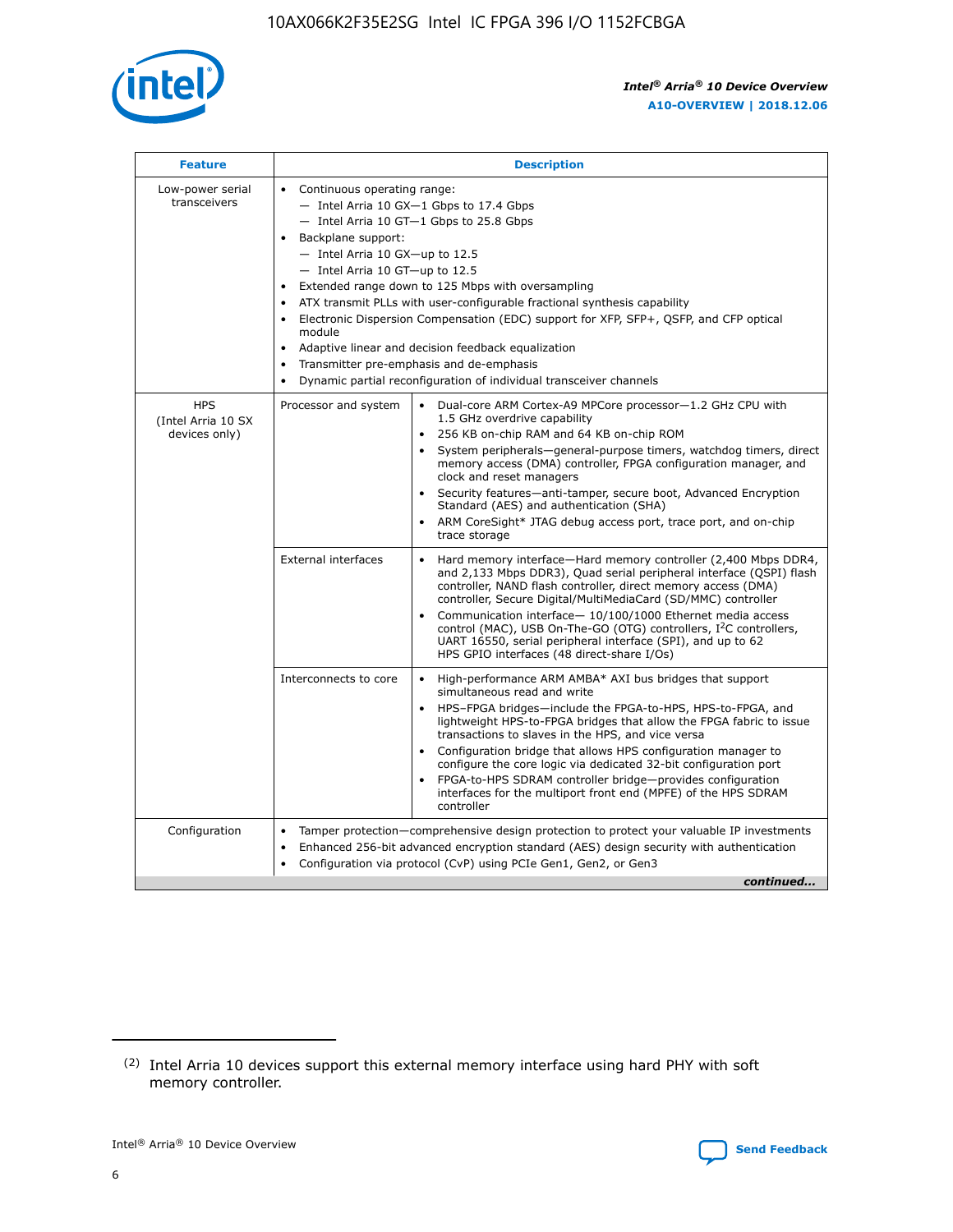

| <b>Feature</b>     | <b>Description</b>                                                                                                                                                                                               |
|--------------------|------------------------------------------------------------------------------------------------------------------------------------------------------------------------------------------------------------------|
|                    | Dynamic reconfiguration of the transceivers and PLLs<br>Fine-grained partial reconfiguration of the core fabric<br>Active Serial x4 Interface<br>$\bullet$                                                       |
| Power management   | SmartVID<br>$\bullet$<br>Low static power device options<br>Programmable Power Technology<br>Intel Quartus <sup>®</sup> Prime integrated power analysis                                                          |
| Software and tools | Intel Quartus Prime design suite<br>Transceiver toolkit<br>Platform Designer system integration tool<br>DSP Builder for Intel FPGAs<br>OpenCL <sup>™</sup> support<br>Intel SoC FPGA Embedded Design Suite (EDS) |

## **Related Information**

[Intel Arria 10 Transceiver PHY Overview](https://www.intel.com/content/www/us/en/programmable/documentation/nik1398707230472.html#nik1398706768037) Provides details on Intel Arria 10 transceivers.

# **Intel Arria 10 Device Variants and Packages**

#### **Table 4. Device Variants for the Intel Arria 10 Device Family**

| <b>Variant</b>    | <b>Description</b>                                                                                                                                                                                                     |
|-------------------|------------------------------------------------------------------------------------------------------------------------------------------------------------------------------------------------------------------------|
| Intel Arria 10 GX | FPGA featuring 17.4 Gbps transceivers for short reach applications with 12.5 backplane driving<br>capability.                                                                                                          |
| Intel Arria 10 GT | FPGA featuring:<br>17.4 Gbps transceivers for short reach applications with 12.5 backplane driving capability.<br>25.8 Gbps transceivers for supporting CAUI-4 and CEI-25G applications with CFP2 and CFP4<br>modules. |
| Intel Arria 10 SX | SoC integrating ARM-based HPS and FPGA featuring 17.4 Gbps transceivers for short reach<br>applications with 12.5 backplane driving capability.                                                                        |

## **Intel Arria 10 GX**

This section provides the available options, maximum resource counts, and package plan for the Intel Arria 10 GX devices.

The information in this section is correct at the time of publication. For the latest information and to get more details, refer to the Intel FPGA Product Selector.

## **Related Information**

#### [Intel FPGA Product Selector](http://www.altera.com/products/selector/psg-selector.html) Provides the latest information on Intel products.

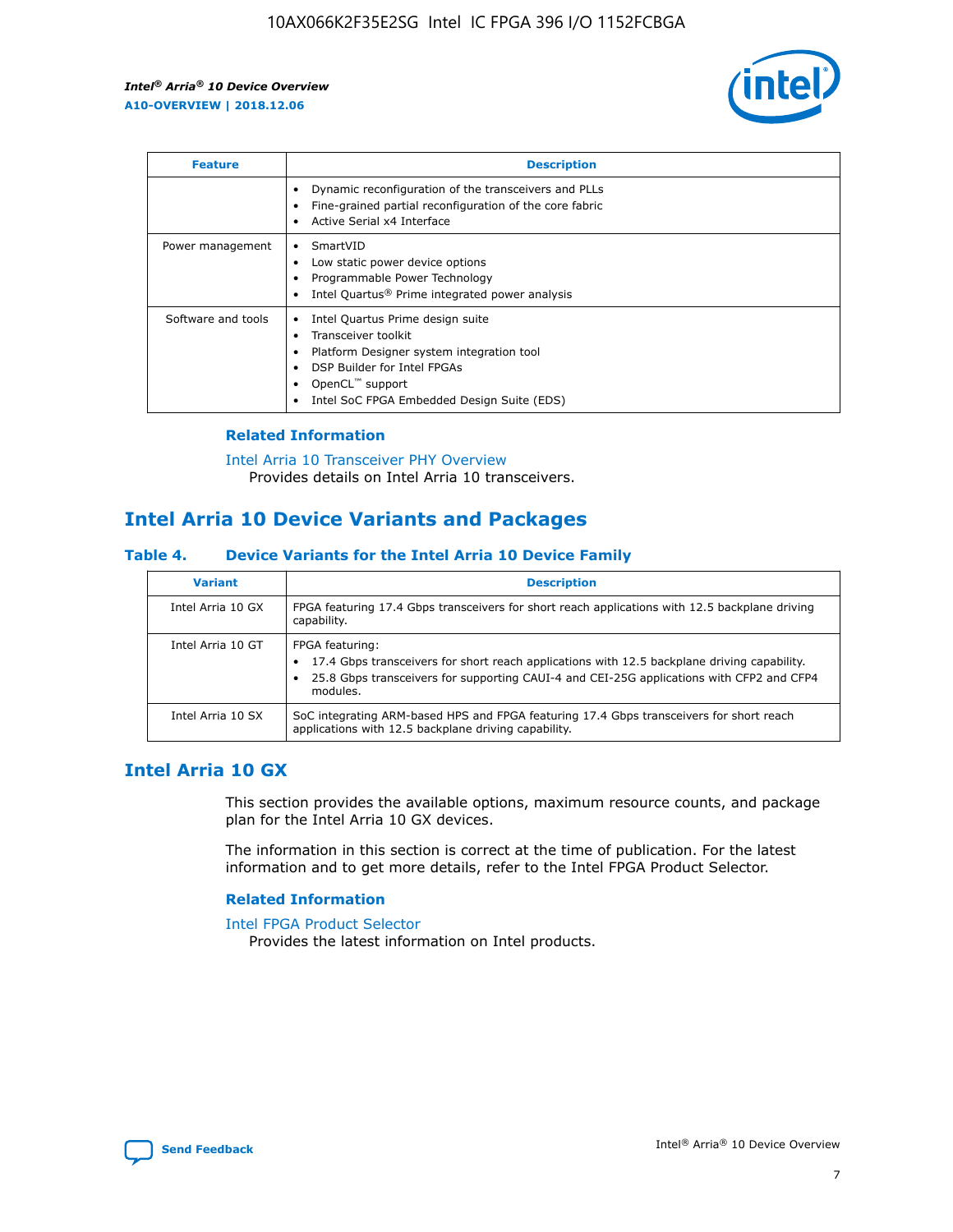

## **Available Options**





#### **Related Information**

[Transceiver Performance for Intel Arria 10 GX/SX Devices](https://www.intel.com/content/www/us/en/programmable/documentation/mcn1413182292568.html#mcn1413213965502) Provides more information about the transceiver speed grade.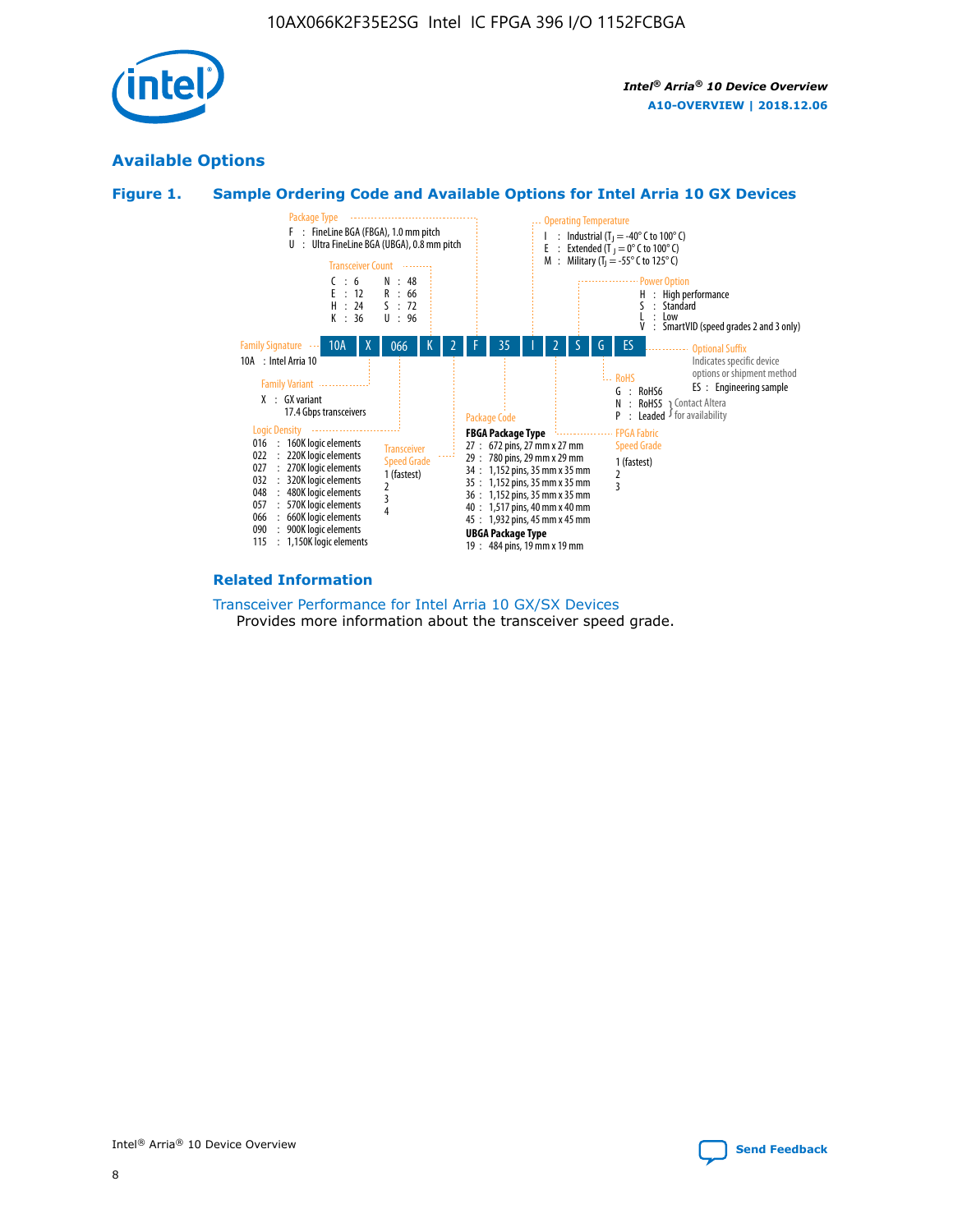

## **Maximum Resources**

#### **Table 5. Maximum Resource Counts for Intel Arria 10 GX Devices (GX 160, GX 220, GX 270, GX 320, and GX 480)**

| <b>Resource</b>              |                         | <b>Product Line</b> |                                |                    |                |                |  |  |  |
|------------------------------|-------------------------|---------------------|--------------------------------|--------------------|----------------|----------------|--|--|--|
|                              |                         | <b>GX 160</b>       | <b>GX 220</b><br><b>GX 270</b> |                    | <b>GX 320</b>  | <b>GX 480</b>  |  |  |  |
| Logic Elements (LE) (K)      |                         | 160                 | 220<br>270                     |                    | 320            | 480            |  |  |  |
| <b>ALM</b>                   |                         | 61,510              | 80,330                         | 101,620            | 119,900        | 183,590        |  |  |  |
| Register                     |                         | 246,040             | 321,320                        | 406,480<br>479,600 |                | 734,360        |  |  |  |
| Memory (Kb)                  | M <sub>20</sub> K       | 8,800               | 11,740                         | 15,000             | 17,820         | 28,620         |  |  |  |
|                              | <b>MLAB</b>             | 1,050               | 1,690<br>2,452                 |                    | 2,727          | 4,164          |  |  |  |
| Variable-precision DSP Block |                         | 156                 | 192                            | 830                | 985            | 1,368          |  |  |  |
| 18 x 19 Multiplier           |                         | 312                 | 384                            | 1,660<br>1,970     |                | 2,736          |  |  |  |
| PLL                          | Fractional<br>Synthesis | 6                   | 6                              | 8                  | 8              | 12             |  |  |  |
|                              | I/O                     | 6                   | 6                              | 8                  | 8              | 12             |  |  |  |
| 17.4 Gbps Transceiver        |                         | 12                  | 12                             | 24                 | 24             | 36             |  |  |  |
| GPIO <sup>(3)</sup>          |                         | 288                 | 288                            | 384                | 384            | 492            |  |  |  |
| LVDS Pair $(4)$              |                         | 120                 | 120                            | 168                | 168            | 222            |  |  |  |
| PCIe Hard IP Block           |                         | $\mathbf{1}$        | 1                              | $\overline{2}$     | $\overline{2}$ | $\overline{2}$ |  |  |  |
| Hard Memory Controller       |                         | 6                   | 6                              | 8                  | 8              |                |  |  |  |

<sup>(4)</sup> Each LVDS I/O pair can be used as differential input or output.



<sup>(3)</sup> The number of GPIOs does not include transceiver I/Os. In the Intel Quartus Prime software, the number of user I/Os includes transceiver I/Os.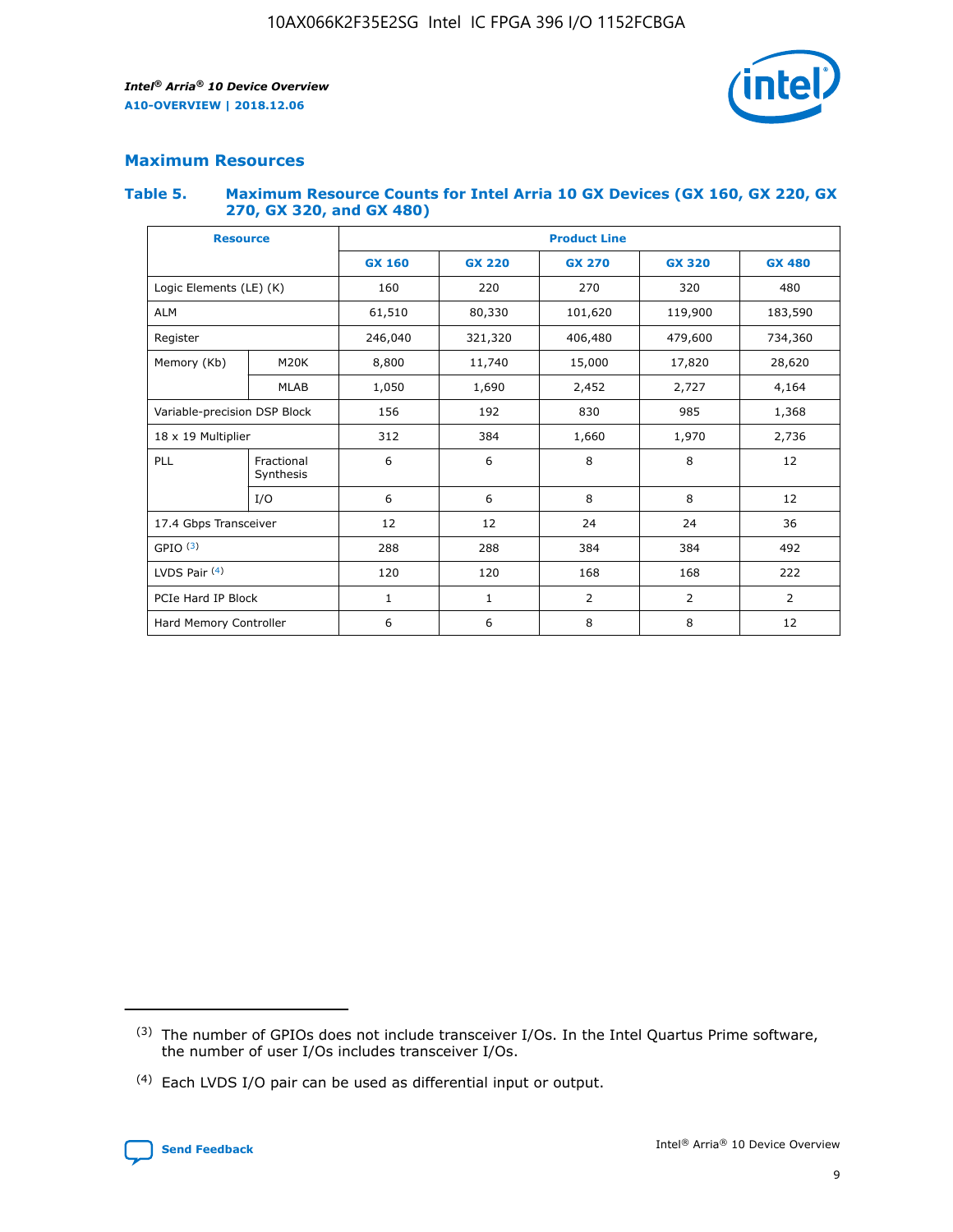

## **Table 6. Maximum Resource Counts for Intel Arria 10 GX Devices (GX 570, GX 660, GX 900, and GX 1150)**

|                              | <b>Resource</b>         | <b>Product Line</b> |                |                |                |  |  |  |
|------------------------------|-------------------------|---------------------|----------------|----------------|----------------|--|--|--|
|                              |                         | <b>GX 570</b>       | <b>GX 660</b>  | <b>GX 900</b>  | <b>GX 1150</b> |  |  |  |
| Logic Elements (LE) (K)      |                         | 570                 | 660            | 900            | 1,150          |  |  |  |
| <b>ALM</b>                   |                         | 217,080             | 251,680        | 339,620        | 427,200        |  |  |  |
| Register                     |                         | 868,320             | 1,006,720      |                | 1,708,800      |  |  |  |
| Memory (Kb)                  | <b>M20K</b>             | 36,000              | 42,620         | 48,460         | 54,260         |  |  |  |
|                              | <b>MLAB</b>             | 5,096               | 5,788          | 9,386          | 12,984         |  |  |  |
| Variable-precision DSP Block |                         | 1,523               | 1,687          | 1,518          | 1,518          |  |  |  |
| $18 \times 19$ Multiplier    |                         | 3,046               | 3,374          | 3,036          | 3,036          |  |  |  |
| PLL                          | Fractional<br>Synthesis | 16                  | 16             | 32             | 32             |  |  |  |
|                              | I/O                     | 16                  | 16             | 16             | 16             |  |  |  |
| 17.4 Gbps Transceiver        |                         | 48                  | 48<br>96       |                | 96             |  |  |  |
| GPIO <sup>(3)</sup>          |                         | 696                 | 696            | 768            | 768            |  |  |  |
| LVDS Pair $(4)$              |                         | 324                 | 324            | 384            | 384            |  |  |  |
| PCIe Hard IP Block           |                         | 2                   | $\overline{2}$ | $\overline{4}$ | 4              |  |  |  |
| Hard Memory Controller       |                         | 16                  | 16             | 16             | 16             |  |  |  |

## **Package Plan**

## **Table 7. Package Plan for Intel Arria 10 GX Devices (U19, F27, and F29)**

Refer to I/O and High Speed I/O in Intel Arria 10 Devices chapter for the number of 3 V I/O, LVDS I/O, and LVDS channels in each device package.

| <b>Product Line</b> | <b>U19</b><br>$(19 \text{ mm} \times 19 \text{ mm})$<br>484-pin UBGA) |          |             |         | <b>F27</b><br>(27 mm × 27 mm,<br>672-pin FBGA) |             | <b>F29</b><br>(29 mm × 29 mm,<br>780-pin FBGA) |          |             |  |
|---------------------|-----------------------------------------------------------------------|----------|-------------|---------|------------------------------------------------|-------------|------------------------------------------------|----------|-------------|--|
|                     | 3 V I/O                                                               | LVDS I/O | <b>XCVR</b> | 3 V I/O | LVDS I/O                                       | <b>XCVR</b> | 3 V I/O                                        | LVDS I/O | <b>XCVR</b> |  |
| GX 160              | 48                                                                    | 192      | 6           | 48      | 192                                            | 12          | 48                                             | 240      | 12          |  |
| GX 220              | 48                                                                    | 192      | 6           | 48      | 192                                            | 12          | 48                                             | 240      | 12          |  |
| GX 270              |                                                                       |          |             | 48      | 192                                            | 12          | 48                                             | 312      | 12          |  |
| GX 320              |                                                                       |          |             | 48      | 192                                            | 12          | 48                                             | 312      | 12          |  |
| GX 480              |                                                                       |          |             |         |                                                |             | 48                                             | 312      | 12          |  |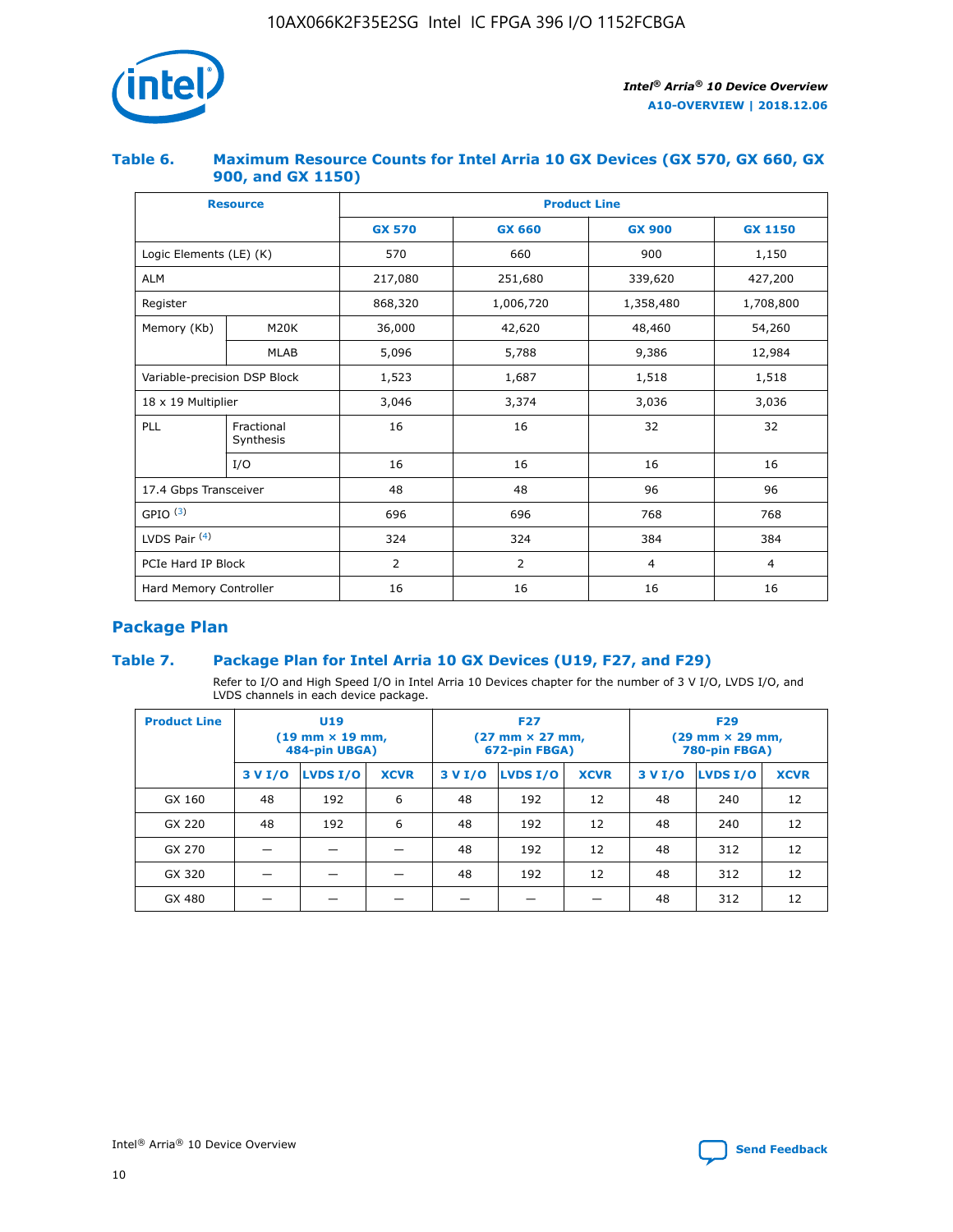

#### **Table 8. Package Plan for Intel Arria 10 GX Devices (F34, F35, NF40, and KF40)**

Refer to I/O and High Speed I/O in Intel Arria 10 Devices chapter for the number of 3 V I/O, LVDS I/O, and LVDS channels in each device package.

| <b>Product Line</b> | <b>F34</b><br>$(35 \text{ mm} \times 35 \text{ mm})$<br>1152-pin FBGA) |                    | <b>F35</b><br>$(35 \text{ mm} \times 35 \text{ mm})$<br><b>1152-pin FBGA)</b> |           | <b>KF40</b><br>$(40$ mm $\times$ 40 mm,<br>1517-pin FBGA) |             |           | <b>NF40</b><br>$(40$ mm $\times$ 40 mm,<br><b>1517-pin FBGA)</b> |             |            |                    |             |
|---------------------|------------------------------------------------------------------------|--------------------|-------------------------------------------------------------------------------|-----------|-----------------------------------------------------------|-------------|-----------|------------------------------------------------------------------|-------------|------------|--------------------|-------------|
|                     | 3V<br>I/O                                                              | <b>LVDS</b><br>I/O | <b>XCVR</b>                                                                   | 3V<br>I/O | <b>LVDS</b><br>I/O                                        | <b>XCVR</b> | 3V<br>I/O | <b>LVDS</b><br>I/O                                               | <b>XCVR</b> | 3 V<br>I/O | <b>LVDS</b><br>I/O | <b>XCVR</b> |
| GX 270              | 48                                                                     | 336                | 24                                                                            | 48        | 336                                                       | 24          |           |                                                                  |             |            |                    |             |
| GX 320              | 48                                                                     | 336                | 24                                                                            | 48        | 336                                                       | 24          |           |                                                                  |             |            |                    |             |
| GX 480              | 48                                                                     | 444                | 24                                                                            | 48        | 348                                                       | 36          |           |                                                                  |             |            |                    |             |
| GX 570              | 48                                                                     | 444                | 24                                                                            | 48        | 348                                                       | 36          | 96        | 600                                                              | 36          | 48         | 540                | 48          |
| GX 660              | 48                                                                     | 444                | 24                                                                            | 48        | 348                                                       | 36          | 96        | 600                                                              | 36          | 48         | 540                | 48          |
| GX 900              |                                                                        | 504                | 24                                                                            | -         |                                                           |             |           |                                                                  |             |            | 600                | 48          |
| GX 1150             |                                                                        | 504                | 24                                                                            |           |                                                           |             |           |                                                                  |             |            | 600                | 48          |

#### **Table 9. Package Plan for Intel Arria 10 GX Devices (RF40, NF45, SF45, and UF45)**

Refer to I/O and High Speed I/O in Intel Arria 10 Devices chapter for the number of 3 V I/O, LVDS I/O, and LVDS channels in each device package.

| <b>Product Line</b> | <b>RF40</b><br>$(40$ mm $\times$ 40 mm,<br>1517-pin FBGA) |                    | <b>NF45</b><br>$(45 \text{ mm} \times 45 \text{ mm})$<br><b>1932-pin FBGA)</b> |            |                    | <b>SF45</b><br>$(45 \text{ mm} \times 45 \text{ mm})$<br><b>1932-pin FBGA)</b> |            |                    | <b>UF45</b><br>$(45 \text{ mm} \times 45 \text{ mm})$<br><b>1932-pin FBGA)</b> |           |                    |             |
|---------------------|-----------------------------------------------------------|--------------------|--------------------------------------------------------------------------------|------------|--------------------|--------------------------------------------------------------------------------|------------|--------------------|--------------------------------------------------------------------------------|-----------|--------------------|-------------|
|                     | 3V<br>I/O                                                 | <b>LVDS</b><br>I/O | <b>XCVR</b>                                                                    | 3 V<br>I/O | <b>LVDS</b><br>I/O | <b>XCVR</b>                                                                    | 3 V<br>I/O | <b>LVDS</b><br>I/O | <b>XCVR</b>                                                                    | 3V<br>I/O | <b>LVDS</b><br>I/O | <b>XCVR</b> |
| GX 900              |                                                           | 342                | 66                                                                             | _          | 768                | 48                                                                             |            | 624                | 72                                                                             |           | 480                | 96          |
| GX 1150             |                                                           | 342                | 66                                                                             | _          | 768                | 48                                                                             |            | 624                | 72                                                                             |           | 480                | 96          |

## **Related Information**

[I/O and High-Speed Differential I/O Interfaces in Intel Arria 10 Devices chapter, Intel](https://www.intel.com/content/www/us/en/programmable/documentation/sam1403482614086.html#sam1403482030321) [Arria 10 Device Handbook](https://www.intel.com/content/www/us/en/programmable/documentation/sam1403482614086.html#sam1403482030321)

Provides the number of 3 V and LVDS I/Os, and LVDS channels for each Intel Arria 10 device package.

## **Intel Arria 10 GT**

This section provides the available options, maximum resource counts, and package plan for the Intel Arria 10 GT devices.

The information in this section is correct at the time of publication. For the latest information and to get more details, refer to the Intel FPGA Product Selector.

#### **Related Information**

#### [Intel FPGA Product Selector](http://www.altera.com/products/selector/psg-selector.html)

Provides the latest information on Intel products.

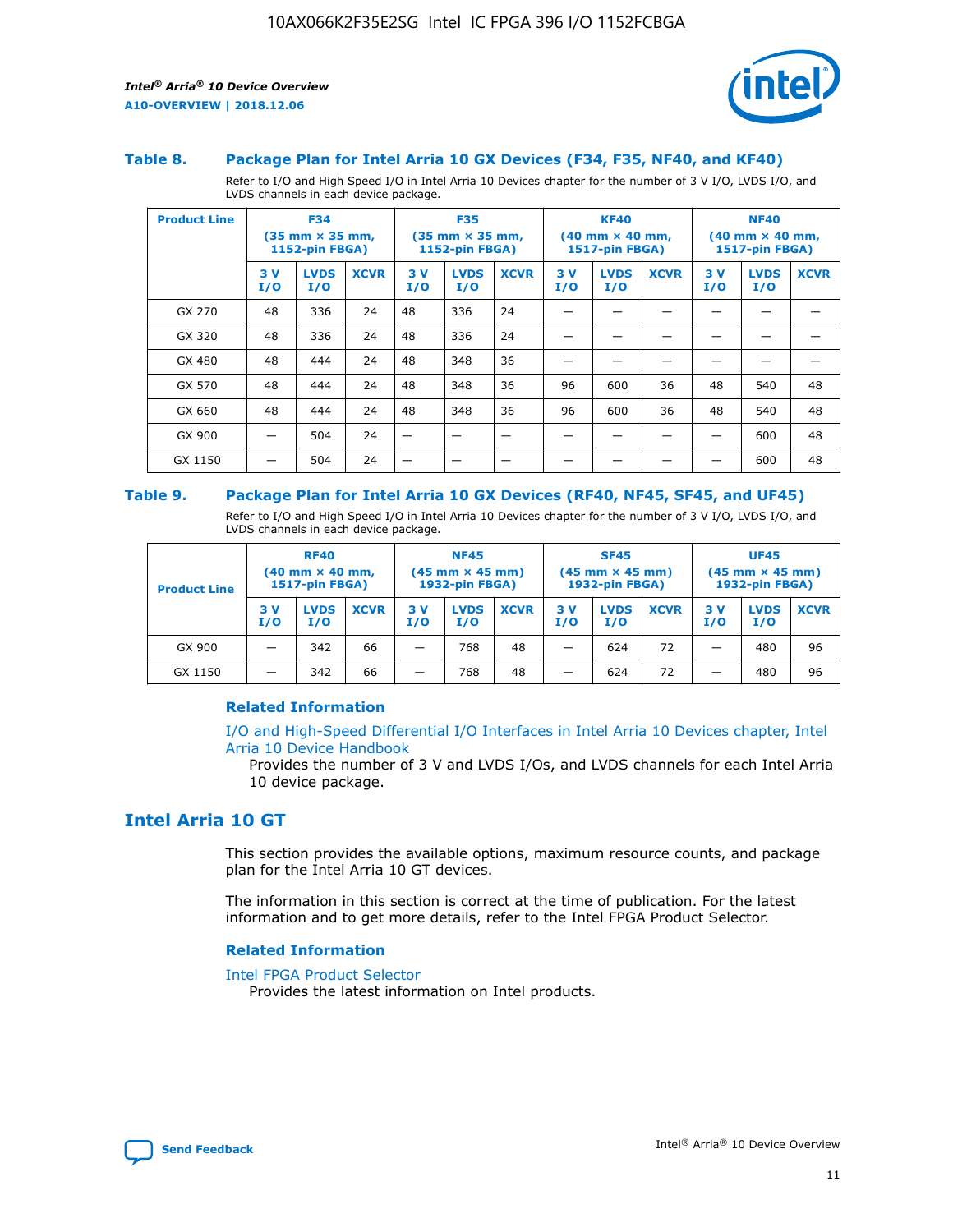

## **Available Options**

## **Figure 2. Sample Ordering Code and Available Options for Intel Arria 10 GT Devices**

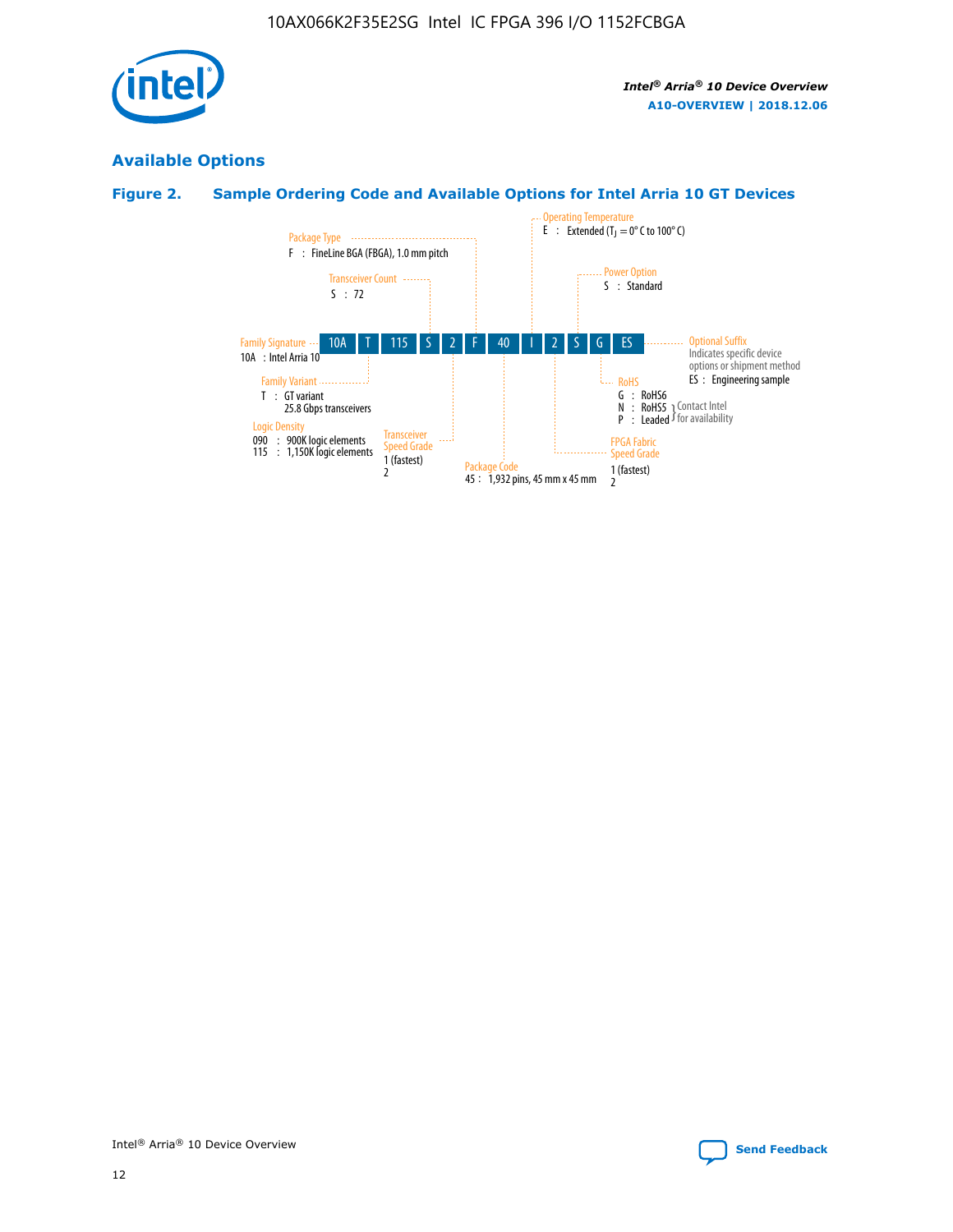

## **Maximum Resources**

#### **Table 10. Maximum Resource Counts for Intel Arria 10 GT Devices**

| <b>Resource</b>              |                      |                | <b>Product Line</b> |  |
|------------------------------|----------------------|----------------|---------------------|--|
|                              |                      | <b>GT 900</b>  | GT 1150             |  |
| Logic Elements (LE) (K)      |                      | 900            | 1,150               |  |
| <b>ALM</b>                   |                      | 339,620        | 427,200             |  |
| Register                     |                      | 1,358,480      | 1,708,800           |  |
| Memory (Kb)                  | M <sub>20</sub> K    | 48,460         | 54,260              |  |
|                              | <b>MLAB</b>          | 9,386          | 12,984              |  |
| Variable-precision DSP Block |                      | 1,518          | 1,518               |  |
| 18 x 19 Multiplier           |                      | 3,036          | 3,036               |  |
| PLL                          | Fractional Synthesis | 32             | 32                  |  |
|                              | I/O                  | 16             | 16                  |  |
| Transceiver                  | 17.4 Gbps            | 72(5)          | 72(5)               |  |
|                              | 25.8 Gbps            | 6              | 6                   |  |
| GPIO <sup>(6)</sup>          |                      | 624            | 624                 |  |
| LVDS Pair $(7)$              |                      | 312            | 312                 |  |
| PCIe Hard IP Block           |                      | $\overline{4}$ | $\overline{4}$      |  |
| Hard Memory Controller       |                      | 16             | 16                  |  |

## **Related Information**

#### [Intel Arria 10 GT Channel Usage](https://www.intel.com/content/www/us/en/programmable/documentation/nik1398707230472.html#nik1398707008178)

Configuring GT/GX channels in Intel Arria 10 GT devices.

## **Package Plan**

## **Table 11. Package Plan for Intel Arria 10 GT Devices**

Refer to I/O and High Speed I/O in Intel Arria 10 Devices chapter for the number of 3 V I/O, LVDS I/O, and LVDS channels in each device package.

| <b>Product Line</b> | <b>SF45</b><br>(45 mm × 45 mm, 1932-pin FBGA) |                 |             |  |  |  |
|---------------------|-----------------------------------------------|-----------------|-------------|--|--|--|
|                     | 3 V I/O                                       | <b>LVDS I/O</b> | <b>XCVR</b> |  |  |  |
| GT 900              |                                               | 624             | 72          |  |  |  |
| GT 1150             |                                               | 624             |             |  |  |  |

<sup>(7)</sup> Each LVDS I/O pair can be used as differential input or output.



 $(5)$  If all 6 GT channels are in use, 12 of the GX channels are not usable.

<sup>(6)</sup> The number of GPIOs does not include transceiver I/Os. In the Intel Quartus Prime software, the number of user I/Os includes transceiver I/Os.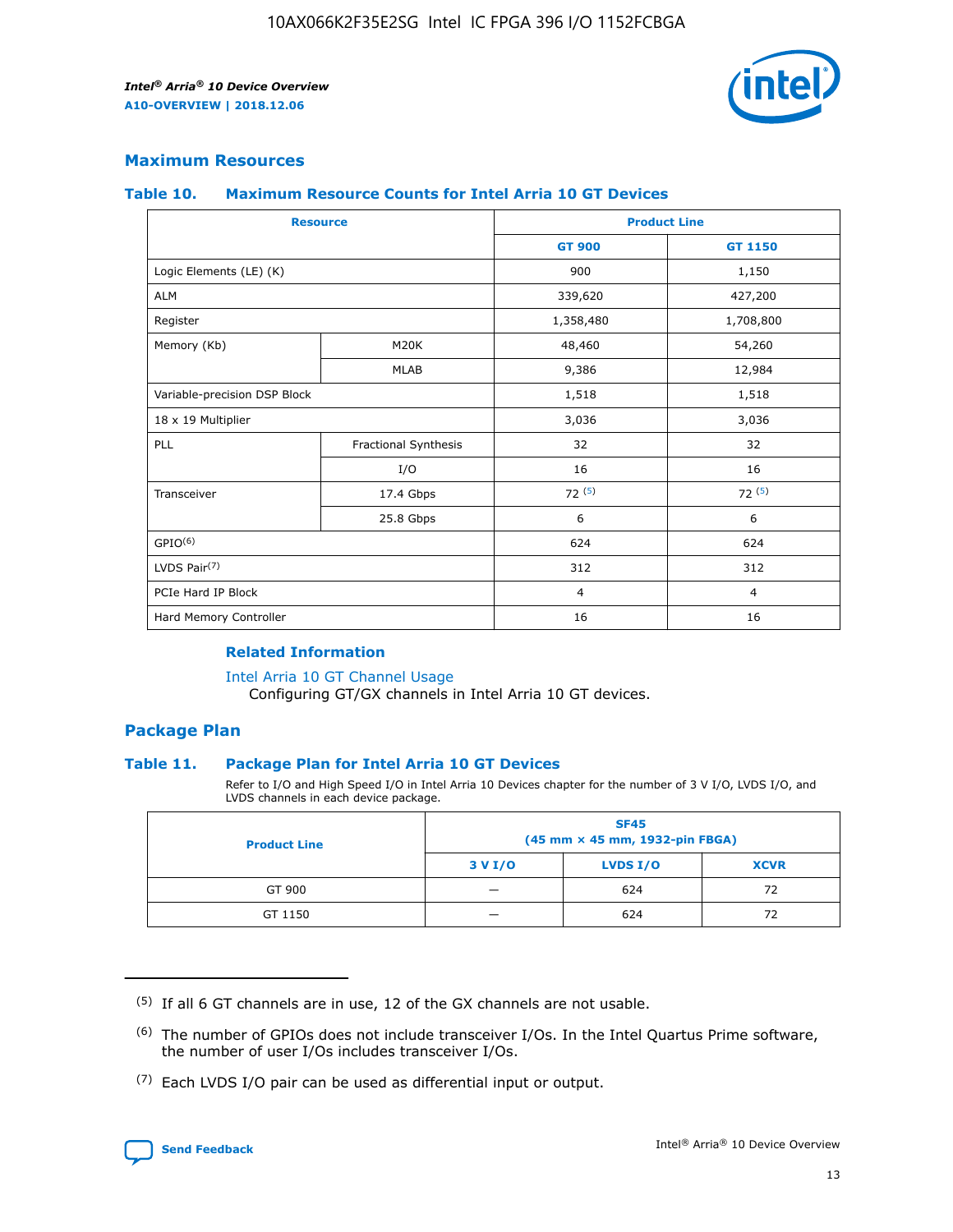

#### **Related Information**

[I/O and High-Speed Differential I/O Interfaces in Intel Arria 10 Devices chapter, Intel](https://www.intel.com/content/www/us/en/programmable/documentation/sam1403482614086.html#sam1403482030321) [Arria 10 Device Handbook](https://www.intel.com/content/www/us/en/programmable/documentation/sam1403482614086.html#sam1403482030321)

Provides the number of 3 V and LVDS I/Os, and LVDS channels for each Intel Arria 10 device package.

## **Intel Arria 10 SX**

This section provides the available options, maximum resource counts, and package plan for the Intel Arria 10 SX devices.

The information in this section is correct at the time of publication. For the latest information and to get more details, refer to the Intel FPGA Product Selector.

#### **Related Information**

[Intel FPGA Product Selector](http://www.altera.com/products/selector/psg-selector.html) Provides the latest information on Intel products.

## **Available Options**

#### **Figure 3. Sample Ordering Code and Available Options for Intel Arria 10 SX Devices**



#### **Related Information**

[Transceiver Performance for Intel Arria 10 GX/SX Devices](https://www.intel.com/content/www/us/en/programmable/documentation/mcn1413182292568.html#mcn1413213965502) Provides more information about the transceiver speed grade.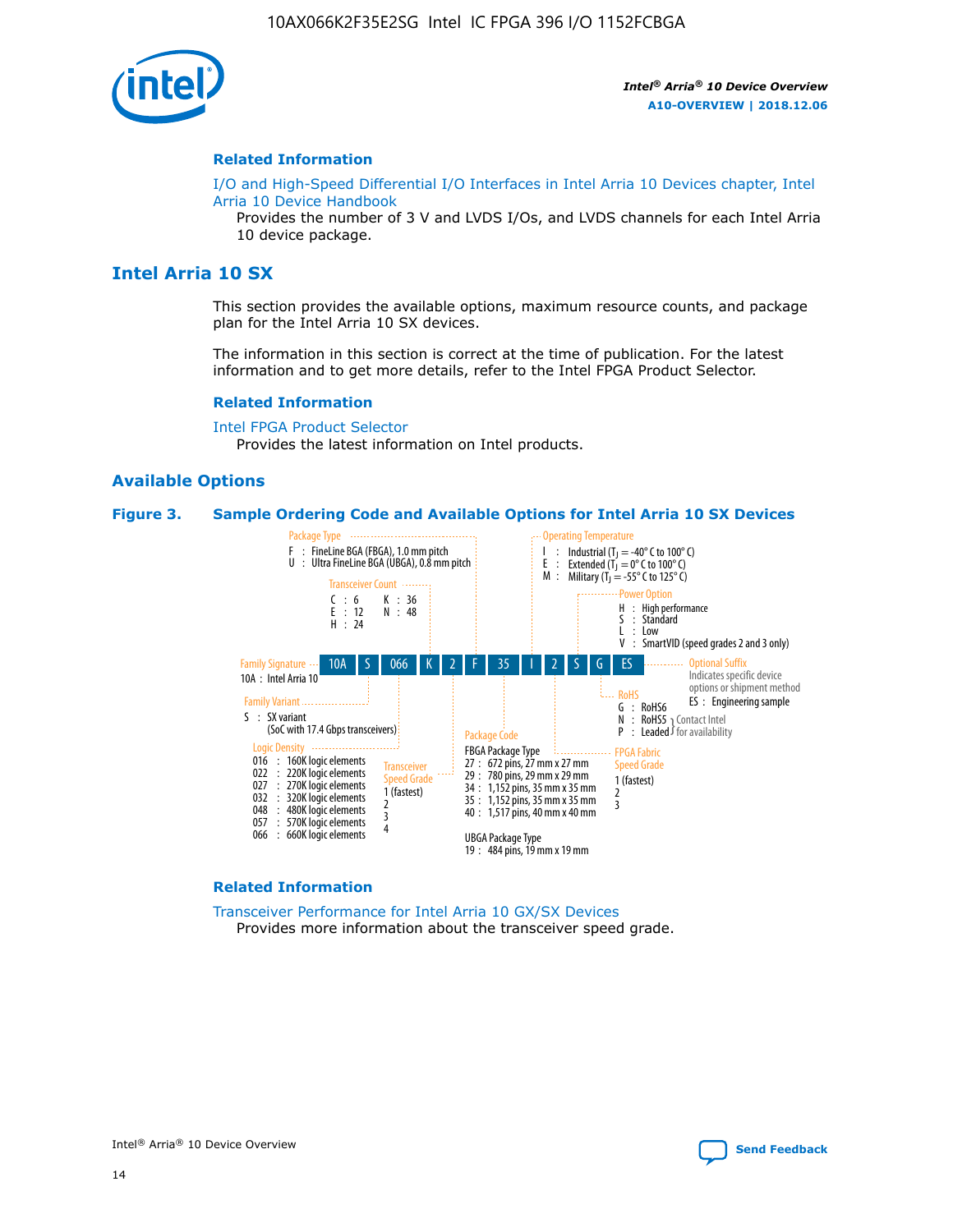

## **Maximum Resources**

## **Table 12. Maximum Resource Counts for Intel Arria 10 SX Devices**

| <b>Resource</b>                   |                         |               |               |                | <b>Product Line</b> |                |                |                |
|-----------------------------------|-------------------------|---------------|---------------|----------------|---------------------|----------------|----------------|----------------|
|                                   |                         | <b>SX 160</b> | <b>SX 220</b> | <b>SX 270</b>  | <b>SX 320</b>       | <b>SX 480</b>  | <b>SX 570</b>  | <b>SX 660</b>  |
| Logic Elements (LE) (K)           |                         | 160           | 220           | 270            | 320                 | 480            | 570            | 660            |
| <b>ALM</b>                        |                         | 61,510        | 80,330        | 101,620        | 119,900             | 183,590        | 217,080        | 251,680        |
| Register                          |                         | 246,040       | 321,320       | 406,480        | 479,600             | 734,360        | 868,320        | 1,006,720      |
| Memory (Kb)                       | M <sub>20</sub> K       | 8,800         | 11,740        | 15,000         | 17,820              | 28,620         | 36,000         | 42,620         |
|                                   | <b>MLAB</b>             | 1,050         | 1,690         | 2,452          | 2,727               | 4,164          | 5,096          | 5,788          |
| Variable-precision DSP Block      |                         | 156           | 192           | 830            | 985                 | 1,368          | 1,523          | 1,687          |
| 18 x 19 Multiplier                |                         | 312           | 384           | 1,660          | 1,970               | 2,736          | 3,046          | 3,374          |
| PLL                               | Fractional<br>Synthesis | 6             | 6             | 8              | 8                   | 12             | 16             | 16             |
|                                   | I/O                     | 6             | 6             | 8              | 8                   | 12             | 16             | 16             |
| 17.4 Gbps Transceiver             |                         | 12            | 12            | 24             | 24                  | 36             | 48             | 48             |
| GPIO <sup>(8)</sup>               |                         | 288           | 288           | 384            | 384                 | 492            | 696            | 696            |
| LVDS Pair $(9)$                   |                         | 120           | 120           | 168            | 168                 | 174            | 324            | 324            |
|                                   | PCIe Hard IP Block      |               | $\mathbf{1}$  | $\overline{2}$ | $\overline{2}$      | $\overline{2}$ | $\overline{2}$ | $\overline{2}$ |
| Hard Memory Controller            |                         | 6             | 6             | 8              | 8                   | 12             | 16             | 16             |
| ARM Cortex-A9 MPCore<br>Processor |                         | Yes           | Yes           | Yes            | Yes                 | Yes            | Yes            | <b>Yes</b>     |

## **Package Plan**

## **Table 13. Package Plan for Intel Arria 10 SX Devices (U19, F27, F29, and F34)**

Refer to I/O and High Speed I/O in Intel Arria 10 Devices chapter for the number of 3 V I/O, LVDS I/O, and LVDS channels in each device package.

| <b>Product Line</b> | U19<br>$(19 \text{ mm} \times 19 \text{ mm})$<br>484-pin UBGA) |                    | <b>F27</b><br>$(27 \text{ mm} \times 27 \text{ mm})$<br>672-pin FBGA) |           | <b>F29</b><br>$(29 \text{ mm} \times 29 \text{ mm})$<br>780-pin FBGA) |             |            | <b>F34</b><br>$(35 \text{ mm} \times 35 \text{ mm})$<br><b>1152-pin FBGA)</b> |             |           |                    |             |
|---------------------|----------------------------------------------------------------|--------------------|-----------------------------------------------------------------------|-----------|-----------------------------------------------------------------------|-------------|------------|-------------------------------------------------------------------------------|-------------|-----------|--------------------|-------------|
|                     | 3V<br>I/O                                                      | <b>LVDS</b><br>I/O | <b>XCVR</b>                                                           | 3V<br>I/O | <b>LVDS</b><br>I/O                                                    | <b>XCVR</b> | 3 V<br>I/O | <b>LVDS</b><br>I/O                                                            | <b>XCVR</b> | 3V<br>I/O | <b>LVDS</b><br>I/O | <b>XCVR</b> |
| SX 160              | 48                                                             | 144                | 6                                                                     | 48        | 192                                                                   | 12          | 48         | 240                                                                           | 12          | –         |                    |             |
| SX 220              | 48                                                             | 144                | 6                                                                     | 48        | 192                                                                   | 12          | 48         | 240                                                                           | 12          |           |                    |             |
| SX 270              |                                                                |                    |                                                                       | 48        | 192                                                                   | 12          | 48         | 312                                                                           | 12          | 48        | 336                | 24          |
| SX 320              |                                                                |                    |                                                                       | 48        | 192                                                                   | 12          | 48         | 312                                                                           | 12          | 48        | 336                | 24          |
|                     | continued                                                      |                    |                                                                       |           |                                                                       |             |            |                                                                               |             |           |                    |             |

 $(8)$  The number of GPIOs does not include transceiver I/Os. In the Intel Quartus Prime software, the number of user I/Os includes transceiver I/Os.

 $(9)$  Each LVDS I/O pair can be used as differential input or output.

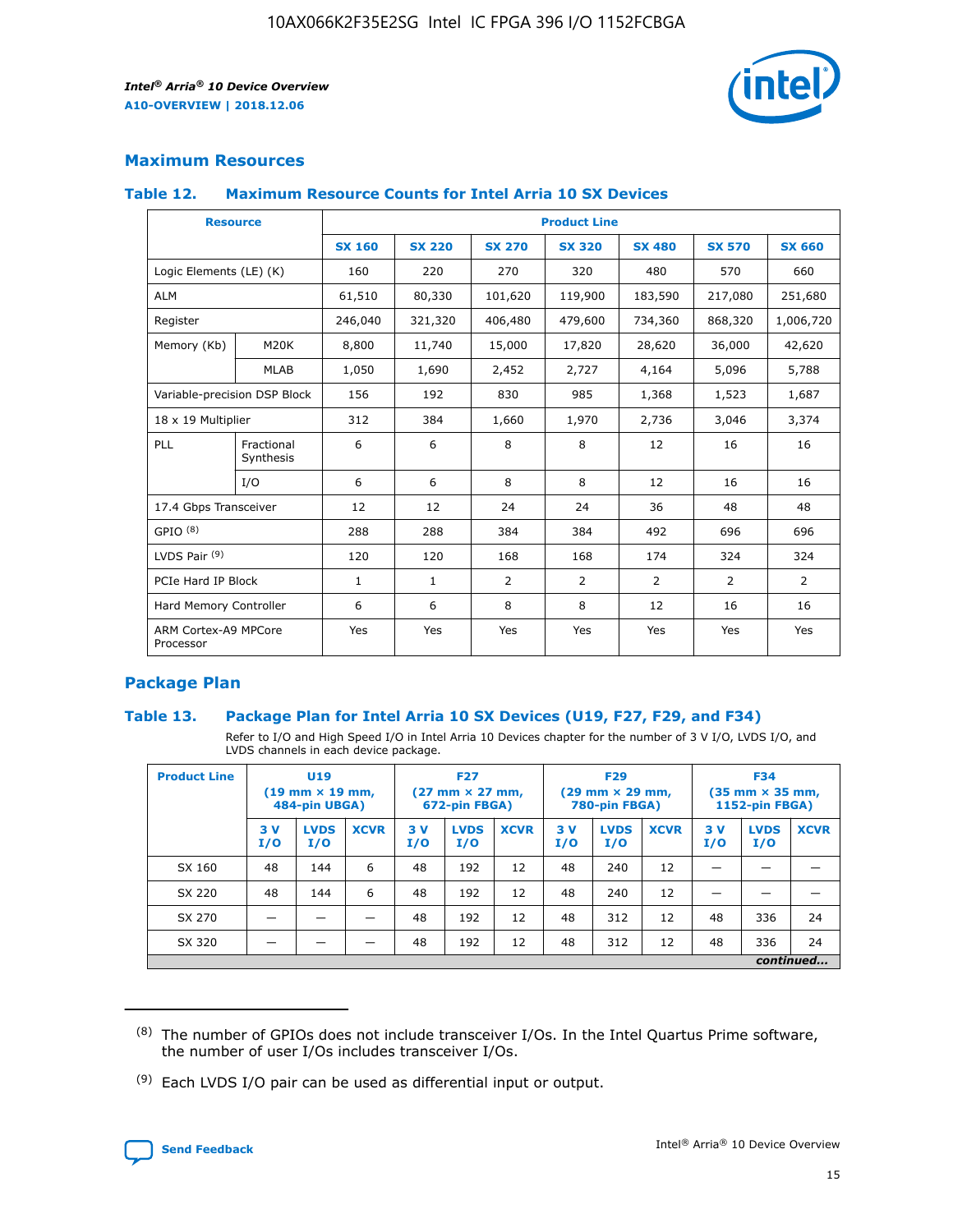

| <b>Product Line</b> | U <sub>19</sub><br>$(19 \text{ mm} \times 19 \text{ mm})$<br>484-pin UBGA) |                    | <b>F27</b><br>$(27 \text{ mm} \times 27 \text{ mm})$<br>672-pin FBGA) |           |                    | <b>F29</b><br>$(29 \text{ mm} \times 29 \text{ mm})$<br>780-pin FBGA) |           |                    | <b>F34</b><br>$(35$ mm $\times$ 35 mm,<br><b>1152-pin FBGA)</b> |           |                    |             |
|---------------------|----------------------------------------------------------------------------|--------------------|-----------------------------------------------------------------------|-----------|--------------------|-----------------------------------------------------------------------|-----------|--------------------|-----------------------------------------------------------------|-----------|--------------------|-------------|
|                     | 3V<br>I/O                                                                  | <b>LVDS</b><br>I/O | <b>XCVR</b>                                                           | 3V<br>I/O | <b>LVDS</b><br>I/O | <b>XCVR</b>                                                           | 3V<br>I/O | <b>LVDS</b><br>I/O | <b>XCVR</b>                                                     | 3V<br>I/O | <b>LVDS</b><br>I/O | <b>XCVR</b> |
| SX 480              |                                                                            |                    |                                                                       |           |                    |                                                                       | 48        | 312                | 12                                                              | 48        | 444                | 24          |
| SX 570              |                                                                            |                    |                                                                       |           |                    |                                                                       |           |                    |                                                                 | 48        | 444                | 24          |
| SX 660              |                                                                            |                    |                                                                       |           |                    |                                                                       |           |                    |                                                                 | 48        | 444                | 24          |

## **Table 14. Package Plan for Intel Arria 10 SX Devices (F35, KF40, and NF40)**

Refer to I/O and High Speed I/O in Intel Arria 10 Devices chapter for the number of 3 V I/O, LVDS I/O, and LVDS channels in each device package.

| <b>Product Line</b> | <b>F35</b><br>$(35 \text{ mm} \times 35 \text{ mm})$<br><b>1152-pin FBGA)</b> |          |             |                                           | <b>KF40</b><br>(40 mm × 40 mm,<br>1517-pin FBGA) |    | <b>NF40</b><br>$(40 \text{ mm} \times 40 \text{ mm})$<br>1517-pin FBGA) |          |             |  |
|---------------------|-------------------------------------------------------------------------------|----------|-------------|-------------------------------------------|--------------------------------------------------|----|-------------------------------------------------------------------------|----------|-------------|--|
|                     | 3 V I/O                                                                       | LVDS I/O | <b>XCVR</b> | <b>LVDS I/O</b><br><b>XCVR</b><br>3 V I/O |                                                  |    | 3 V I/O                                                                 | LVDS I/O | <b>XCVR</b> |  |
| SX 270              | 48                                                                            | 336      | 24          |                                           |                                                  |    |                                                                         |          |             |  |
| SX 320              | 48                                                                            | 336      | 24          |                                           |                                                  |    |                                                                         |          |             |  |
| SX 480              | 48                                                                            | 348      | 36          |                                           |                                                  |    |                                                                         |          |             |  |
| SX 570              | 48                                                                            | 348      | 36          | 96                                        | 600                                              | 36 | 48                                                                      | 540      | 48          |  |
| SX 660              | 48                                                                            | 348      | 36          | 96                                        | 600                                              | 36 | 48                                                                      | 540      | 48          |  |

## **Related Information**

[I/O and High-Speed Differential I/O Interfaces in Intel Arria 10 Devices chapter, Intel](https://www.intel.com/content/www/us/en/programmable/documentation/sam1403482614086.html#sam1403482030321) [Arria 10 Device Handbook](https://www.intel.com/content/www/us/en/programmable/documentation/sam1403482614086.html#sam1403482030321)

Provides the number of 3 V and LVDS I/Os, and LVDS channels for each Intel Arria 10 device package.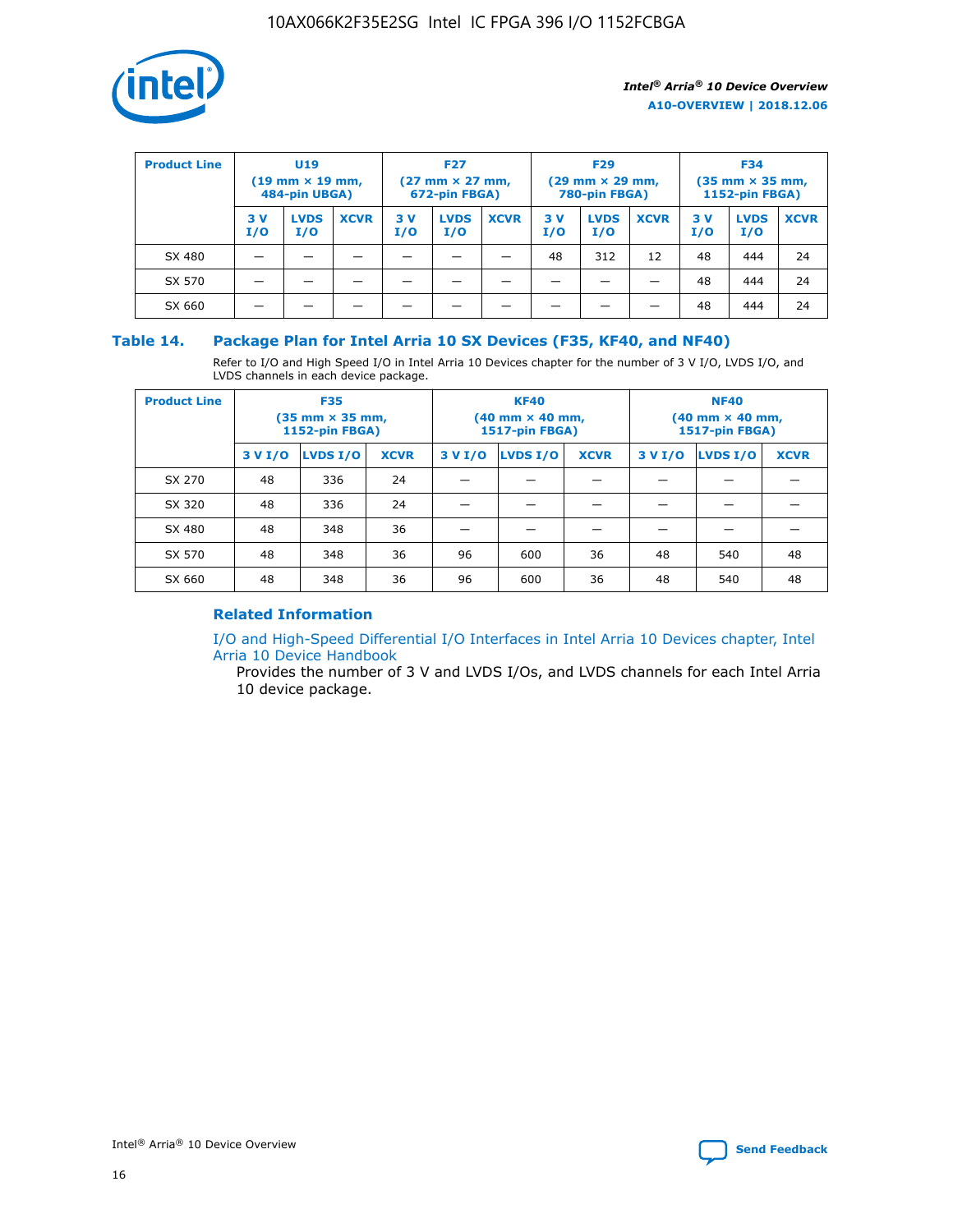

# **I/O Vertical Migration for Intel Arria 10 Devices**

#### **Figure 4. Migration Capability Across Intel Arria 10 Product Lines**

- The arrows indicate the migration paths. The devices included in each vertical migration path are shaded. Devices with fewer resources in the same path have lighter shades.
- To achieve the full I/O migration across product lines in the same migration path, restrict I/Os and transceivers usage to match the product line with the lowest I/O and transceiver counts.
- An LVDS I/O bank in the source device may be mapped to a 3 V I/O bank in the target device. To use memory interface clock frequency higher than 533 MHz, assign external memory interface pins only to banks that are LVDS I/O in both devices.
- There may be nominal 0.15 mm package height difference between some product lines in the same package type.
	- **Variant Product Line Package U19 F27 F29 F34 F35 KF40 NF40 RF40 NF45 SF45 UF45** Intel® Arria® 10 GX GX 160 GX 220 GX 270 GX 320 GX 480 GX 570 GX 660 GX 900 GX 1150 Intel Arria 10 GT GT 900 GT 1150 Intel Arria 10 SX SX 160 SX 220 SX 270 SX 320 SX 480 SX 570 SX 660
- Some migration paths are not shown in the Intel Quartus Prime software **Pin Migration View**.

*Note:* To verify the pin migration compatibility, use the **Pin Migration View** window in the Intel Quartus Prime software Pin Planner.

# **Adaptive Logic Module**

Intel Arria 10 devices use a 20 nm ALM as the basic building block of the logic fabric.

The ALM architecture is the same as the previous generation FPGAs, allowing for efficient implementation of logic functions and easy conversion of IP between the device generations.

The ALM, as shown in following figure, uses an 8-input fracturable look-up table (LUT) with four dedicated registers to help improve timing closure in register-rich designs and achieve an even higher design packing capability than the traditional two-register per LUT architecture.

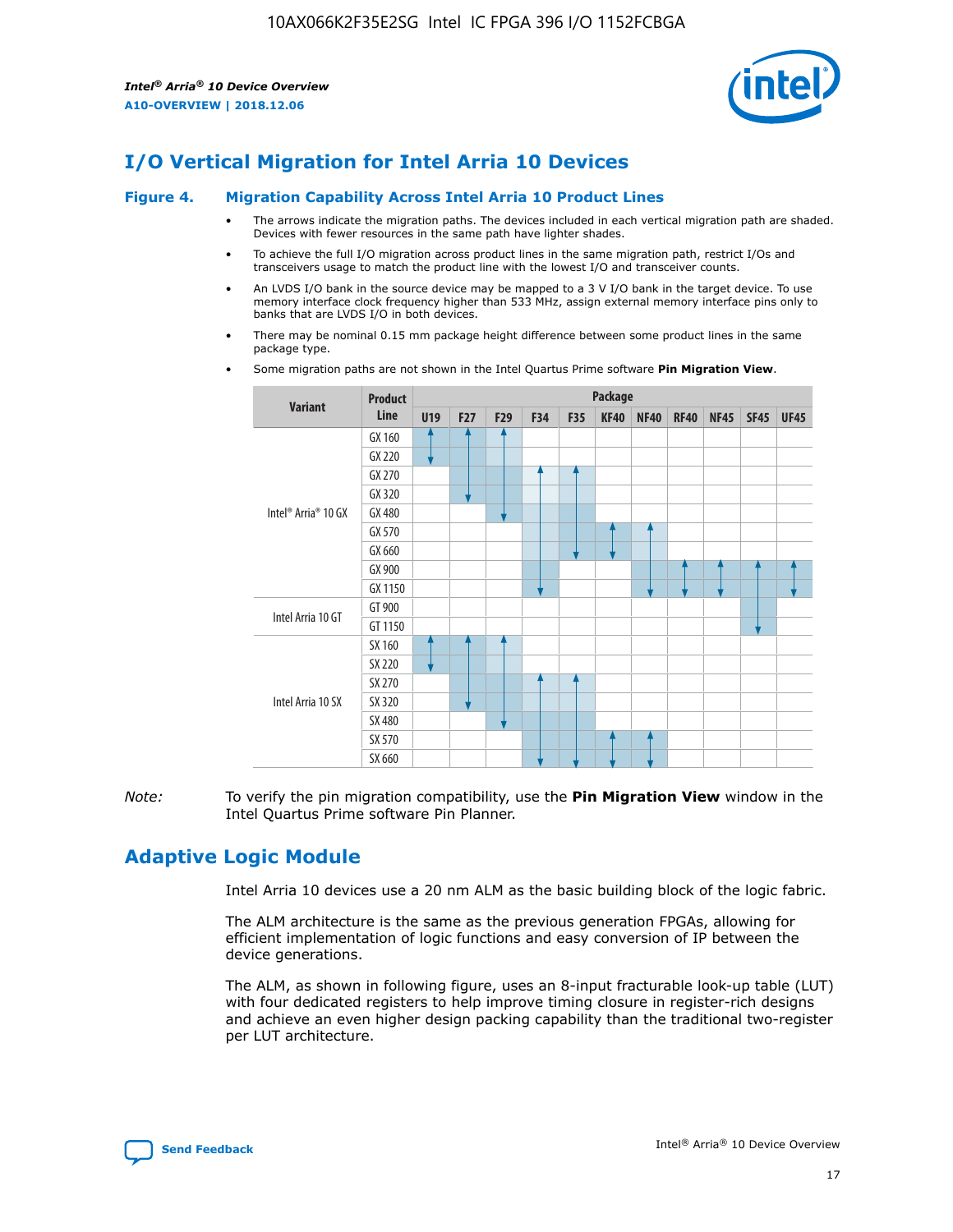

**Figure 5. ALM for Intel Arria 10 Devices**



The Intel Quartus Prime software optimizes your design according to the ALM logic structure and automatically maps legacy designs into the Intel Arria 10 ALM architecture.

## **Variable-Precision DSP Block**

The Intel Arria 10 variable precision DSP blocks support fixed-point arithmetic and floating-point arithmetic.

Features for fixed-point arithmetic:

- High-performance, power-optimized, and fully registered multiplication operations
- 18-bit and 27-bit word lengths
- Two 18 x 19 multipliers or one 27 x 27 multiplier per DSP block
- Built-in addition, subtraction, and 64-bit double accumulation register to combine multiplication results
- Cascading 19-bit or 27-bit when pre-adder is disabled and cascading 18-bit when pre-adder is used to form the tap-delay line for filtering applications
- Cascading 64-bit output bus to propagate output results from one block to the next block without external logic support
- Hard pre-adder supported in 19-bit and 27-bit modes for symmetric filters
- Internal coefficient register bank in both 18-bit and 27-bit modes for filter implementation
- 18-bit and 27-bit systolic finite impulse response (FIR) filters with distributed output adder
- Biased rounding support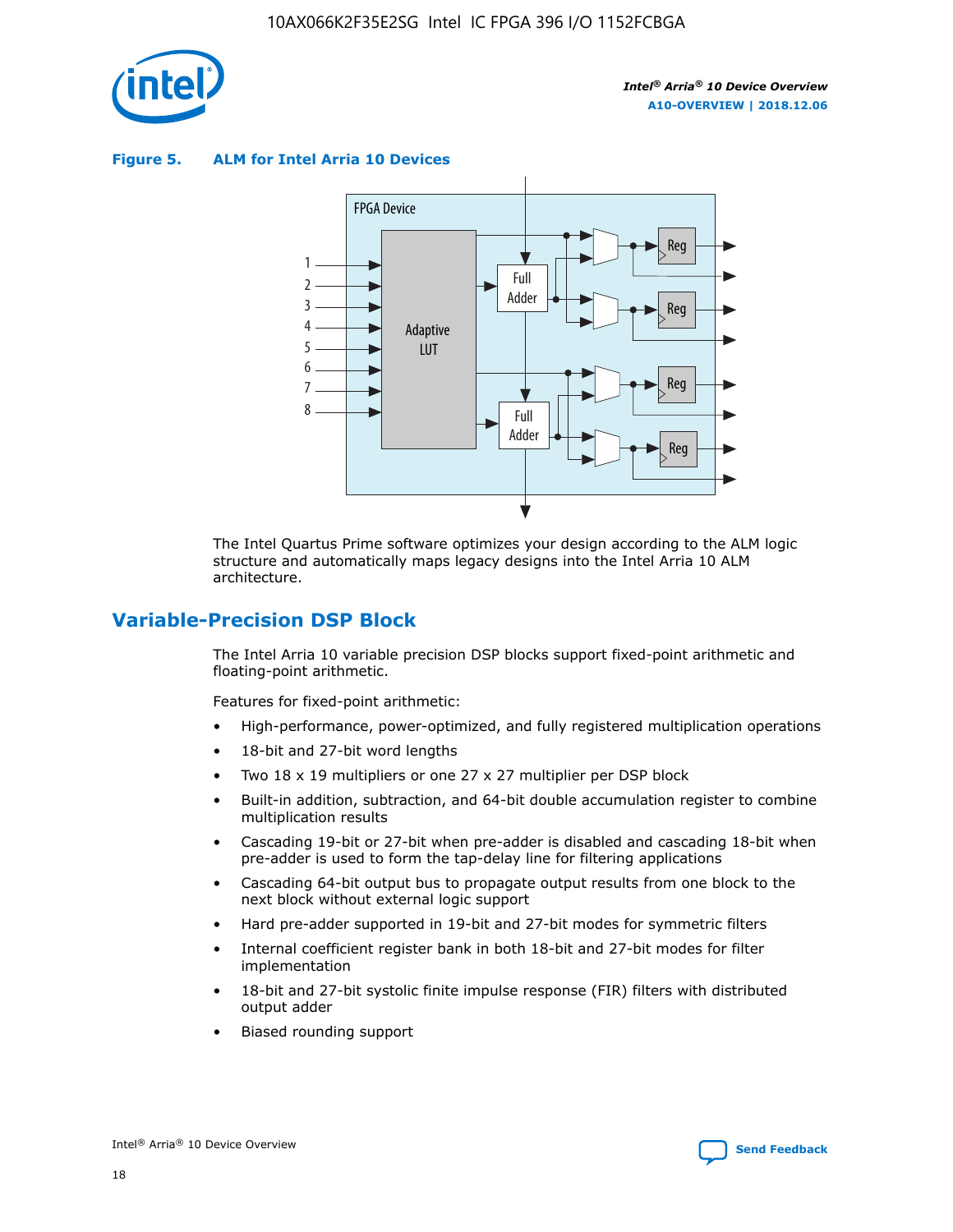

Features for floating-point arithmetic:

- A completely hardened architecture that supports multiplication, addition, subtraction, multiply-add, and multiply-subtract
- Multiplication with accumulation capability and a dynamic accumulator reset control
- Multiplication with cascade summation capability
- Multiplication with cascade subtraction capability
- Complex multiplication
- Direct vector dot product
- Systolic FIR filter

## **Table 15. Variable-Precision DSP Block Configurations for Intel Arria 10 Devices**

| <b>Usage Example</b>                                       | <b>Multiplier Size (Bit)</b>    | <b>DSP Block Resources</b> |
|------------------------------------------------------------|---------------------------------|----------------------------|
| Medium precision fixed point                               | Two 18 x 19                     |                            |
| High precision fixed or Single precision<br>floating point | One 27 x 27                     |                            |
| Fixed point FFTs                                           | One 19 x 36 with external adder |                            |
| Very high precision fixed point                            | One 36 x 36 with external adder |                            |
| Double precision floating point                            | One 54 x 54 with external adder | 4                          |

#### **Table 16. Resources for Fixed-Point Arithmetic in Intel Arria 10 Devices**

The table lists the variable-precision DSP resources by bit precision for each Intel Arria 10 device.

| <b>Variant</b>        | <b>Product Line</b> | Variable-<br>precision<br><b>DSP Block</b> | <b>Independent Input and Output</b><br><b>Multiplications Operator</b> |                                     | 18 x 19<br><b>Multiplier</b><br><b>Adder Sum</b> | $18 \times 18$<br><b>Multiplier</b><br><b>Adder</b> |
|-----------------------|---------------------|--------------------------------------------|------------------------------------------------------------------------|-------------------------------------|--------------------------------------------------|-----------------------------------------------------|
|                       |                     |                                            | 18 x 19<br><b>Multiplier</b>                                           | $27 \times 27$<br><b>Multiplier</b> | <b>Mode</b>                                      | <b>Summed with</b><br>36 bit Input                  |
| AIntel Arria 10<br>GX | GX 160              | 156                                        | 312                                                                    | 156                                 | 156                                              | 156                                                 |
|                       | GX 220              | 192                                        | 384                                                                    | 192                                 | 192                                              | 192                                                 |
|                       | GX 270              | 830                                        | 1,660                                                                  | 830                                 | 830                                              | 830                                                 |
|                       | GX 320              | 984                                        | 1,968                                                                  | 984                                 | 984                                              | 984                                                 |
|                       | GX 480              | 1,368                                      | 2,736                                                                  | 1,368                               | 1,368                                            | 1,368                                               |
|                       | GX 570              | 1,523                                      | 3,046                                                                  | 1,523                               | 1,523                                            | 1,523                                               |
|                       | GX 660              | 1,687                                      | 3,374                                                                  | 1,687                               | 1,687                                            | 1,687                                               |
|                       | GX 900              | 1,518                                      | 3,036                                                                  | 1,518                               | 1,518                                            | 1,518                                               |
|                       | GX 1150             | 1,518                                      | 3,036                                                                  | 1,518                               | 1,518                                            | 1,518                                               |
| Intel Arria 10        | GT 900              | 1,518                                      | 3,036                                                                  | 1,518                               | 1,518                                            | 1,518                                               |
| GT                    | GT 1150             | 1,518                                      | 3,036                                                                  | 1,518                               | 1,518                                            | 1,518                                               |
| Intel Arria 10        | SX 160              | 156                                        | 312                                                                    | 156                                 | 156                                              | 156                                                 |
| <b>SX</b>             | SX 220              | 192                                        | 384                                                                    | 192                                 | 192                                              | 192                                                 |
|                       | SX 270              | 830                                        | 830<br>1,660                                                           |                                     | 830                                              | 830                                                 |
|                       |                     |                                            |                                                                        |                                     |                                                  | continued                                           |

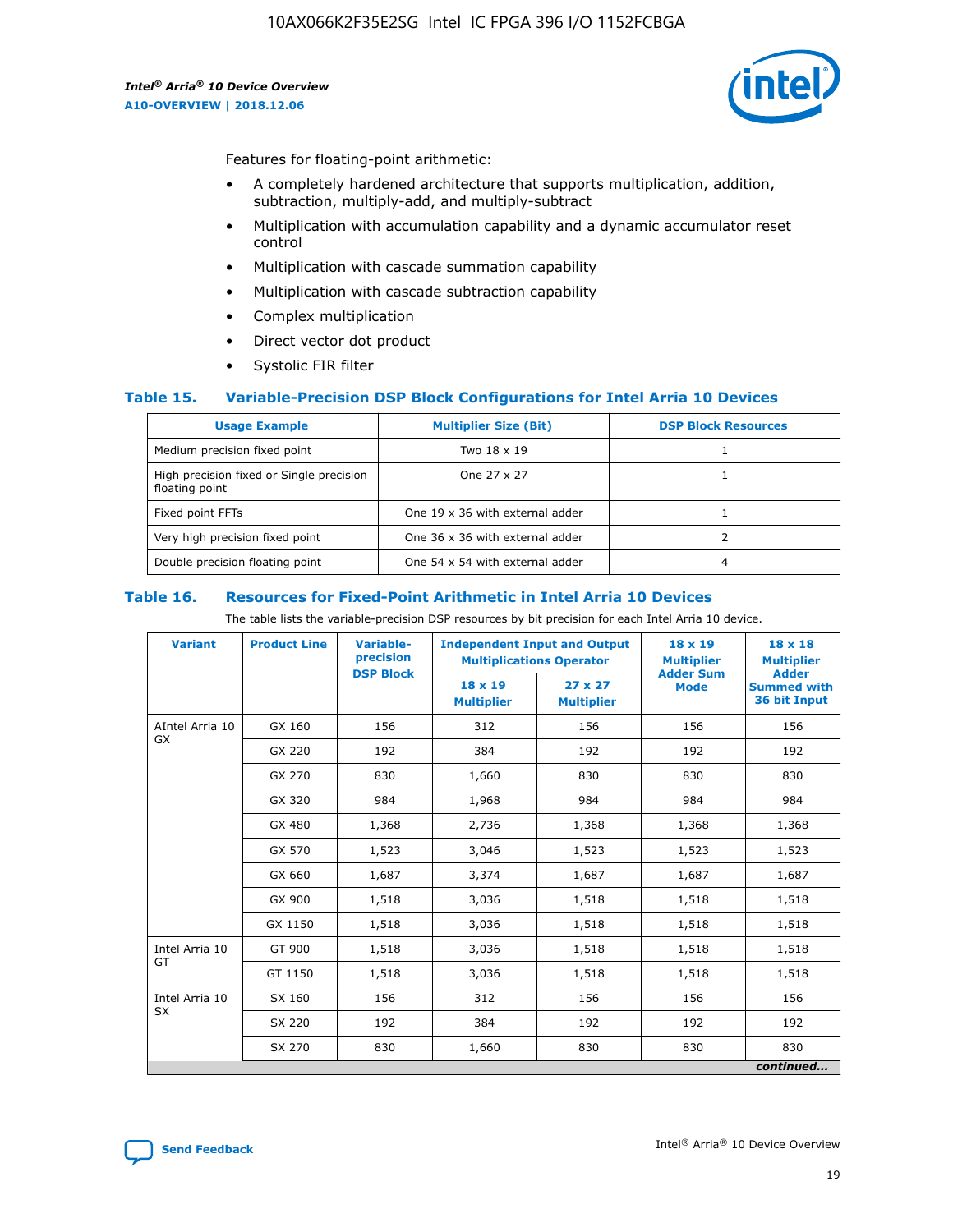

| <b>Variant</b> | <b>Product Line</b> | Variable-<br>precision | <b>Independent Input and Output</b><br><b>Multiplications Operator</b> |                                     | $18 \times 19$<br><b>Multiplier</b> | $18 \times 18$<br><b>Multiplier</b><br><b>Adder</b> |  |
|----------------|---------------------|------------------------|------------------------------------------------------------------------|-------------------------------------|-------------------------------------|-----------------------------------------------------|--|
|                |                     | <b>DSP Block</b>       | $18 \times 19$<br><b>Multiplier</b>                                    | $27 \times 27$<br><b>Multiplier</b> | <b>Adder Sum</b><br><b>Mode</b>     | <b>Summed with</b><br>36 bit Input                  |  |
|                | SX 320              | 984                    | 1,968                                                                  | 984                                 | 984                                 | 984                                                 |  |
|                | SX 480              | 1,368                  | 2,736                                                                  | 1,368                               | 1,368                               | 1,368                                               |  |
|                | SX 570              | 1,523                  | 3,046                                                                  | 1,523                               | 1,523                               | 1,523                                               |  |
|                | SX 660              | 1,687                  | 3,374                                                                  | 1,687                               | 1,687                               | 1,687                                               |  |

## **Table 17. Resources for Floating-Point Arithmetic in Intel Arria 10 Devices**

The table lists the variable-precision DSP resources by bit precision for each Intel Arria 10 device.

| <b>Variant</b> | <b>Product Line</b> | <b>Variable-</b><br>precision<br><b>DSP Block</b> | <b>Single</b><br><b>Precision</b><br><b>Floating-Point</b><br><b>Multiplication</b><br><b>Mode</b> | <b>Single-Precision</b><br><b>Floating-Point</b><br><b>Adder Mode</b> | Single-<br><b>Precision</b><br><b>Floating-Point</b><br><b>Multiply</b><br><b>Accumulate</b><br><b>Mode</b> | <b>Peak</b><br><b>Giga Floating-</b><br><b>Point</b><br><b>Operations</b><br>per Second<br>(GFLOPs) |
|----------------|---------------------|---------------------------------------------------|----------------------------------------------------------------------------------------------------|-----------------------------------------------------------------------|-------------------------------------------------------------------------------------------------------------|-----------------------------------------------------------------------------------------------------|
| Intel Arria 10 | GX 160              | 156                                               | 156                                                                                                | 156                                                                   | 156                                                                                                         | 140                                                                                                 |
| GX             | GX 220              | 192                                               | 192                                                                                                | 192                                                                   | 192                                                                                                         | 173                                                                                                 |
|                | GX 270              | 830                                               | 830                                                                                                | 830                                                                   | 830                                                                                                         | 747                                                                                                 |
|                | GX 320              | 984                                               | 984                                                                                                | 984                                                                   | 984                                                                                                         | 886                                                                                                 |
|                | GX 480              | 1,369                                             | 1,368                                                                                              | 1,368                                                                 | 1,368                                                                                                       | 1,231                                                                                               |
|                | GX 570              | 1,523                                             | 1,523                                                                                              | 1,523                                                                 | 1,523                                                                                                       | 1,371                                                                                               |
|                | GX 660              | 1,687                                             | 1,687                                                                                              | 1,687                                                                 | 1,687                                                                                                       | 1,518                                                                                               |
|                | GX 900              | 1,518                                             | 1,518                                                                                              | 1,518                                                                 | 1,518                                                                                                       | 1,366                                                                                               |
|                | GX 1150             | 1,518                                             | 1,518                                                                                              | 1,518                                                                 | 1,518                                                                                                       | 1,366                                                                                               |
| Intel Arria 10 | GT 900              | 1,518                                             | 1,518                                                                                              | 1,518                                                                 | 1,518                                                                                                       | 1,366                                                                                               |
| GT             | GT 1150             | 1,518                                             | 1,518                                                                                              | 1,518                                                                 | 1,518                                                                                                       | 1,366                                                                                               |
| Intel Arria 10 | SX 160              | 156                                               | 156                                                                                                | 156                                                                   | 156                                                                                                         | 140                                                                                                 |
| SX             | SX 220              | 192                                               | 192                                                                                                | 192                                                                   | 192                                                                                                         | 173                                                                                                 |
|                | SX 270              | 830                                               | 830                                                                                                | 830                                                                   | 830                                                                                                         | 747                                                                                                 |
|                | SX 320              | 984                                               | 984                                                                                                | 984                                                                   | 984                                                                                                         | 886                                                                                                 |
|                | SX 480              | 1,369                                             | 1,368                                                                                              | 1,368                                                                 | 1,368                                                                                                       | 1,231                                                                                               |
|                | SX 570              | 1,523                                             | 1,523                                                                                              | 1,523                                                                 | 1,523                                                                                                       | 1,371                                                                                               |
|                | SX 660              | 1,687                                             | 1,687                                                                                              | 1,687                                                                 | 1,687                                                                                                       | 1,518                                                                                               |

# **Embedded Memory Blocks**

The embedded memory blocks in the devices are flexible and designed to provide an optimal amount of small- and large-sized memory arrays to fit your design requirements.

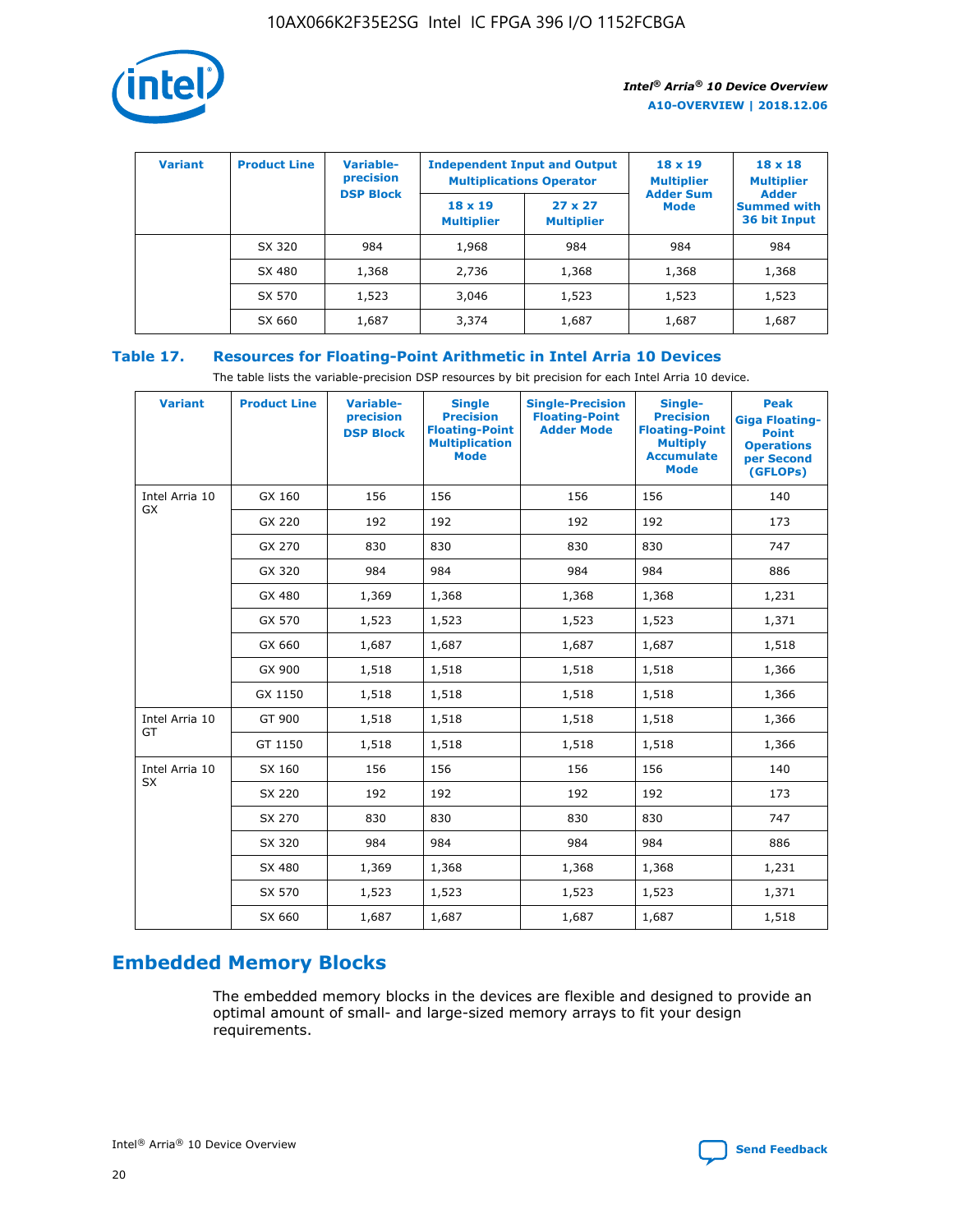

# **Types of Embedded Memory**

The Intel Arria 10 devices contain two types of memory blocks:

- 20 Kb M20K blocks—blocks of dedicated memory resources. The M20K blocks are ideal for larger memory arrays while still providing a large number of independent ports.
- 640 bit memory logic array blocks (MLABs)—enhanced memory blocks that are configured from dual-purpose logic array blocks (LABs). The MLABs are ideal for wide and shallow memory arrays. The MLABs are optimized for implementation of shift registers for digital signal processing (DSP) applications, wide and shallow FIFO buffers, and filter delay lines. Each MLAB is made up of ten adaptive logic modules (ALMs). In the Intel Arria 10 devices, you can configure these ALMs as ten 32 x 2 blocks, giving you one 32 x 20 simple dual-port SRAM block per MLAB.

# **Embedded Memory Capacity in Intel Arria 10 Devices**

|                   | <b>Product</b> |              | <b>M20K</b>         | <b>MLAB</b>  |                     | <b>Total RAM Bit</b> |
|-------------------|----------------|--------------|---------------------|--------------|---------------------|----------------------|
| <b>Variant</b>    | Line           | <b>Block</b> | <b>RAM Bit (Kb)</b> | <b>Block</b> | <b>RAM Bit (Kb)</b> | (Kb)                 |
| Intel Arria 10 GX | GX 160         | 440          | 8,800               | 1,680        | 1,050               | 9,850                |
|                   | GX 220         | 587          | 11,740              | 2,703        | 1,690               | 13,430               |
|                   | GX 270         | 750          | 15,000              | 3,922        | 2,452               | 17,452               |
|                   | GX 320         | 891          | 17,820              | 4,363        | 2,727               | 20,547               |
|                   | GX 480         | 1,431        | 28,620              | 6,662        | 4,164               | 32,784               |
|                   | GX 570         | 1,800        | 36,000              | 8,153        | 5,096               | 41,096               |
|                   | GX 660         | 2,131        | 42,620              | 9,260        | 5,788               | 48,408               |
|                   | GX 900         | 2,423        | 48,460              | 15,017       | 9,386               | 57,846               |
|                   | GX 1150        | 2,713        | 54,260              | 20,774       | 12,984              | 67,244               |
| Intel Arria 10 GT | GT 900         | 2,423        | 48,460              | 15,017       | 9,386               | 57,846               |
|                   | GT 1150        | 2,713        | 54,260              | 20,774       | 12,984              | 67,244               |
| Intel Arria 10 SX | SX 160         | 440          | 8,800               | 1,680        | 1,050               | 9,850                |
|                   | SX 220         | 587          | 11,740              | 2,703        | 1,690               | 13,430               |
|                   | SX 270         | 750          | 15,000              | 3,922        | 2,452               | 17,452               |
|                   | SX 320         | 891          | 17,820              | 4,363        | 2,727               | 20,547               |
|                   | SX 480         | 1,431        | 28,620              | 6,662        | 4,164               | 32,784               |
|                   | SX 570         | 1,800        | 36,000              | 8,153        | 5,096               | 41,096               |
|                   | SX 660         | 2,131        | 42,620              | 9,260        | 5,788               | 48,408               |

#### **Table 18. Embedded Memory Capacity and Distribution in Intel Arria 10 Devices**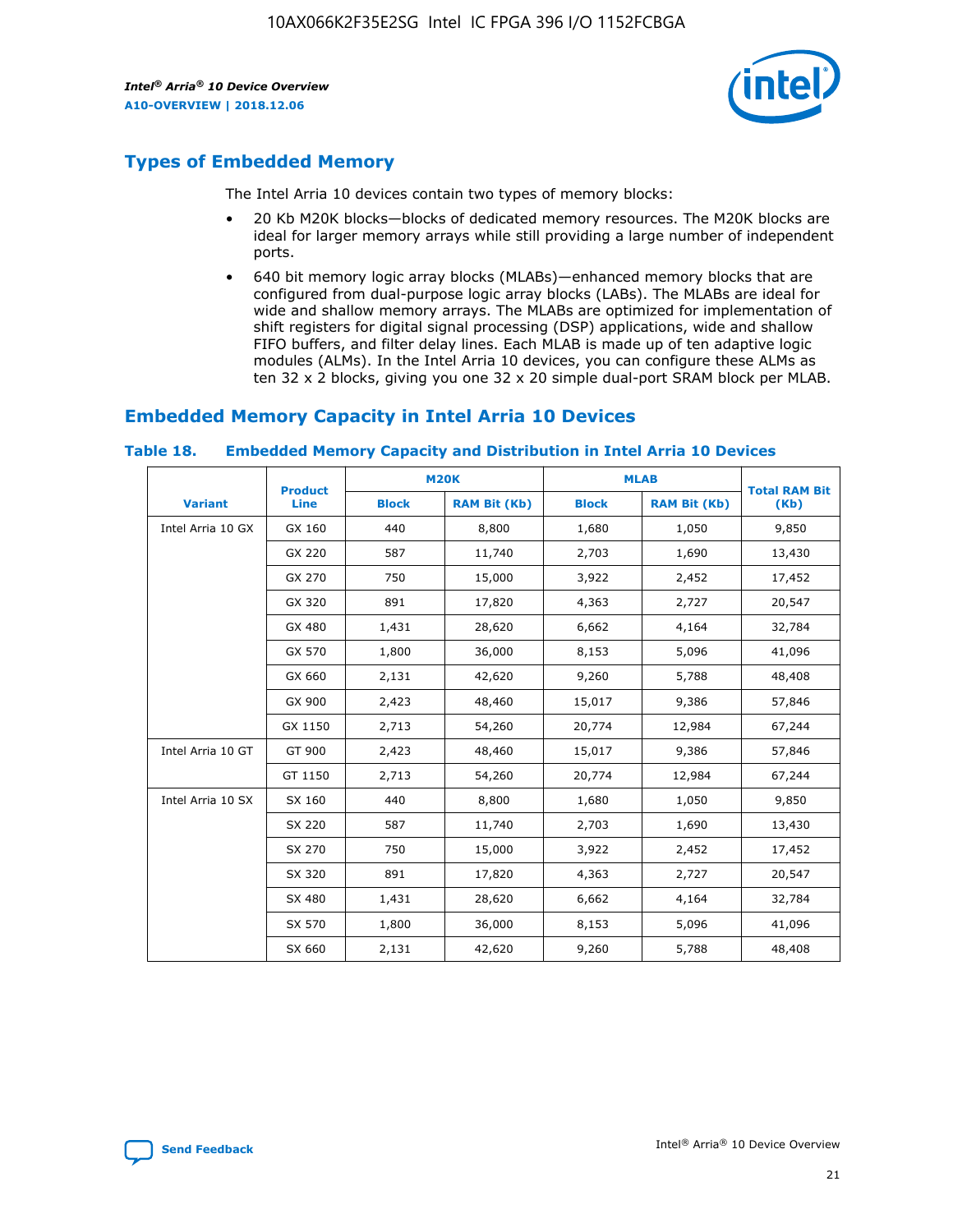

## **Embedded Memory Configurations for Single-port Mode**

#### **Table 19. Single-port Embedded Memory Configurations for Intel Arria 10 Devices**

This table lists the maximum configurations supported for single-port RAM and ROM modes.

| <b>Memory Block</b> | Depth (bits) | <b>Programmable Width</b> |
|---------------------|--------------|---------------------------|
| MLAB                | 32           | x16, x18, or x20          |
|                     | 64(10)       | x8, x9, x10               |
| M20K                | 512          | x40, x32                  |
|                     | 1K           | x20, x16                  |
|                     | 2K           | x10, x8                   |
|                     | 4K           | x5, x4                    |
|                     | 8K           | x2                        |
|                     | 16K          | x1                        |

# **Clock Networks and PLL Clock Sources**

The clock network architecture is based on Intel's global, regional, and peripheral clock structure. This clock structure is supported by dedicated clock input pins, fractional clock synthesis PLLs, and integer I/O PLLs.

## **Clock Networks**

The Intel Arria 10 core clock networks are capable of up to 800 MHz fabric operation across the full industrial temperature range. For the external memory interface, the clock network supports the hard memory controller with speeds up to 2,400 Mbps in a quarter-rate transfer.

To reduce power consumption, the Intel Quartus Prime software identifies all unused sections of the clock network and powers them down.

## **Fractional Synthesis and I/O PLLs**

Intel Arria 10 devices contain up to 32 fractional synthesis PLLs and up to 16 I/O PLLs that are available for both specific and general purpose uses in the core:

- Fractional synthesis PLLs—located in the column adjacent to the transceiver blocks
- I/O PLLs—located in each bank of the 48 I/Os

## **Fractional Synthesis PLLs**

You can use the fractional synthesis PLLs to:

- Reduce the number of oscillators that are required on your board
- Reduce the number of clock pins that are used in the device by synthesizing multiple clock frequencies from a single reference clock source

<sup>(10)</sup> Supported through software emulation and consumes additional MLAB blocks.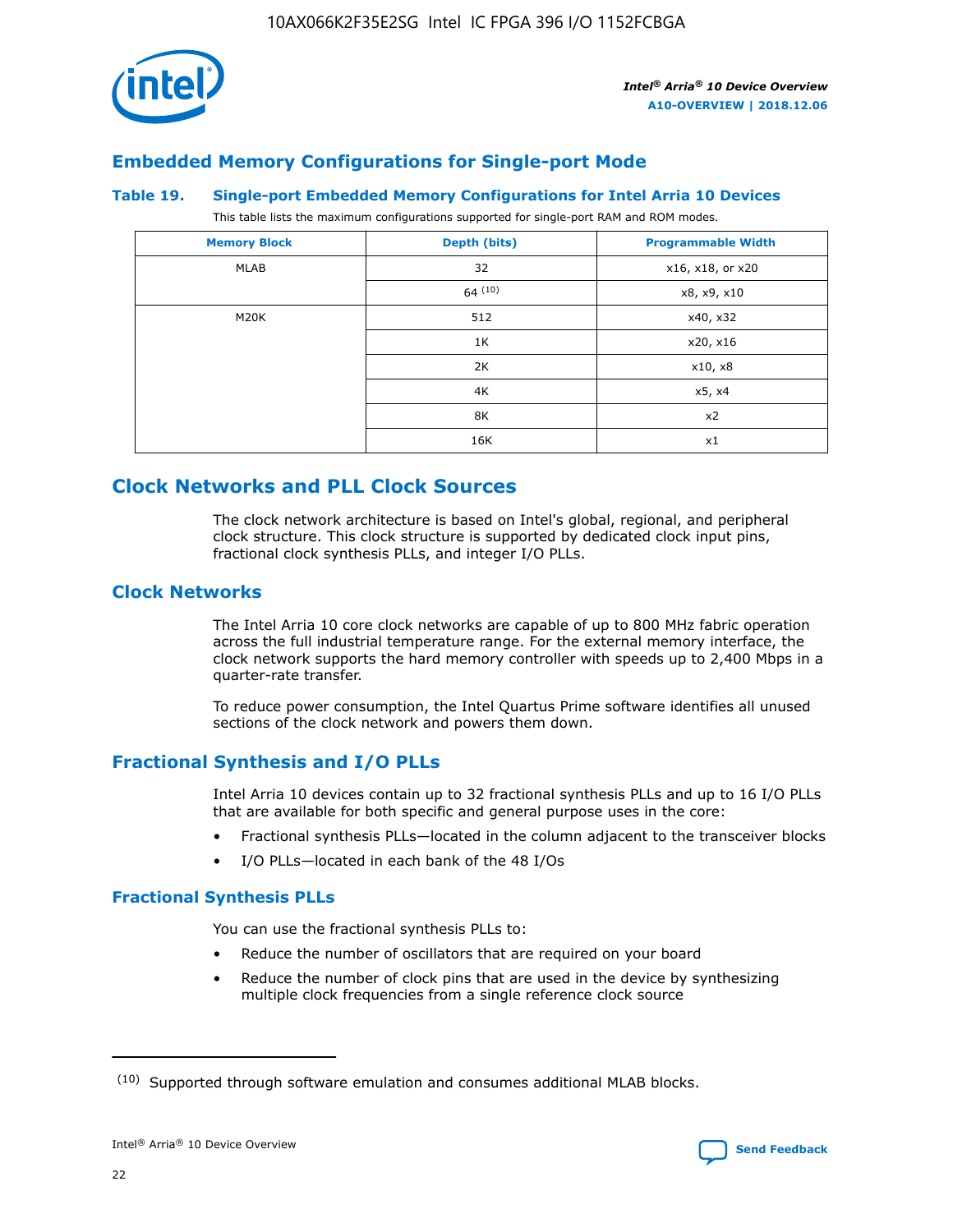10AX066K2F35E2SG Intel IC FPGA 396 I/O 1152FCBGA

*Intel® Arria® 10 Device Overview* **A10-OVERVIEW | 2018.12.06**



The fractional synthesis PLLs support the following features:

- Reference clock frequency synthesis for transceiver CMU and Advanced Transmit (ATX) PLLs
- Clock network delay compensation
- Zero-delay buffering
- Direct transmit clocking for transceivers
- Independently configurable into two modes:
	- Conventional integer mode equivalent to the general purpose PLL
	- Enhanced fractional mode with third order delta-sigma modulation
- PLL cascading

## **I/O PLLs**

The integer mode I/O PLLs are located in each bank of 48 I/Os. You can use the I/O PLLs to simplify the design of external memory and high-speed LVDS interfaces.

In each I/O bank, the I/O PLLs are adjacent to the hard memory controllers and LVDS SERDES. Because these PLLs are tightly coupled with the I/Os that need to use them, it makes it easier to close timing.

You can use the I/O PLLs for general purpose applications in the core such as clock network delay compensation and zero-delay buffering.

Intel Arria 10 devices support PLL-to-PLL cascading.

## **FPGA General Purpose I/O**

Intel Arria 10 devices offer highly configurable GPIOs. Each I/O bank contains 48 general purpose I/Os and a high-efficiency hard memory controller.

The following list describes the features of the GPIOs:

- Consist of 3 V I/Os for high-voltage application and LVDS I/Os for differential signaling
	- Up to two 3 V I/O banks, available in some devices, that support up to 3 V I/O standards
	- LVDS I/O banks that support up to 1.8 V I/O standards
- Support a wide range of single-ended and differential I/O interfaces
- LVDS speeds up to 1.6 Gbps
- Each LVDS pair of pins has differential input and output buffers, allowing you to configure the LVDS direction for each pair.
- Programmable bus hold and weak pull-up
- Programmable differential output voltage  $(V_{OD})$  and programmable pre-emphasis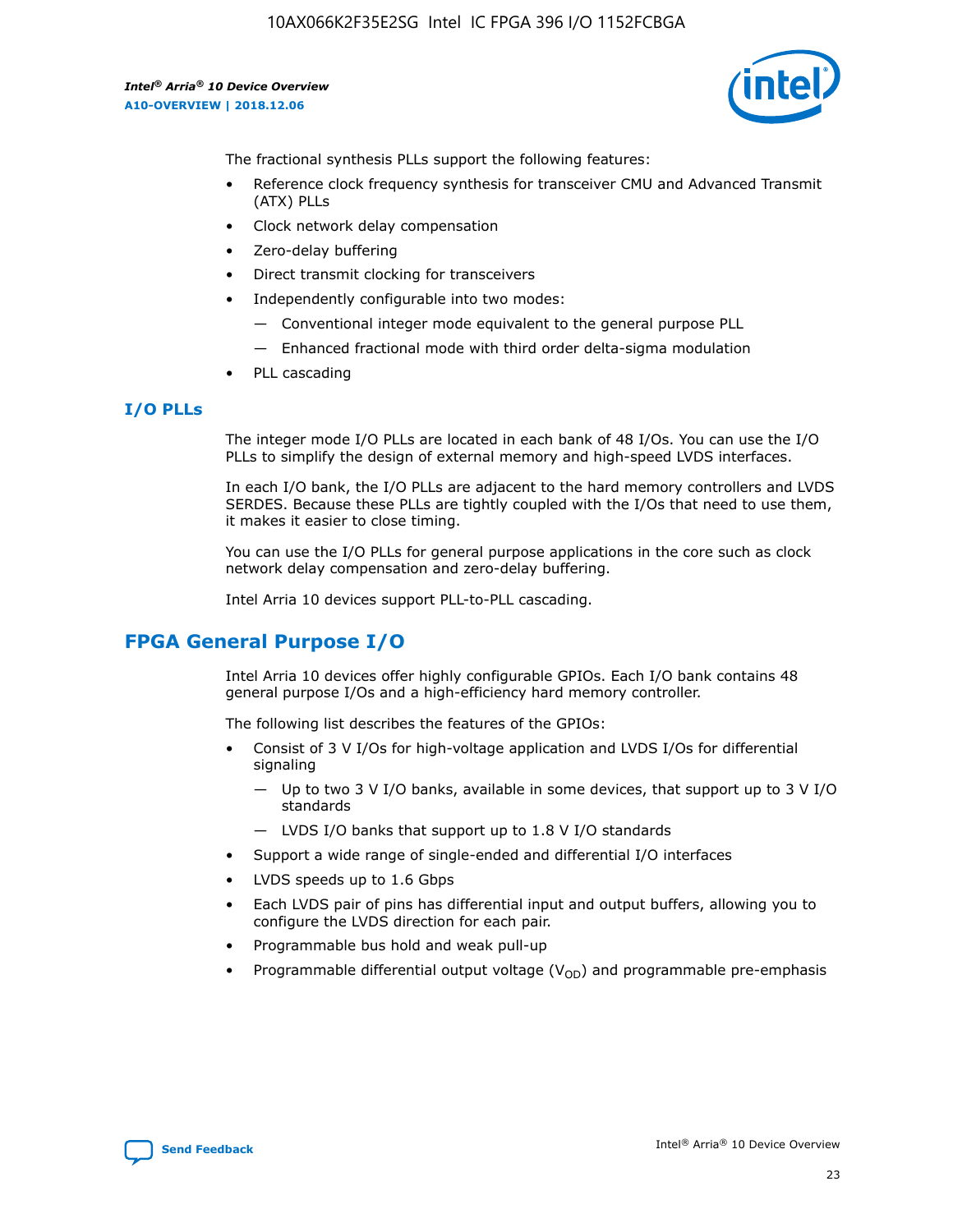

- Series (R<sub>S</sub>) and parallel (R<sub>T</sub>) on-chip termination (OCT) for all I/O banks with OCT calibration to limit the termination impedance variation
- On-chip dynamic termination that has the ability to swap between series and parallel termination, depending on whether there is read or write on a common bus for signal integrity
- Easy timing closure support using the hard read FIFO in the input register path, and delay-locked loop (DLL) delay chain with fine and coarse architecture

# **External Memory Interface**

Intel Arria 10 devices offer massive external memory bandwidth, with up to seven 32 bit DDR4 memory interfaces running at up to 2,400 Mbps. This bandwidth provides additional ease of design, lower power, and resource efficiencies of hardened highperformance memory controllers.

The memory interface within Intel Arria 10 FPGAs and SoCs delivers the highest performance and ease of use. You can configure up to a maximum width of 144 bits when using the hard or soft memory controllers. If required, you can bypass the hard memory controller and use a soft controller implemented in the user logic.

Each I/O contains a hardened DDR read/write path (PHY) capable of performing key memory interface functionality such as read/write leveling, FIFO buffering to lower latency and improve margin, timing calibration, and on-chip termination.

The timing calibration is aided by the inclusion of hard microcontrollers based on Intel's Nios® II technology, specifically tailored to control the calibration of multiple memory interfaces. This calibration allows the Intel Arria 10 device to compensate for any changes in process, voltage, or temperature either within the Intel Arria 10 device itself, or within the external memory device. The advanced calibration algorithms ensure maximum bandwidth and robust timing margin across all operating conditions.

In addition to parallel memory interfaces, Intel Arria 10 devices support serial memory technologies such as the Hybrid Memory Cube (HMC). The HMC is supported by the Intel Arria 10 high-speed serial transceivers which connect up to four HMC links, with each link running at data rates up to 15 Gbps.

## **Related Information**

#### [External Memory Interface Spec Estimator](http://www.altera.com/technology/memory/estimator/mem-emif-index.html)

Provides a parametric tool that allows you to find and compare the performance of the supported external memory interfaces in IntelFPGAs.

## **Memory Standards Supported by Intel Arria 10 Devices**

The I/Os are designed to provide high performance support for existing and emerging external memory standards.

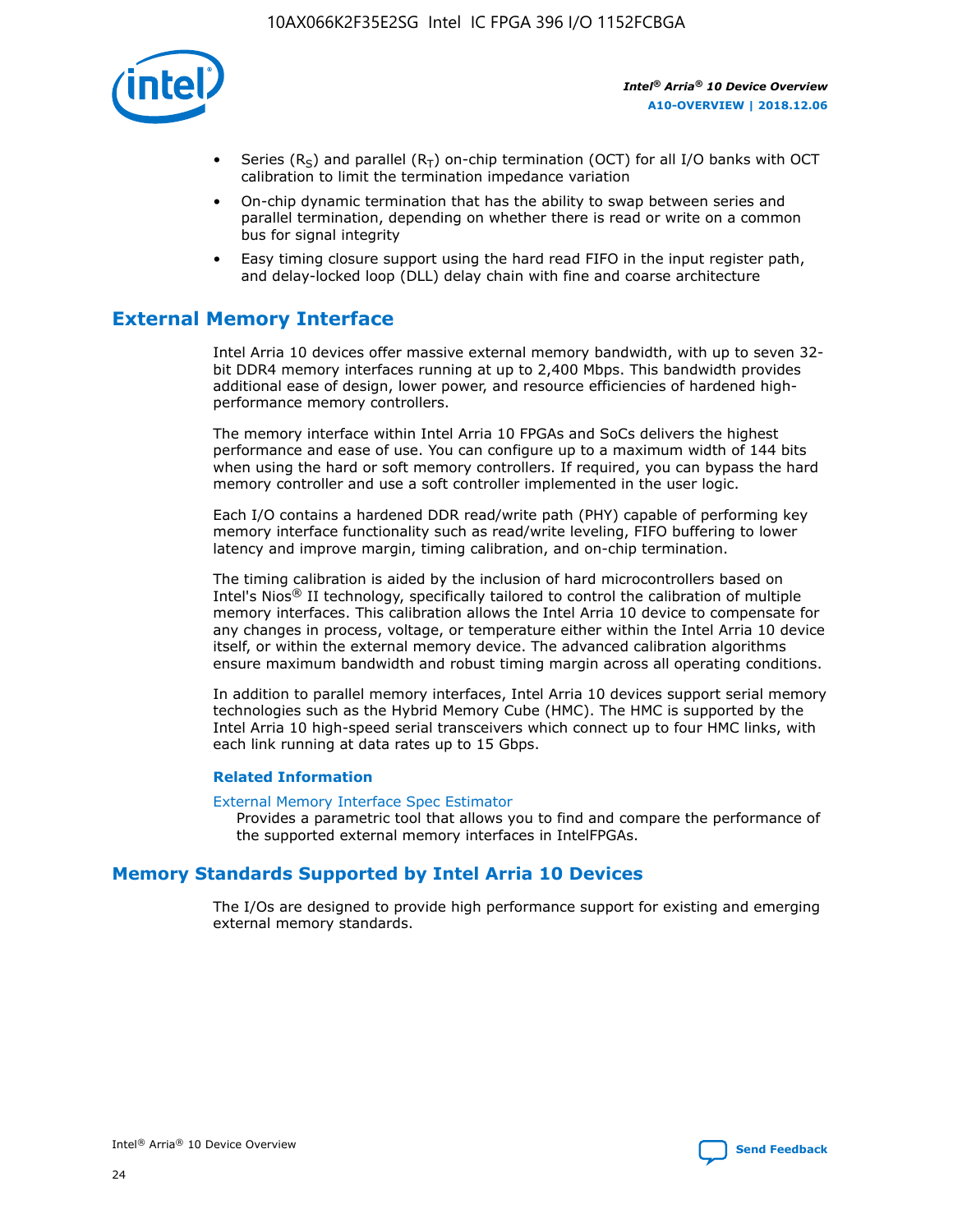

#### **Table 20. Memory Standards Supported by the Hard Memory Controller**

This table lists the overall capability of the hard memory controller. For specific details, refer to the External Memory Interface Spec Estimator and Intel Arria 10 Device Datasheet.

| <b>Memory Standard</b> | <b>Rate Support</b> | <b>Ping Pong PHY Support</b> | <b>Maximum Frequency</b><br>(MHz) |
|------------------------|---------------------|------------------------------|-----------------------------------|
| <b>DDR4 SDRAM</b>      | Quarter rate        | Yes                          | 1,067                             |
|                        |                     |                              | 1,200                             |
| DDR3 SDRAM             | Half rate           | Yes                          | 533                               |
|                        |                     |                              | 667                               |
|                        | Quarter rate        | Yes                          | 1,067                             |
|                        |                     |                              | 1,067                             |
| <b>DDR3L SDRAM</b>     | Half rate           | Yes                          | 533                               |
|                        |                     |                              | 667                               |
|                        | Quarter rate        | Yes                          | 933                               |
|                        |                     |                              | 933                               |
| LPDDR3 SDRAM           | Half rate           |                              | 533                               |
|                        | Quarter rate        |                              | 800                               |

## **Table 21. Memory Standards Supported by the Soft Memory Controller**

| <b>Memory Standard</b>      | <b>Rate Support</b> | <b>Maximum Frequency</b><br>(MHz) |
|-----------------------------|---------------------|-----------------------------------|
| <b>RLDRAM 3 (11)</b>        | Quarter rate        | 1,200                             |
| ODR IV SRAM <sup>(11)</sup> | Quarter rate        | 1,067                             |
| <b>ODR II SRAM</b>          | Full rate           | 333                               |
|                             | Half rate           | 633                               |
| <b>ODR II+ SRAM</b>         | Full rate           | 333                               |
|                             | Half rate           | 633                               |
| <b>ODR II+ Xtreme SRAM</b>  | Full rate           | 333                               |
|                             | Half rate           | 633                               |

#### **Table 22. Memory Standards Supported by the HPS Hard Memory Controller**

The hard processor system (HPS) is available in Intel Arria 10 SoC devices only.

| <b>Memory Standard</b> | <b>Rate Support</b> | <b>Maximum Frequency</b><br>(MHz) |
|------------------------|---------------------|-----------------------------------|
| <b>DDR4 SDRAM</b>      | Half rate           | 1,200                             |
| <b>DDR3 SDRAM</b>      | Half rate           | 1,067                             |
| <b>DDR3L SDRAM</b>     | Half rate           | 933                               |

<sup>(11)</sup> Intel Arria 10 devices support this external memory interface using hard PHY with soft memory controller.

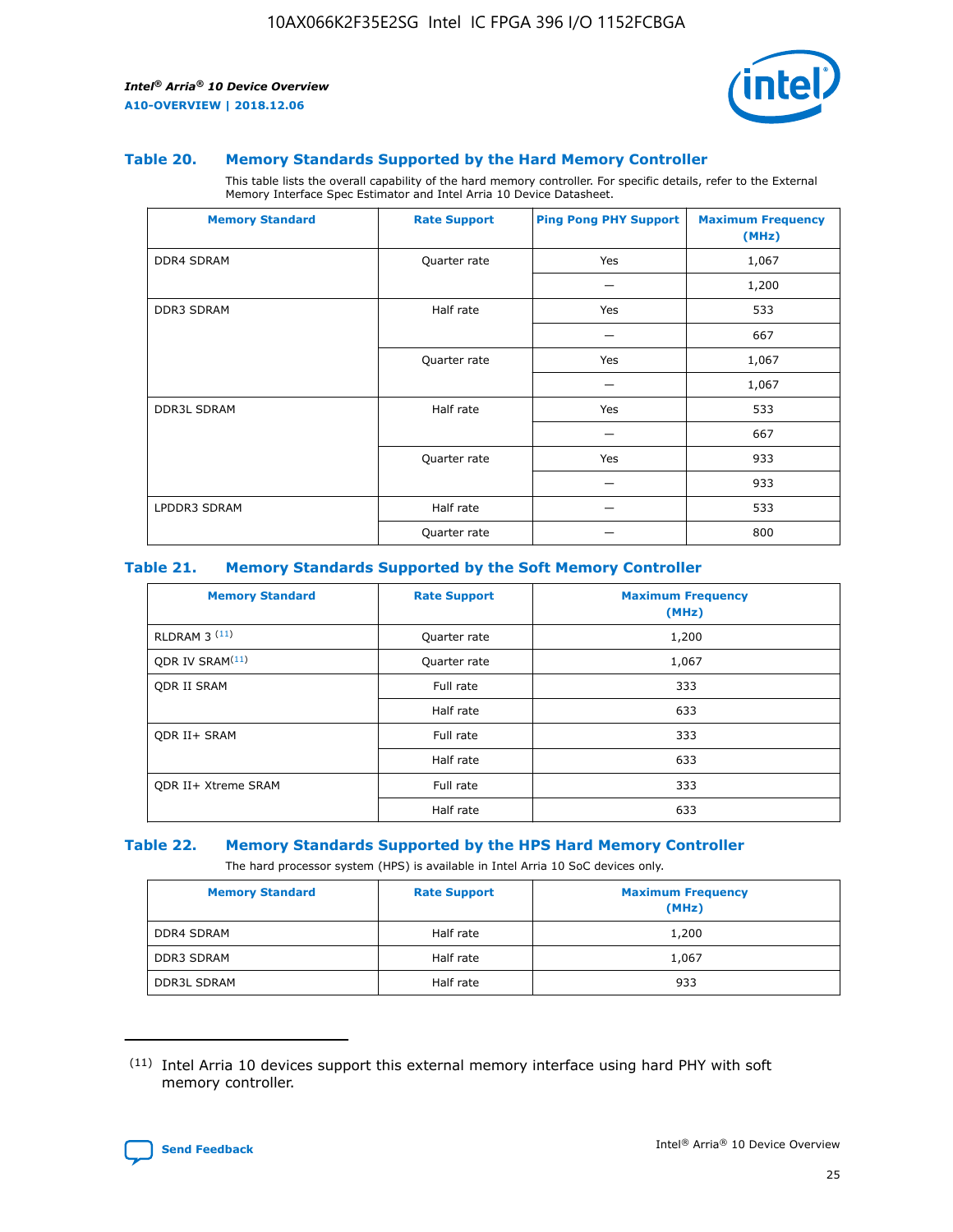

## **Related Information**

#### [Intel Arria 10 Device Datasheet](https://www.intel.com/content/www/us/en/programmable/documentation/mcn1413182292568.html#mcn1413182153340)

Lists the memory interface performance according to memory interface standards, rank or chip select configurations, and Intel Arria 10 device speed grades.

# **PCIe Gen1, Gen2, and Gen3 Hard IP**

Intel Arria 10 devices contain PCIe hard IP that is designed for performance and ease-of-use:

- Includes all layers of the PCIe stack—transaction, data link and physical layers.
- Supports PCIe Gen3, Gen2, and Gen1 Endpoint and Root Port in x1, x2, x4, or x8 lane configuration.
- Operates independently from the core logic—optional configuration via protocol (CvP) allows the PCIe link to power up and complete link training in less than 100 ms while the Intel Arria 10 device completes loading the programming file for the rest of the FPGA.
- Provides added functionality that makes it easier to support emerging features such as Single Root I/O Virtualization (SR-IOV) and optional protocol extensions.
- Provides improved end-to-end datapath protection using ECC.
- Supports FPGA configuration via protocol (CvP) using PCIe at Gen3, Gen2, or Gen1 speed.

#### **Related Information**

PCS Features on page 30

# **Enhanced PCS Hard IP for Interlaken and 10 Gbps Ethernet**

## **Interlaken Support**

The Intel Arria 10 enhanced PCS hard IP provides integrated Interlaken PCS supporting rates up to 25.8 Gbps per lane.

The Interlaken PCS is based on the proven functionality of the PCS developed for Intel's previous generation FPGAs, which demonstrated interoperability with Interlaken ASSP vendors and third-party IP suppliers. The Interlaken PCS is present in every transceiver channel in Intel Arria 10 devices.

## **Related Information**

PCS Features on page 30

## **10 Gbps Ethernet Support**

The Intel Arria 10 enhanced PCS hard IP supports 10GBASE-R PCS compliant with IEEE 802.3 10 Gbps Ethernet (10GbE). The integrated hard IP support for 10GbE and the 10 Gbps transceivers save external PHY cost, board space, and system power.

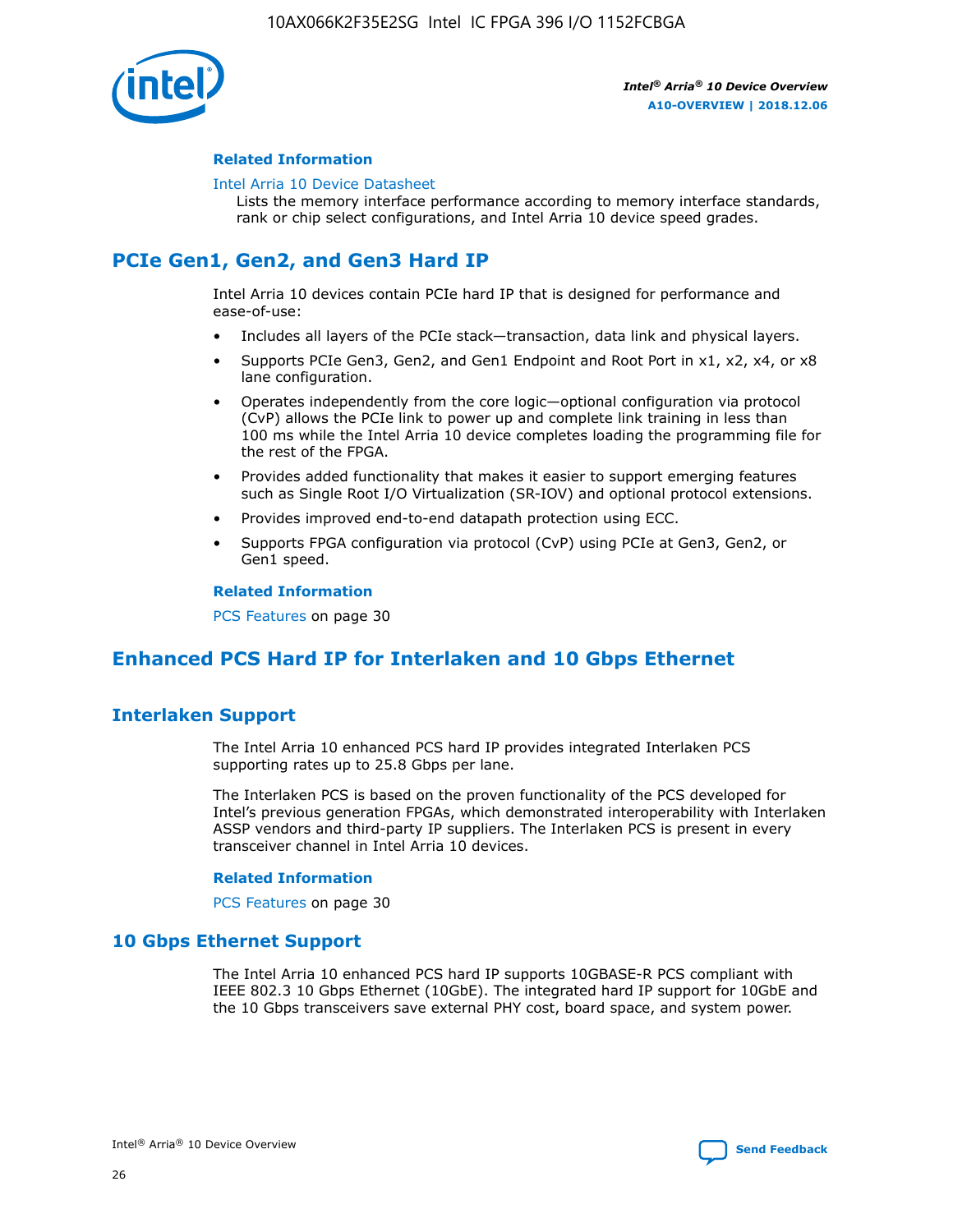

The scalable hard IP supports multiple independent 10GbE ports while using a single PLL for all the 10GBASE-R PCS instantiations, which saves on core logic resources and clock networks:

- Simplifies multiport 10GbE systems compared to XAUI interfaces that require an external XAUI-to-10G PHY.
- Incorporates Electronic Dispersion Compensation (EDC), which enables direct connection to standard 10 Gbps XFP and SFP+ pluggable optical modules.
- Supports backplane Ethernet applications and includes a hard 10GBASE-KR Forward Error Correction (FEC) circuit that you can use for 10 Gbps and 40 Gbps applications.

The 10 Gbps Ethernet PCS hard IP and 10GBASE-KR FEC are present in every transceiver channel.

#### **Related Information**

PCS Features on page 30

# **Low Power Serial Transceivers**

Intel Arria 10 FPGAs and SoCs include lowest power transceivers that deliver high bandwidth, throughput and low latency.

Intel Arria 10 devices deliver the industry's lowest power consumption per transceiver channel:

- 12.5 Gbps transceivers at as low as 242 mW
- 10 Gbps transceivers at as low as 168 mW
- 6 Gbps transceivers at as low as 117 mW

Intel Arria 10 transceivers support various data rates according to application:

- Chip-to-chip and chip-to-module applications—from 1 Gbps up to 25.8 Gbps
- Long reach and backplane applications—from 1 Gbps up to 12.5 with advanced adaptive equalization
- Critical power sensitive applications—from 1 Gbps up to 11.3 Gbps using lower power modes

The combination of 20 nm process technology and architectural advances provide the following benefits:

- Significant reduction in die area and power consumption
- Increase of up to two times in transceiver I/O density compared to previous generation devices while maintaining optimal signal integrity
- Up to 72 total transceiver channels—you can configure up to 6 of these channels to run as fast as 25.8 Gbps
- All channels feature continuous data rate support up to the maximum rated speed

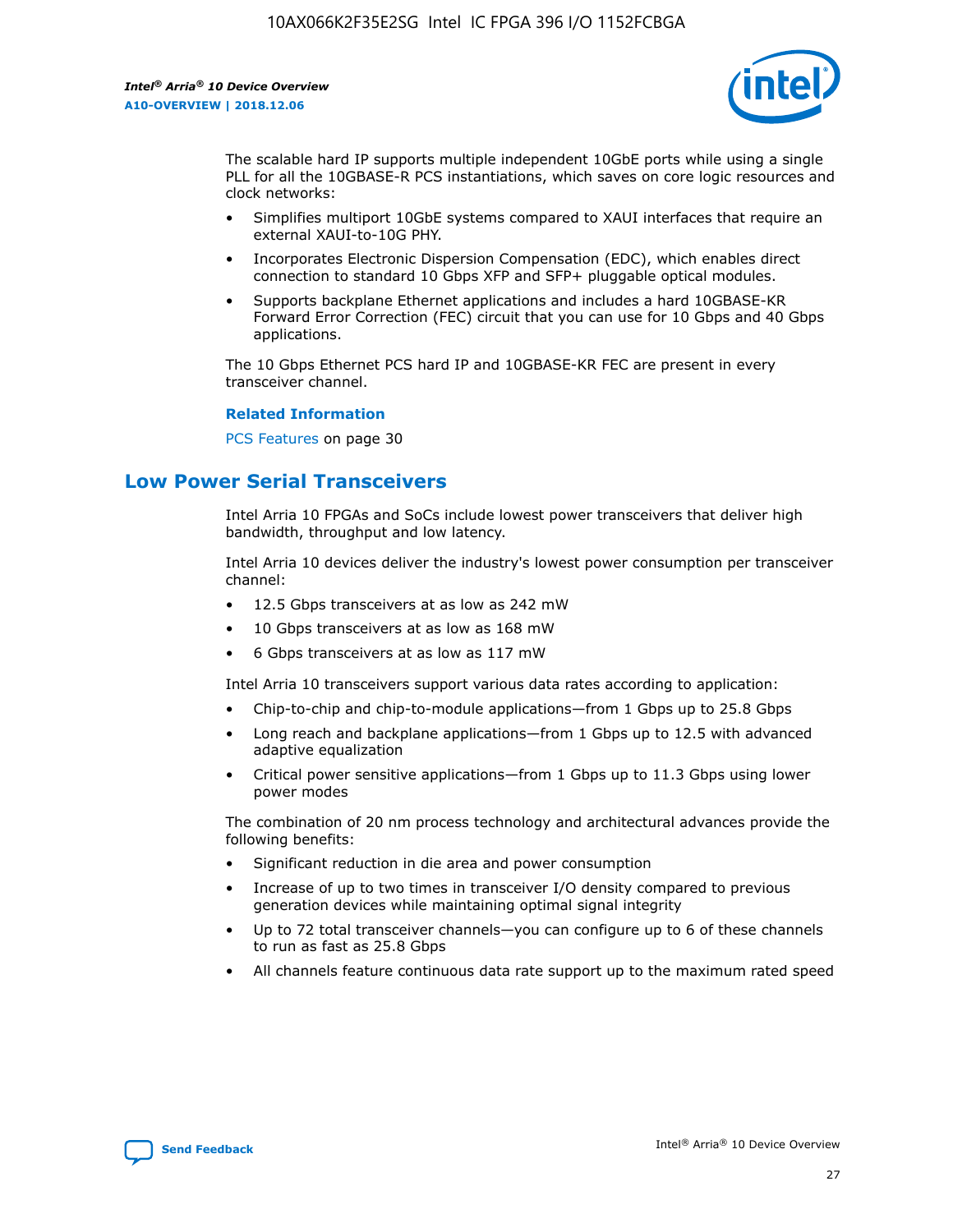



## **Figure 6. Intel Arria 10 Transceiver Block Architecture**

## **Transceiver Channels**

All transceiver channels feature a dedicated Physical Medium Attachment (PMA) and a hardened Physical Coding Sublayer (PCS).

- The PMA provides primary interfacing capabilities to physical channels.
- The PCS typically handles encoding/decoding, word alignment, and other preprocessing functions before transferring data to the FPGA core fabric.

A transceiver channel consists of a PMA and a PCS block. Most transceiver banks have 6 channels. There are some transceiver banks that contain only 3 channels.

A wide variety of bonded and non-bonded data rate configurations is possible using a highly configurable clock distribution network. Up to 80 independent transceiver data rates can be configured.

The following figures are graphical representations of top views of the silicon die, which correspond to reverse views for flip chip packages. Different Intel Arria 10 devices may have different floorplans than the ones shown in the figures.

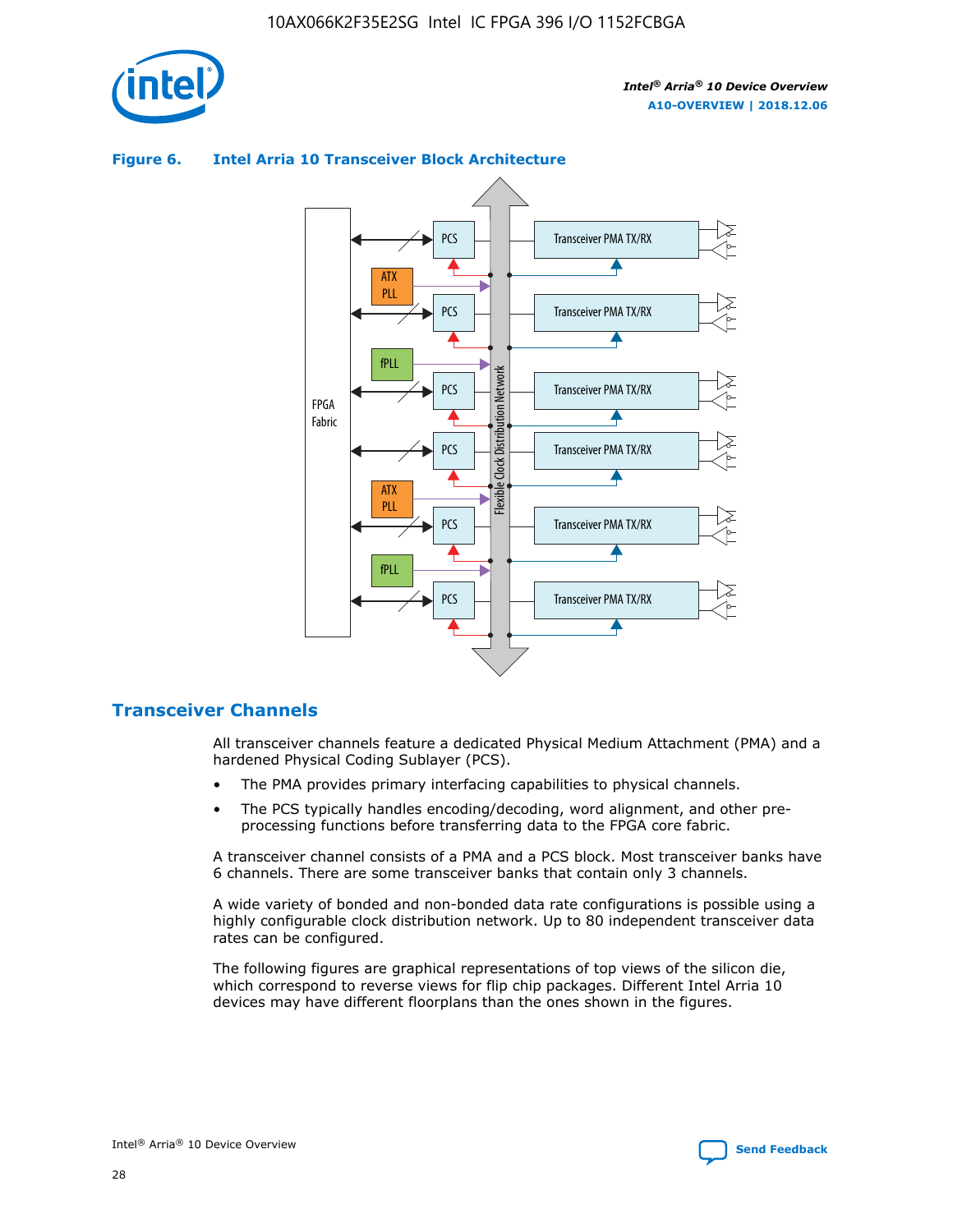

## **Figure 7. Device Chip Overview for Intel Arria 10 GX and GT Devices**





## **PMA Features**

Intel Arria 10 transceivers provide exceptional signal integrity at data rates up to 25.8 Gbps. Clocking options include ultra-low jitter ATX PLLs (LC tank based), clock multiplier unit (CMU) PLLs, and fractional PLLs.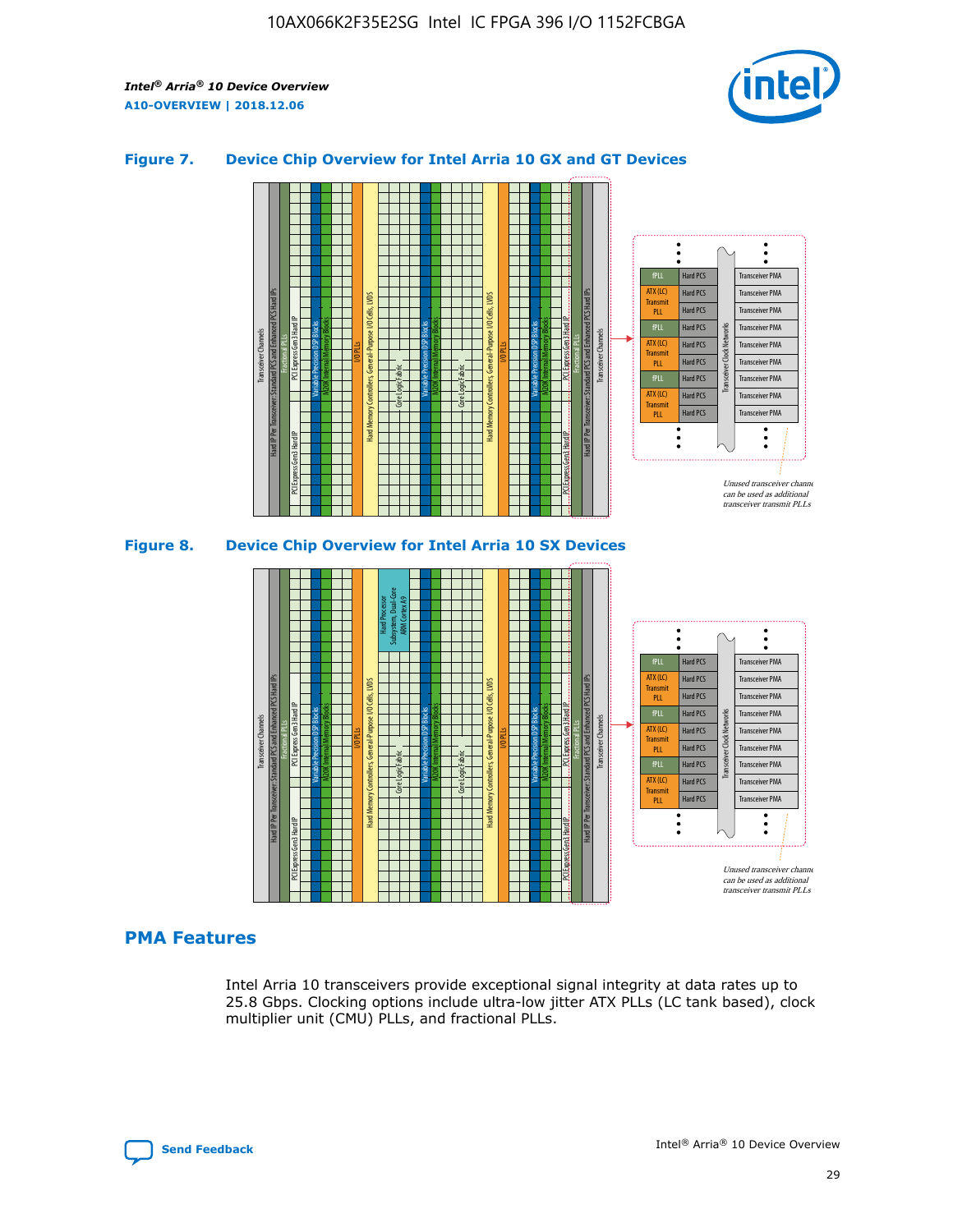

Each transceiver channel contains a channel PLL that can be used as the CMU PLL or clock data recovery (CDR) PLL. In CDR mode, the channel PLL recovers the receiver clock and data in the transceiver channel. Up to 80 independent data rates can be configured on a single Intel Arria 10 device.

## **Table 23. PMA Features of the Transceivers in Intel Arria 10 Devices**

| <b>Feature</b>                                             | <b>Capability</b>                                                                                                                                                                                                             |
|------------------------------------------------------------|-------------------------------------------------------------------------------------------------------------------------------------------------------------------------------------------------------------------------------|
| Chip-to-Chip Data Rates                                    | 1 Gbps to 17.4 Gbps (Intel Arria 10 GX devices)<br>1 Gbps to 25.8 Gbps (Intel Arria 10 GT devices)                                                                                                                            |
| Backplane Support                                          | Drive backplanes at data rates up to 12.5 Gbps                                                                                                                                                                                |
| <b>Optical Module Support</b>                              | SFP+/SFP, XFP, CXP, QSFP/QSFP28, CFP/CFP2/CFP4                                                                                                                                                                                |
| Cable Driving Support                                      | SFP+ Direct Attach, PCI Express over cable, eSATA                                                                                                                                                                             |
| Transmit Pre-Emphasis                                      | 4-tap transmit pre-emphasis and de-emphasis to compensate for system channel loss                                                                                                                                             |
| Continuous Time Linear<br>Equalizer (CTLE)                 | Dual mode, high-gain, and high-data rate, linear receive equalization to compensate for<br>system channel loss                                                                                                                |
| Decision Feedback Equalizer<br>(DFE)                       | 7-fixed and 4-floating tap DFE to equalize backplane channel loss in the presence of<br>crosstalk and noisy environments                                                                                                      |
| Variable Gain Amplifier                                    | Optimizes the signal amplitude prior to the CDR sampling and operates in fixed and<br>adaptive modes                                                                                                                          |
| Altera Digital Adaptive<br>Parametric Tuning (ADAPT)       | Fully digital adaptation engine to automatically adjust all link equalization parameters-<br>including CTLE, DFE, and variable gain amplifier blocks—that provide optimal link margin<br>without intervention from user logic |
| Precision Signal Integrity<br>Calibration Engine (PreSICE) | Hardened calibration controller to quickly calibrate all transceiver control parameters on<br>power-up, which provides the optimal signal integrity and jitter performance                                                    |
| Advanced Transmit (ATX)<br><b>PLL</b>                      | Low jitter ATX (LC tank based) PLLs with continuous tuning range to cover a wide range of<br>standard and proprietary protocols                                                                                               |
| <b>Fractional PLLs</b>                                     | On-chip fractional frequency synthesizers to replace on-board crystal oscillators and reduce<br>system cost                                                                                                                   |
| Digitally Assisted Analog<br><b>CDR</b>                    | Superior jitter tolerance with fast lock time                                                                                                                                                                                 |
| Dynamic Partial<br>Reconfiguration                         | Allows independent control of the Avalon memory-mapped interface of each transceiver<br>channel for the highest transceiver flexibility                                                                                       |
| Multiple PCS-PMA and PCS-<br>PLD interface widths          | 8-, 10-, 16-, 20-, 32-, 40-, or 64-bit interface widths for flexibility of deserialization width,<br>encoding, and reduced latency                                                                                            |

## **PCS Features**

This table summarizes the Intel Arria 10 transceiver PCS features. You can use the transceiver PCS to support a wide range of protocols ranging from 1 Gbps to 25.8 Gbps.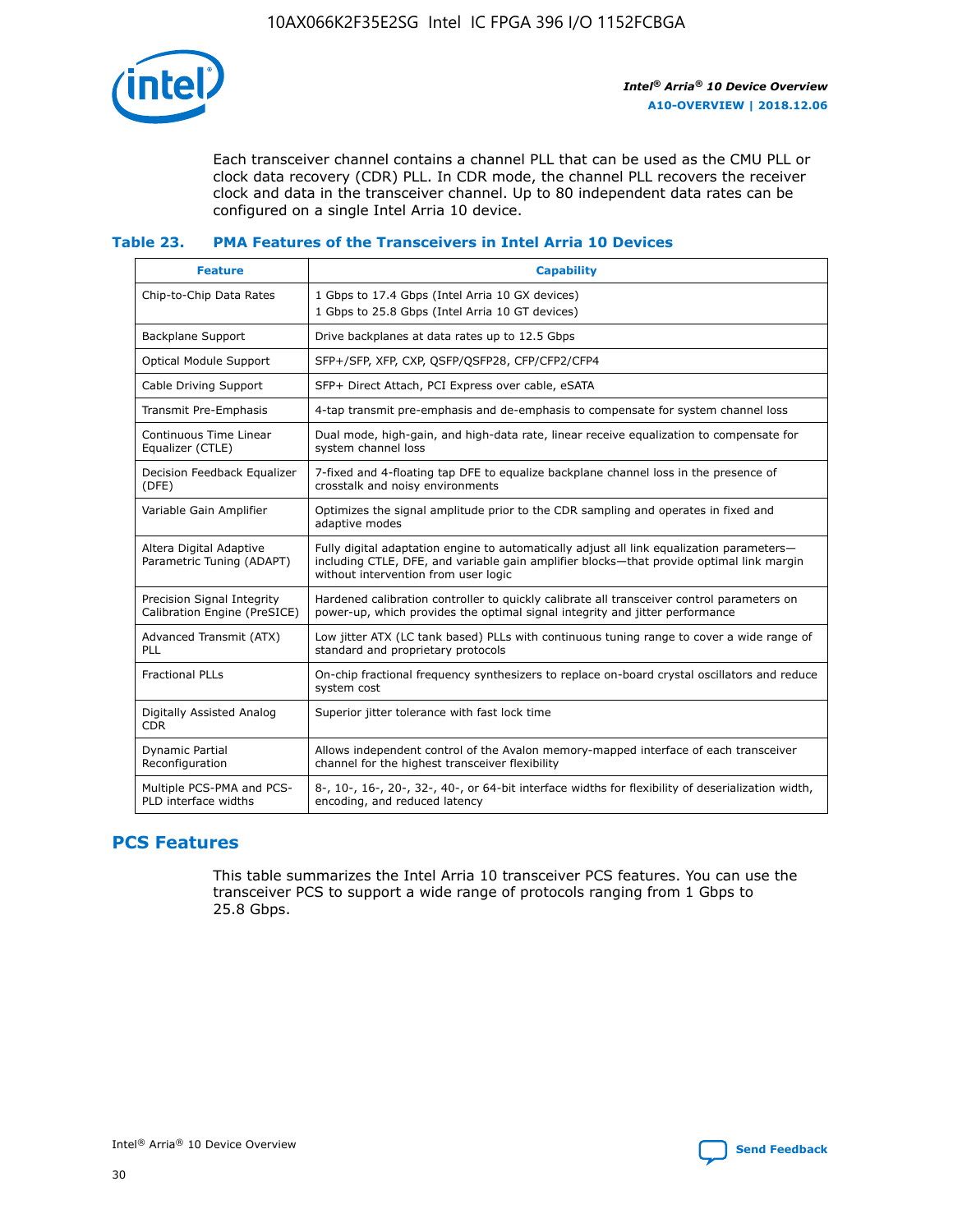

| <b>PCS</b>    | <b>Description</b>                                                                                                                                                                                                                                                                                                                                                                                             |
|---------------|----------------------------------------------------------------------------------------------------------------------------------------------------------------------------------------------------------------------------------------------------------------------------------------------------------------------------------------------------------------------------------------------------------------|
| Standard PCS  | Operates at a data rate up to 12 Gbps<br>Supports protocols such as PCI-Express, CPRI 4.2+, GigE, IEEE 1588 in Hard PCS<br>Implements other protocols using Basic/Custom (Standard PCS) transceiver<br>configuration rules.                                                                                                                                                                                    |
| Enhanced PCS  | Performs functions common to most serial data industry standards, such as word<br>alignment, encoding/decoding, and framing, before data is sent or received off-chip<br>through the PMA<br>• Handles data transfer to and from the FPGA fabric<br>Handles data transfer internally to and from the PMA<br>Provides frequency compensation<br>Performs channel bonding for multi-channel low skew applications |
| PCIe Gen3 PCS | Supports the seamless switching of Data and Clock between the Gen1, Gen2, and Gen3<br>data rates<br>Provides support for PIPE 3.0 features<br>Supports the PIPE interface with the Hard IP enabled, as well as with the Hard IP<br>bypassed                                                                                                                                                                    |

#### **Related Information**

- PCIe Gen1, Gen2, and Gen3 Hard IP on page 26
- Interlaken Support on page 26
- 10 Gbps Ethernet Support on page 26

## **PCS Protocol Support**

This table lists some of the protocols supported by the Intel Arria 10 transceiver PCS. For more information about the blocks in the transmitter and receiver data paths, refer to the related information.

| <b>Protocol</b>                                 | <b>Data Rate</b><br>(Gbps) | <b>Transceiver IP</b>       | <b>PCS Support</b>                      |
|-------------------------------------------------|----------------------------|-----------------------------|-----------------------------------------|
| PCIe Gen3 x1, x2, x4, x8                        | 8.0                        | Native PHY (PIPE)           | Standard PCS and PCIe<br>Gen3 PCS       |
| PCIe Gen2 x1, x2, x4, x8                        | 5.0                        | Native PHY (PIPE)           | <b>Standard PCS</b>                     |
| PCIe Gen1 x1, x2, x4, x8                        | 2.5                        | Native PHY (PIPE)           | Standard PCS                            |
| 1000BASE-X Gigabit Ethernet                     | 1.25                       | Native PHY                  | <b>Standard PCS</b>                     |
| 1000BASE-X Gigabit Ethernet with<br>IEEE 1588v2 | 1.25                       | Native PHY                  | Standard PCS                            |
| 10GBASE-R                                       | 10.3125                    | Native PHY                  | <b>Enhanced PCS</b>                     |
| 10GBASE-R with IEEE 1588v2                      | 10.3125                    | Native PHY                  | <b>Enhanced PCS</b>                     |
| 10GBASE-R with KR FEC                           | 10.3125                    | Native PHY                  | <b>Enhanced PCS</b>                     |
| 10GBASE-KR and 1000BASE-X                       | 10.3125                    | 1G/10GbE and 10GBASE-KR PHY | Standard PCS and<br><b>Enhanced PCS</b> |
| Interlaken (CEI-6G/11G)                         | 3.125 to 17.4              | Native PHY                  | <b>Enhanced PCS</b>                     |
| SFI-S/SFI-5.2                                   | 11.2                       | Native PHY                  | <b>Enhanced PCS</b>                     |
| $10G$ SDI                                       | 10.692                     | Native PHY                  | <b>Enhanced PCS</b>                     |
|                                                 |                            |                             | continued                               |

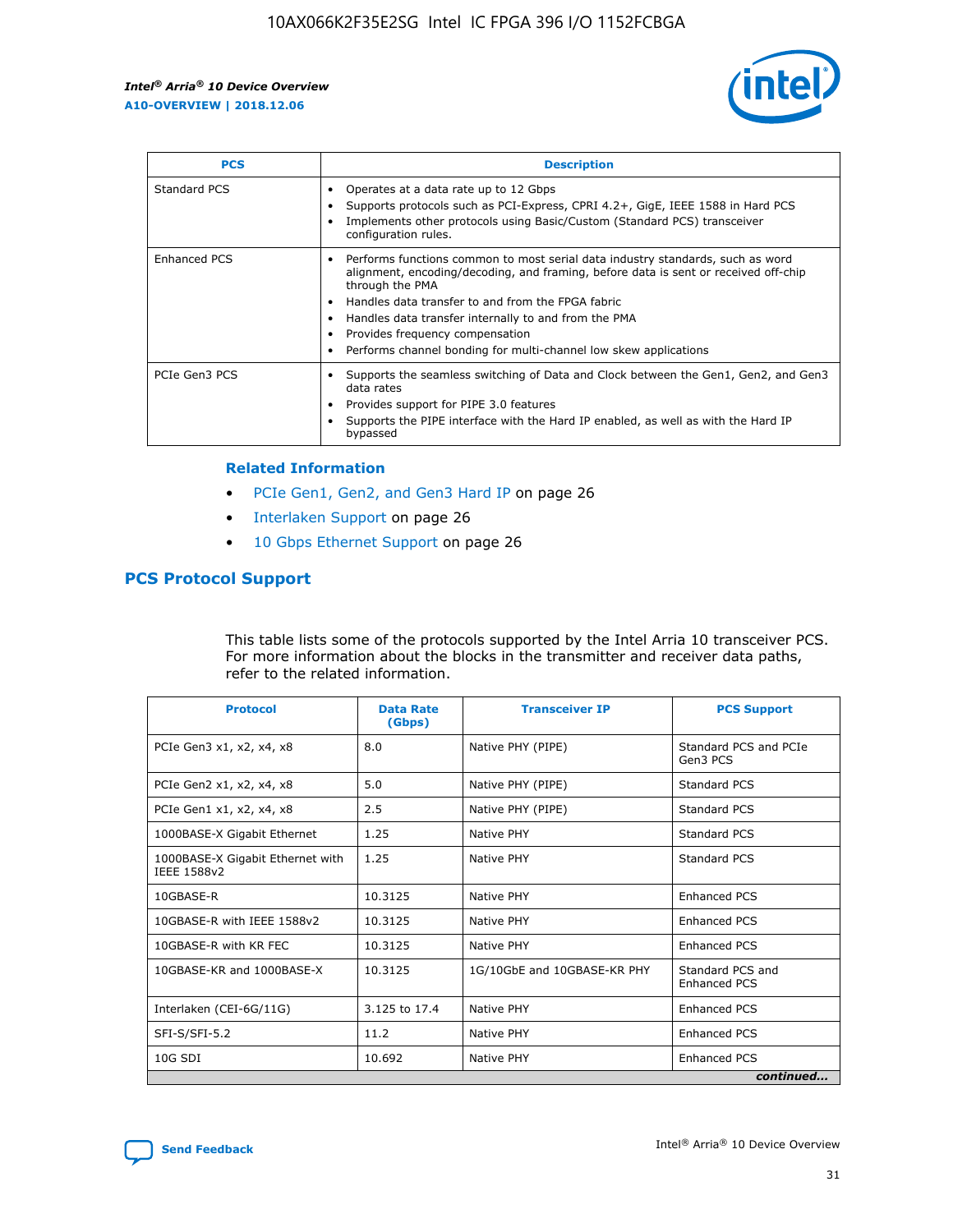

| <b>Protocol</b>      | <b>Data Rate</b><br>(Gbps) | <b>Transceiver IP</b> | <b>PCS Support</b> |
|----------------------|----------------------------|-----------------------|--------------------|
| CPRI 6.0 (64B/66B)   | 0.6144 to<br>10.1376       | Native PHY            | Enhanced PCS       |
| CPRI 4.2 (8B/10B)    | 0.6144 to<br>9.8304        | Native PHY            | Standard PCS       |
| OBSAI RP3 v4.2       | 0.6144 to 6.144            | Native PHY            | Standard PCS       |
| SD-SDI/HD-SDI/3G-SDI | $0.143(12)$ to<br>2.97     | Native PHY            | Standard PCS       |

## **Related Information**

#### [Intel Arria 10 Transceiver PHY User Guide](https://www.intel.com/content/www/us/en/programmable/documentation/nik1398707230472.html#nik1398707091164)

Provides more information about the supported transceiver protocols and PHY IP, the PMA architecture, and the standard, enhanced, and PCIe Gen3 PCS architecture.

# **SoC with Hard Processor System**

Each SoC device combines an FPGA fabric and a hard processor system (HPS) in a single device. This combination delivers the flexibility of programmable logic with the power and cost savings of hard IP in these ways:

- Reduces board space, system power, and bill of materials cost by eliminating a discrete embedded processor
- Allows you to differentiate the end product in both hardware and software, and to support virtually any interface standard
- Extends the product life and revenue through in-field hardware and software updates

<sup>(12)</sup> The 0.143 Gbps data rate is supported using oversampling of user logic that you must implement in the FPGA fabric.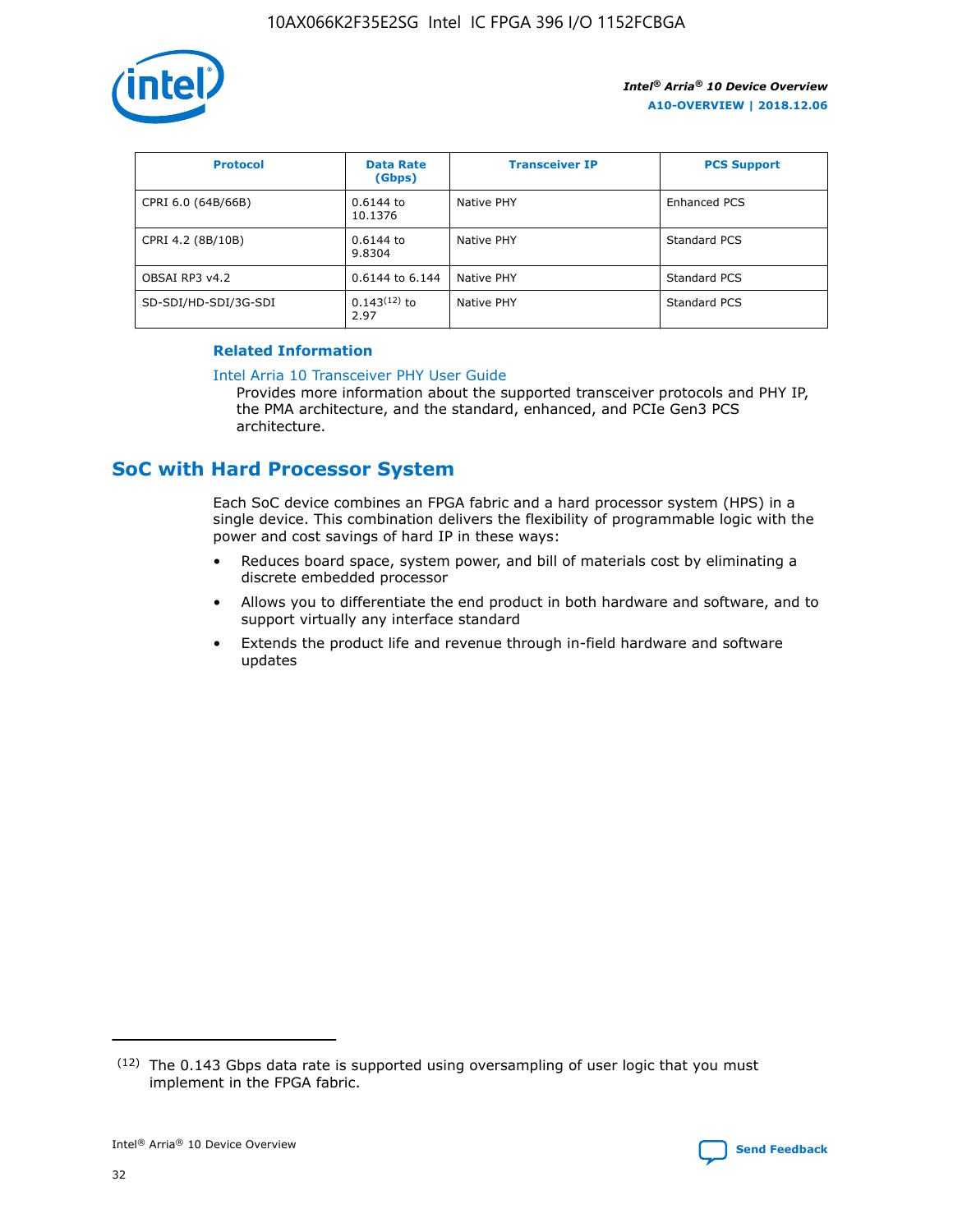

#### **Figure 9. HPS Block Diagram**

This figure shows a block diagram of the HPS with the dual ARM Cortex-A9 MPCore processor.



## **Key Advantages of 20-nm HPS**

The 20-nm HPS strikes a balance between enabling maximum software compatibility with 28-nm SoCs while still improving upon the 28-nm HPS architecture. These improvements address the requirements of the next generation target markets such as wireless and wireline communications, compute and storage equipment, broadcast and military in terms of performance, memory bandwidth, connectivity via backplane and security.

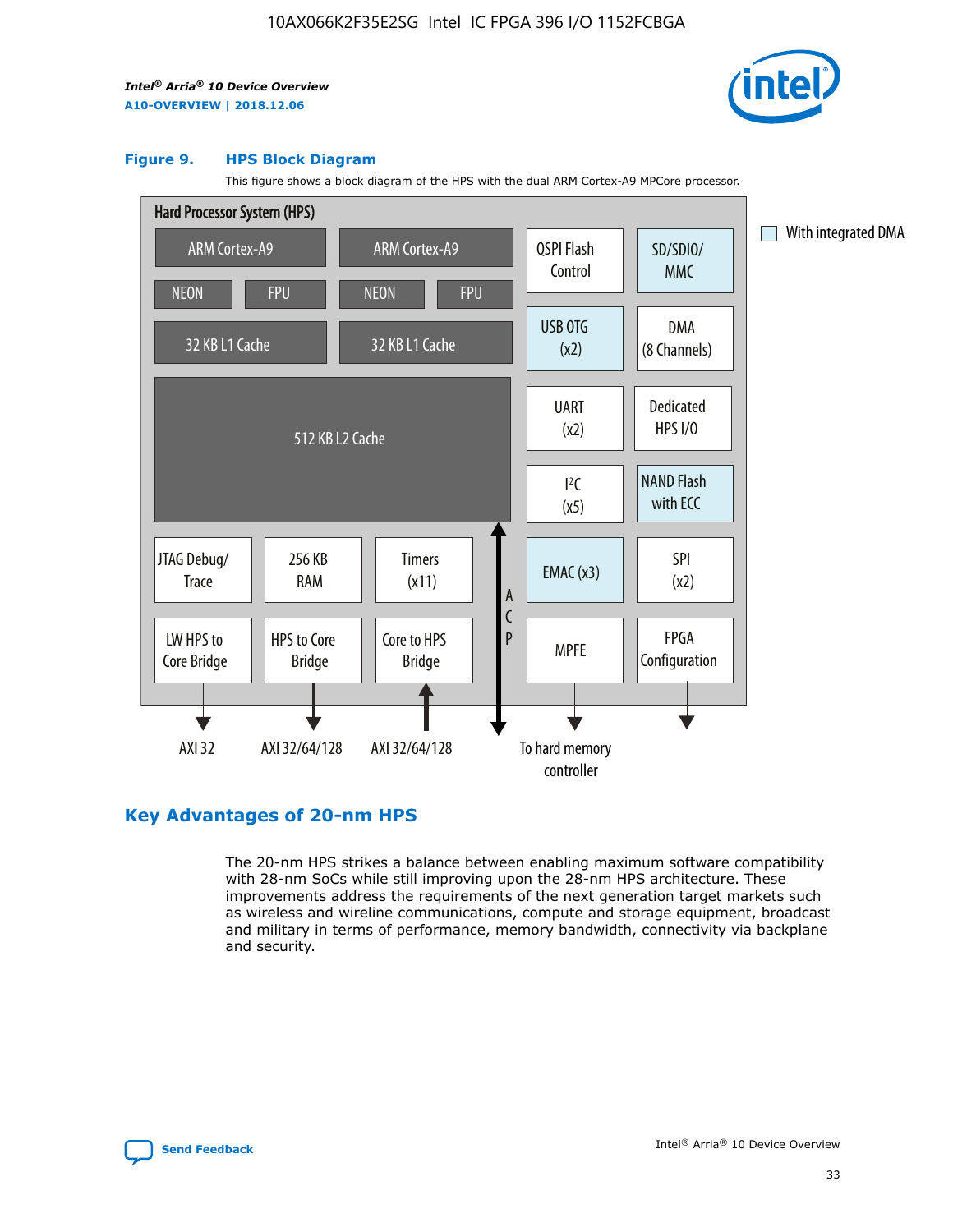

## **Table 24. Improvements in 20 nm HPS**

This table lists the key improvements of the 20 nm HPS compared to the 28 nm HPS.

| Advantages/<br><b>Improvements</b>                          | <b>Description</b>                                                                                                                                                                                                                                                                                                                                                                                                                                                                                                                                                                                                                                                                                                                                                                                                                                                                                                      |
|-------------------------------------------------------------|-------------------------------------------------------------------------------------------------------------------------------------------------------------------------------------------------------------------------------------------------------------------------------------------------------------------------------------------------------------------------------------------------------------------------------------------------------------------------------------------------------------------------------------------------------------------------------------------------------------------------------------------------------------------------------------------------------------------------------------------------------------------------------------------------------------------------------------------------------------------------------------------------------------------------|
| Increased performance and<br>overdrive capability           | While the nominal processor frequency is 1.2 GHz, the 20 nm HPS offers an "overdrive"<br>feature which enables a higher processor operating frequency. This requires a higher supply<br>voltage value that is unique to the HPS and may require a separate regulator.                                                                                                                                                                                                                                                                                                                                                                                                                                                                                                                                                                                                                                                   |
| Increased processor memory<br>bandwidth and DDR4<br>support | Up to 64-bit DDR4 memory at 2,400 Mbps support is available for the processor. The hard<br>memory controller for the HPS comprises a multi-port front end that manages connections<br>to a single port memory controller. The multi-port front end allows logic core and the HPS<br>to share ports and thereby the available bandwidth of the memory controller.                                                                                                                                                                                                                                                                                                                                                                                                                                                                                                                                                        |
| Flexible I/O sharing                                        | An advanced I/O pin muxing scheme allows improved sharing of I/O between the HPS and<br>the core logic. The following types of I/O are available for SoC:<br>17 dedicated I/Os-physically located inside the HPS block and are not accessible to<br>logic within the core. The 17 dedicated I/Os are used for HPS clock, resets, and<br>interfacing with boot devices, QSPI, and SD/MMC.<br>48 direct shared I/O-located closest to the HPS block and are ideal for high speed HPS<br>peripherals such as EMAC, USB, and others. There is one bank of 48 I/Os that supports<br>direct sharing where the 48 I/Os can be shared 12 I/Os at a time.<br>Standard (shared) I/O-all standard I/Os can be shared by the HPS peripherals and any<br>logic within the core. For designs where more than 48 I/Os are reguired to fully use all<br>the peripherals in the HPS, these I/Os can be connected through the core logic. |
| <b>EMAC</b> core                                            | Three EMAC cores are available in the HPS. The EMAC cores enable an application to<br>support two redundant Ethernet connections; for example, backplane, or two EMAC cores<br>for managing IEEE 1588 time stamp information while allowing a third EMAC core for debug<br>and configuration. All three EMACs can potentially share the same time stamps, simplifying<br>the 1588 time stamping implementation. A new serial time stamp interface allows core<br>logic to access and read the time stamp values. The integrated EMAC controllers can be<br>connected to external Ethernet PHY through the provided MDIO or I <sup>2</sup> C interface.                                                                                                                                                                                                                                                                  |
| On-chip memory                                              | The on-chip memory is updated to 256 KB support and can support larger data sets and<br>real time algorithms.                                                                                                                                                                                                                                                                                                                                                                                                                                                                                                                                                                                                                                                                                                                                                                                                           |
| <b>ECC</b> enhancements                                     | Improvements in L2 Cache ECC management allow identification of errors down to the<br>address level. ECC enhancements also enable improved error injection and status reporting<br>via the introduction of new memory mapped access to syndrome and data signals.                                                                                                                                                                                                                                                                                                                                                                                                                                                                                                                                                                                                                                                       |
| HPS to FPGA Interconnect<br>Backbone                        | Although the HPS and the Logic Core can operate independently, they are tightly coupled<br>via a high-bandwidth system interconnect built from high-performance ARM AMBA AXI bus<br>bridges. IP bus masters in the FPGA fabric have access to HPS bus slaves via the FPGA-to-<br>HPS interconnect. Similarly, HPS bus masters have access to bus slaves in the core fabric<br>via the HPS-to-FPGA bridge. Both bridges are AMBA AXI-3 compliant and support<br>simultaneous read and write transactions. Up to three masters within the core fabric can<br>share the HPS SDRAM controller with the processor. Additionally, the processor can be used<br>to configure the core fabric under program control via a dedicated 32-bit configuration port.                                                                                                                                                                  |
| FPGA configuration and HPS<br>booting                       | The FPGA fabric and HPS in the SoCs are powered independently. You can reduce the clock<br>frequencies or gate the clocks to reduce dynamic power.<br>You can configure the FPGA fabric and boot the HPS independently, in any order, providing<br>you with more design flexibility.                                                                                                                                                                                                                                                                                                                                                                                                                                                                                                                                                                                                                                    |
| Security                                                    | New security features have been introduced for anti-tamper management, secure boot,<br>encryption (AES), and authentication (SHA).                                                                                                                                                                                                                                                                                                                                                                                                                                                                                                                                                                                                                                                                                                                                                                                      |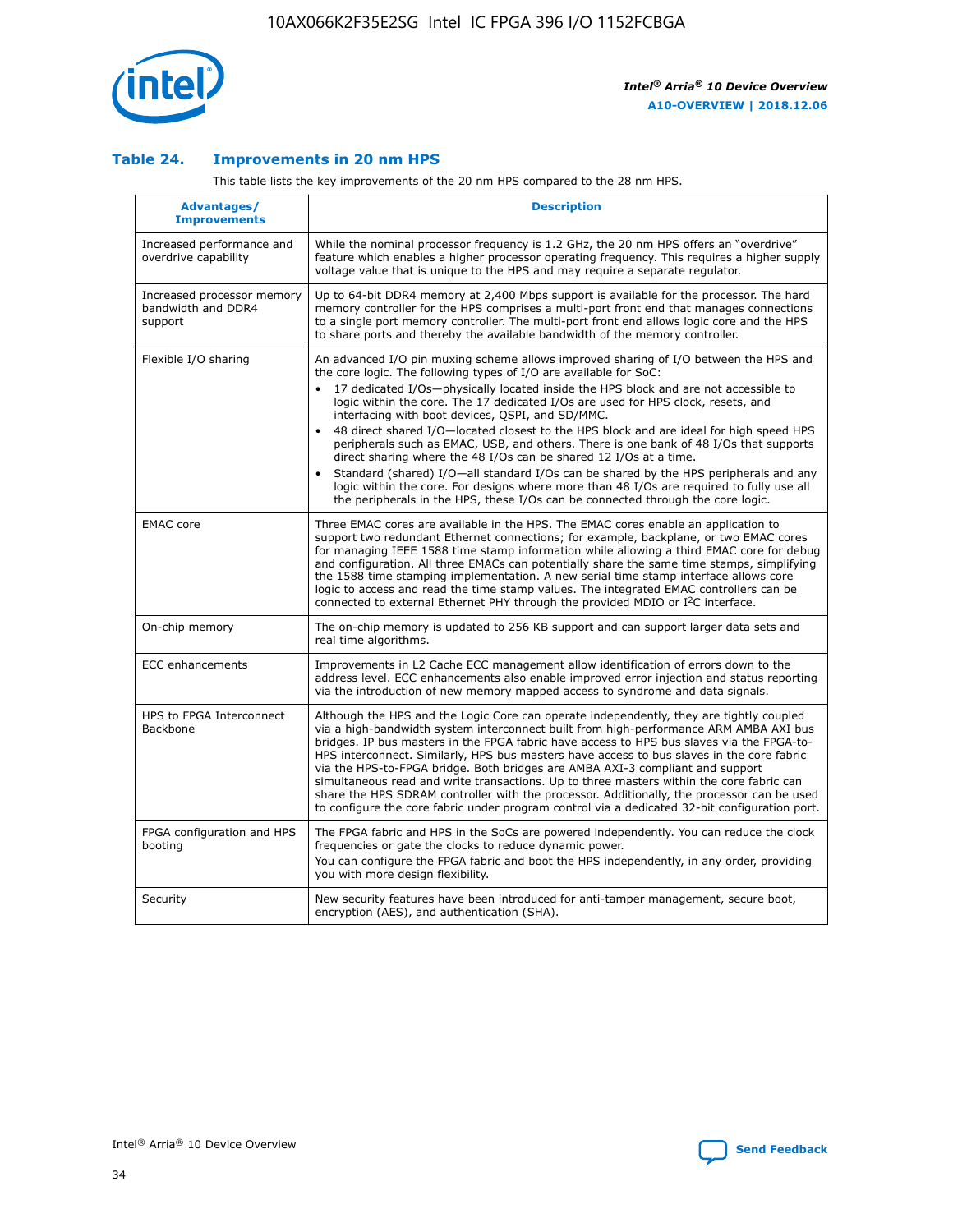

## **Features of the HPS**

The HPS has the following features:

- 1.2-GHz, dual-core ARM Cortex-A9 MPCore processor with up to 1.5-GHz via overdrive
	- ARMv7-A architecture that runs 32-bit ARM instructions, 16-bit and 32-bit Thumb instructions, and 8-bit Java byte codes in Jazelle style
	- Superscalar, variable length, out-of-order pipeline with dynamic branch prediction
	- Instruction Efficiency 2.5 MIPS/MHz, which provides total performance of 7500 MIPS at 1.5 GHz
- Each processor core includes:
	- 32 KB of L1 instruction cache, 32 KB of L1 data cache
	- Single- and double-precision floating-point unit and NEON media engine
	- CoreSight debug and trace technology
	- Snoop Control Unit (SCU) and Acceleration Coherency Port (ACP)
- 512 KB of shared L2 cache
- 256 KB of scratch RAM
- Hard memory controller with support for DDR3, DDR4 and optional error correction code (ECC) support
- Multiport Front End (MPFE) Scheduler interface to the hard memory controller
- 8-channel direct memory access (DMA) controller
- QSPI flash controller with SIO, DIO, QIO SPI Flash support
- NAND flash controller (ONFI 1.0 or later) with DMA and ECC support, updated to support 8 and 16-bit Flash devices and new command DMA to offload CPU for fast power down recovery
- Updated SD/SDIO/MMC controller to eMMC 4.5 with DMA with CE-ATA digital command support
- 3 10/100/1000 Ethernet media access control (MAC) with DMA
- 2 USB On-the-Go (OTG) controllers with DMA
- $\bullet$  5 I<sup>2</sup>C controllers (3 can be used by EMAC for MIO to external PHY)
- 2 UART 16550 Compatible controllers
- 4 serial peripheral interfaces (SPI) (2 Master, 2 Slaves)
- 62 programmable general-purpose I/Os, which includes 48 direct share I/Os that allows the HPS peripherals to connect directly to the FPGA I/Os
- 7 general-purpose timers
- 4 watchdog timers
- Anti-tamper, Secure Boot, Encryption (AES) and Authentication (SHA)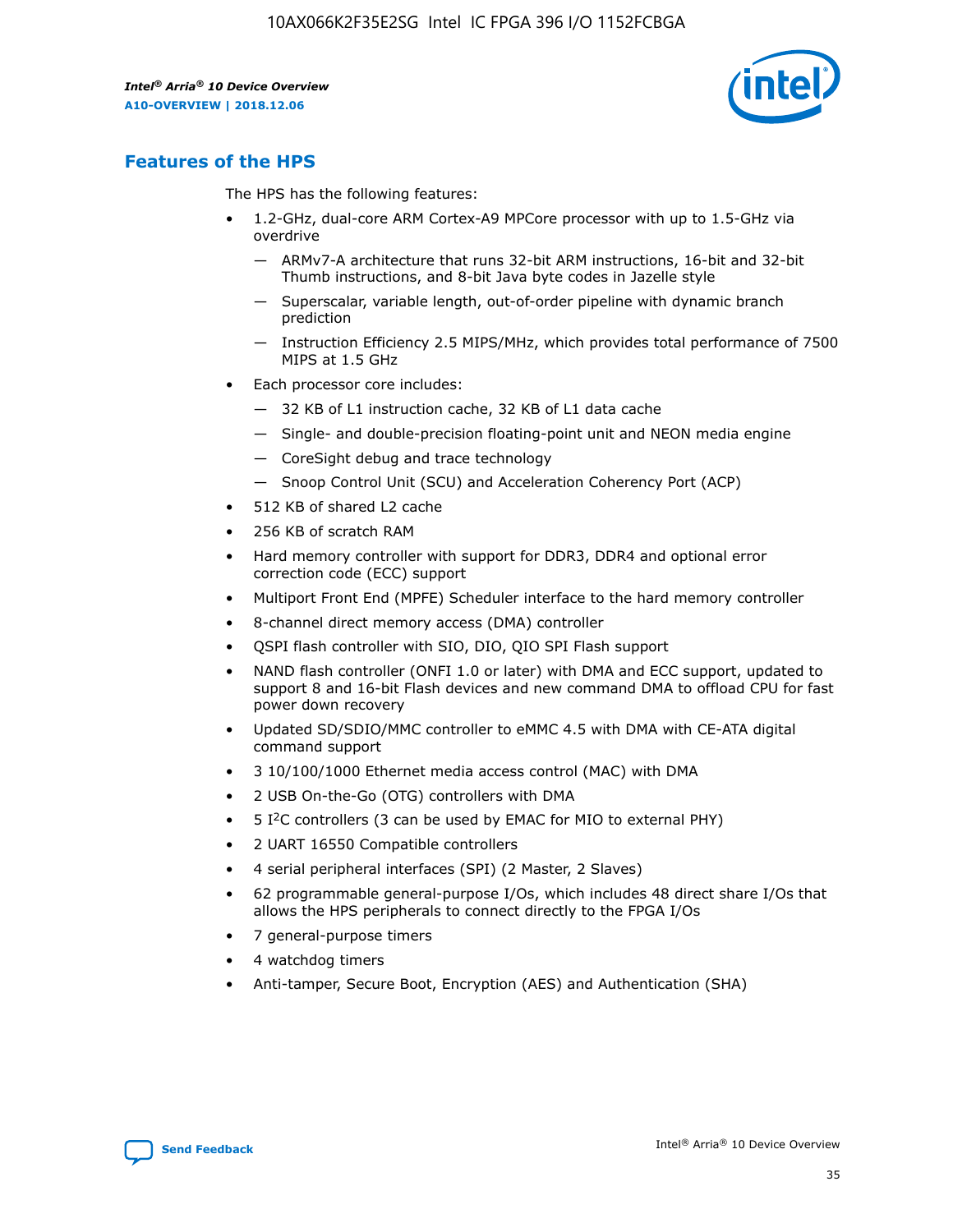

## **System Peripherals and Debug Access Port**

Each Ethernet MAC, USB OTG, NAND flash controller, and SD/MMC controller module has an integrated DMA controller. For modules without an integrated DMA controller, an additional DMA controller module provides up to eight channels of high-bandwidth data transfers. Peripherals that communicate off-chip are multiplexed with other peripherals at the HPS pin level. This allows you to choose which peripherals interface with other devices on your PCB.

The debug access port provides interfaces to industry standard JTAG debug probes and supports ARM CoreSight debug and core traces to facilitate software development.

#### **HPS–FPGA AXI Bridges**

The HPS–FPGA bridges, which support the Advanced Microcontroller Bus Architecture (AMBA) Advanced eXtensible Interface (AXI™) specifications, consist of the following bridges:

- FPGA-to-HPS AMBA AXI bridge—a high-performance bus supporting 32, 64, and 128 bit data widths that allows the FPGA fabric to issue transactions to slaves in the HPS.
- HPS-to-FPGA Avalon/AMBA AXI bridge—a high-performance bus supporting 32, 64, and 128 bit data widths that allows the HPS to issue transactions to slaves in the FPGA fabric.
- Lightweight HPS-to-FPGA AXI bridge—a lower latency 32 bit width bus that allows the HPS to issue transactions to soft peripherals in the FPGA fabric. This bridge is primarily used for control and status register (CSR) accesses to peripherals in the FPGA fabric.

The HPS–FPGA AXI bridges allow masters in the FPGA fabric to communicate with slaves in the HPS logic, and vice versa. For example, the HPS-to-FPGA AXI bridge allows you to share memories instantiated in the FPGA fabric with one or both microprocessors in the HPS, while the FPGA-to-HPS AXI bridge allows logic in the FPGA fabric to access the memory and peripherals in the HPS.

Each HPS–FPGA bridge also provides asynchronous clock crossing for data transferred between the FPGA fabric and the HPS.

#### **HPS SDRAM Controller Subsystem**

The HPS SDRAM controller subsystem contains a multiport SDRAM controller and DDR PHY that are shared between the FPGA fabric (through the FPGA-to-HPS SDRAM interface), the level 2 (L2) cache, and the level 3 (L3) system interconnect. The FPGA-to-HPS SDRAM interface supports AMBA AXI and Avalon® Memory-Mapped (Avalon-MM) interface standards, and provides up to six individual ports for access by masters implemented in the FPGA fabric.

The HPS SDRAM controller supports up to 3 masters (command ports), 3x 64-bit read data ports and 3x 64-bit write data ports.

To maximize memory performance, the SDRAM controller subsystem supports command and data reordering, deficit round-robin arbitration with aging, and high-priority bypass features.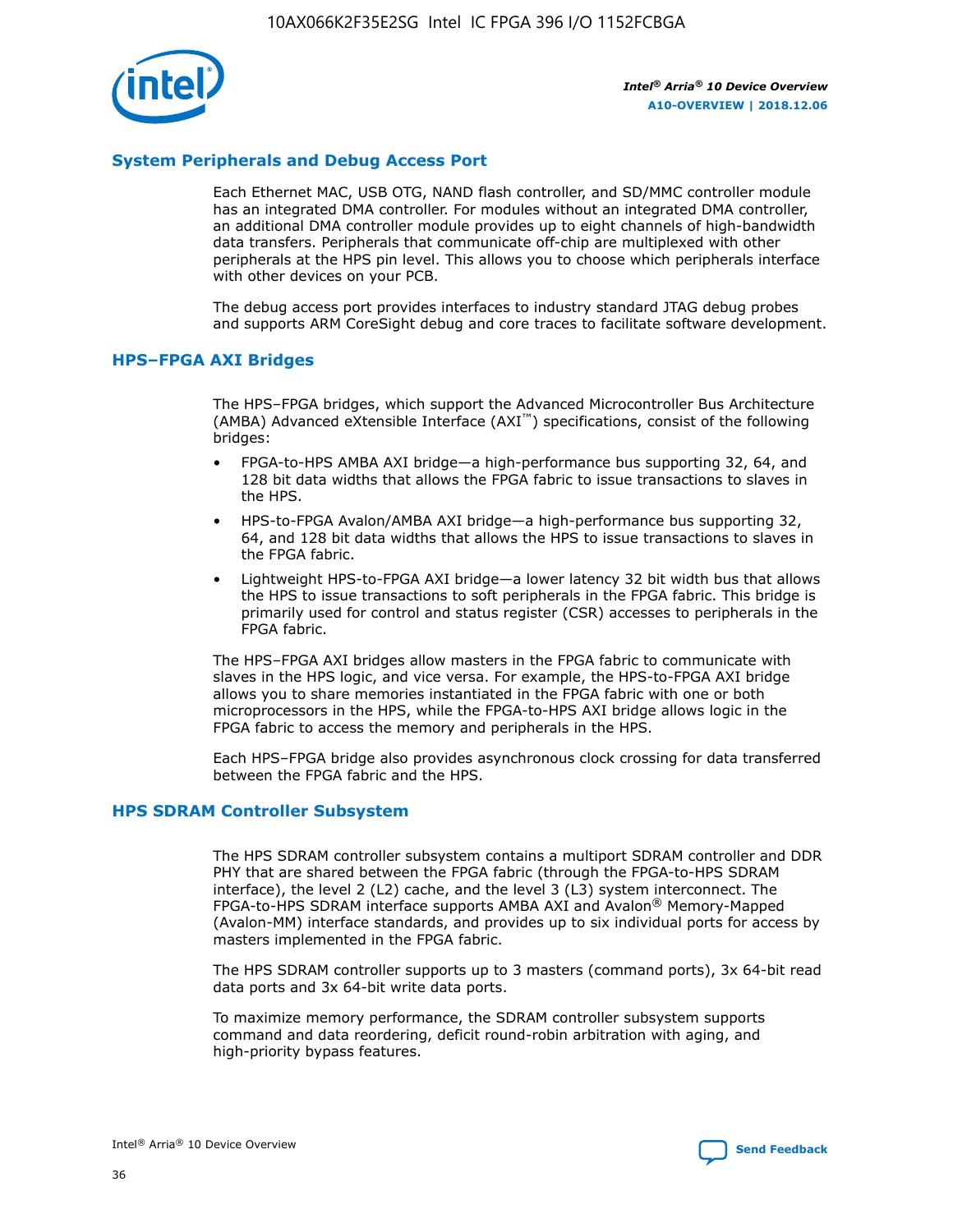

## **FPGA Configuration and HPS Booting**

The FPGA fabric and HPS in the SoC FPGA must be powered at the same time. You can reduce the clock frequencies or gate the clocks to reduce dynamic power.

Once powered, the FPGA fabric and HPS can be configured independently thus providing you with more design flexibility:

- You can boot the HPS independently. After the HPS is running, the HPS can fully or partially reconfigure the FPGA fabric at any time under software control. The HPS can also configure other FPGAs on the board through the FPGA configuration controller.
- Configure the FPGA fabric first, and then boot the HPS from memory accessible to the FPGA fabric.

## **Hardware and Software Development**

For hardware development, you can configure the HPS and connect your soft logic in the FPGA fabric to the HPS interfaces using the Platform Designer system integration tool in the Intel Quartus Prime software.

For software development, the ARM-based SoC FPGA devices inherit the rich software development ecosystem available for the ARM Cortex-A9 MPCore processor. The software development process for Intel SoC FPGAs follows the same steps as those for other SoC devices from other manufacturers. Support for Linux\*, VxWorks\*, and other operating systems are available for the SoC FPGAs. For more information on the operating systems support availability, contact the Intel FPGA sales team.

You can begin device-specific firmware and software development on the Intel SoC FPGA Virtual Target. The Virtual Target is a fast PC-based functional simulation of a target development system—a model of a complete development board. The Virtual Target enables the development of device-specific production software that can run unmodified on actual hardware.

## **Dynamic and Partial Reconfiguration**

The Intel Arria 10 devices support dynamic and partial reconfiguration. You can use dynamic and partial reconfiguration simultaneously to enable seamless reconfiguration of both the device core and transceivers.

## **Dynamic Reconfiguration**

You can reconfigure the PMA and PCS blocks while the device continues to operate. This feature allows you to change the data rates, protocol, and analog settings of a channel in a transceiver bank without affecting on-going data transfer in other transceiver banks. This feature is ideal for applications that require dynamic multiprotocol or multirate support.

## **Partial Reconfiguration**

Using partial reconfiguration, you can reconfigure some parts of the device while keeping the device in operation.

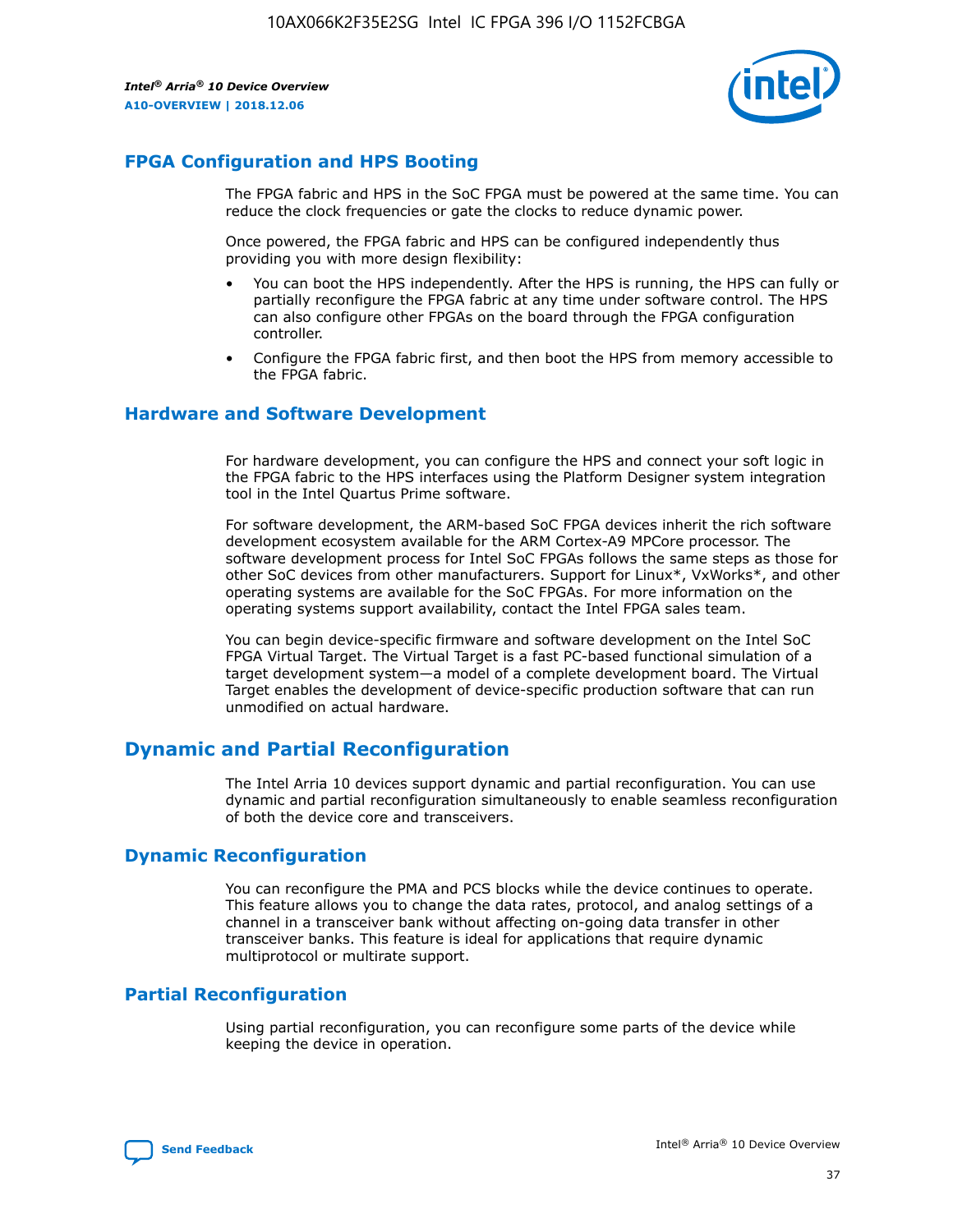

Instead of placing all device functions in the FPGA fabric, you can store some functions that do not run simultaneously in external memory and load them only when required. This capability increases the effective logic density of the device, and lowers cost and power consumption.

In the Intel solution, you do not have to worry about intricate device architecture to perform a partial reconfiguration. The partial reconfiguration capability is built into the Intel Quartus Prime design software, making such time-intensive task simple.

Intel Arria 10 devices support partial reconfiguration in the following configuration options:

- Using an internal host:
	- All supported configuration modes where the FPGA has access to external memory devices such as serial and parallel flash memory.
	- Configuration via Protocol [CvP (PCIe)]
- Using an external host—passive serial (PS), fast passive parallel (FPP) x8, FPP x16, and FPP x32 I/O interface.

# **Enhanced Configuration and Configuration via Protocol**

## **Table 25. Configuration Schemes and Features of Intel Arria 10 Devices**

Intel Arria 10 devices support 1.8 V programming voltage and several configuration schemes.

| <b>Scheme</b>                                                          | <b>Data</b><br><b>Width</b> | <b>Max Clock</b><br>Rate<br>(MHz) | <b>Max Data</b><br>Rate<br>(Mbps)<br>(13) | <b>Decompression</b> | <b>Design</b><br>Security <sup>(1</sup><br>4) | <b>Partial</b><br>Reconfiguration<br>(15) | <b>Remote</b><br><b>System</b><br><b>Update</b> |
|------------------------------------------------------------------------|-----------------------------|-----------------------------------|-------------------------------------------|----------------------|-----------------------------------------------|-------------------------------------------|-------------------------------------------------|
| <b>JTAG</b>                                                            | 1 bit                       | 33                                | 33                                        |                      |                                               | Yes(16)                                   |                                                 |
| Active Serial (AS)<br>through the<br>EPCO-L<br>configuration<br>device | 1 bit,<br>4 bits            | 100                               | 400                                       | Yes                  | Yes                                           | Yes(16)                                   | Yes                                             |
| Passive serial (PS)<br>through CPLD or<br>external<br>microcontroller  | 1 bit                       | 100                               | 100                                       | Yes                  | Yes                                           | Yes <sup>(16)</sup>                       | Parallel<br>Flash<br>Loader<br>(PFL) IP<br>core |
|                                                                        |                             |                                   |                                           |                      |                                               |                                           | continued                                       |

<sup>(13)</sup> Enabling either compression or design security features affects the maximum data rate. Refer to the Intel Arria 10 Device Datasheet for more information.

<sup>(14)</sup> Encryption and compression cannot be used simultaneously.

 $(15)$  Partial reconfiguration is an advanced feature of the device family. If you are interested in using partial reconfiguration, contact Intel for support.

 $(16)$  Partial configuration can be performed only when it is configured as internal host.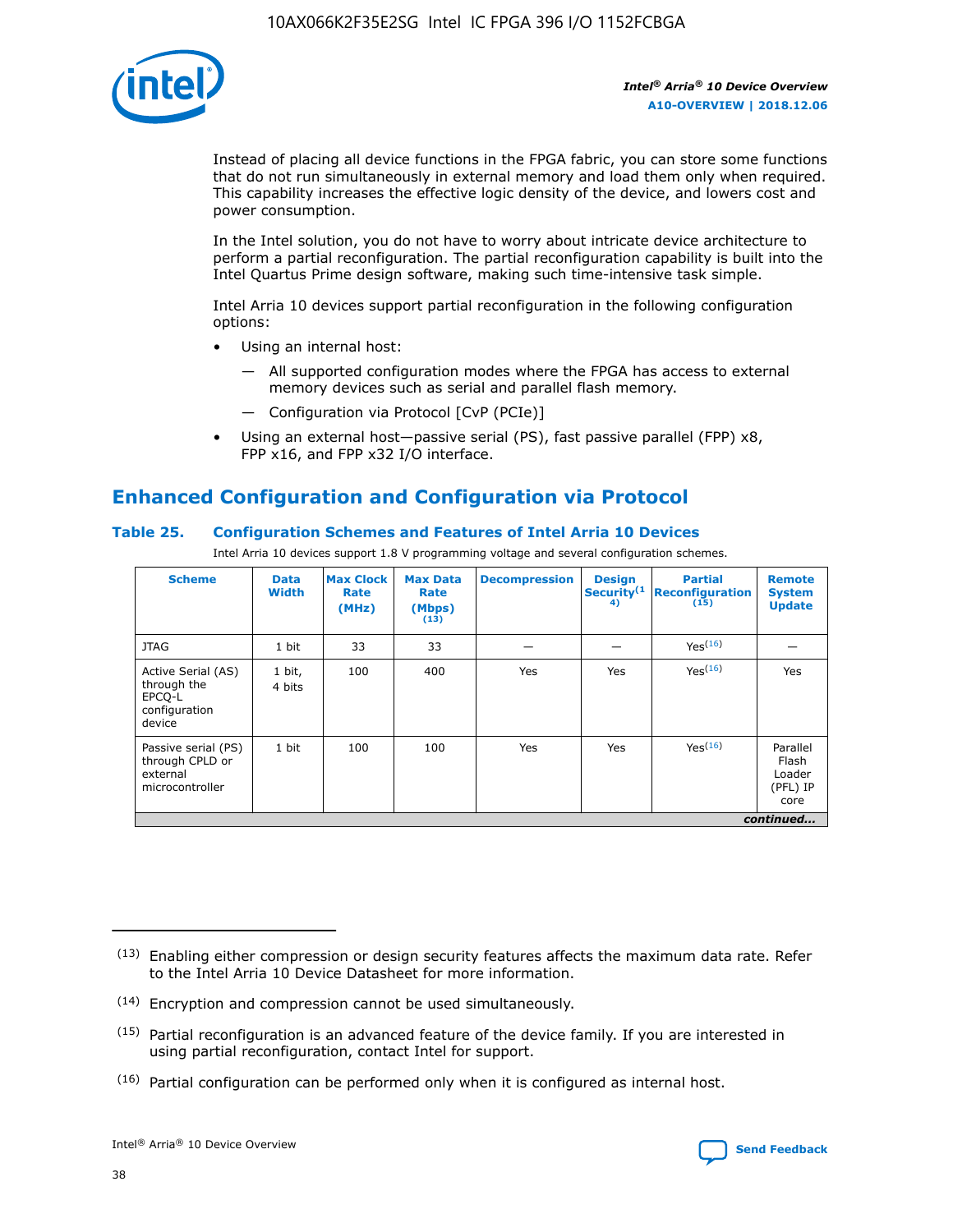

| <b>Scheme</b>                                   | <b>Data</b><br><b>Width</b> | <b>Max Clock</b><br>Rate<br>(MHz) | <b>Max Data</b><br>Rate<br>(Mbps)<br>(13) | <b>Decompression</b> | <b>Design</b><br>Security <sup>(1</sup><br>4) | <b>Partial</b><br><b>Reconfiguration</b><br>(15) | <b>Remote</b><br><b>System</b><br><b>Update</b> |
|-------------------------------------------------|-----------------------------|-----------------------------------|-------------------------------------------|----------------------|-----------------------------------------------|--------------------------------------------------|-------------------------------------------------|
| Fast passive                                    | 8 bits                      | 100                               | 3200                                      | Yes                  | Yes                                           | Yes(17)                                          | PFL IP                                          |
| parallel (FPP)<br>through CPLD or               | 16 bits                     |                                   |                                           | Yes                  | Yes                                           |                                                  | core                                            |
| external<br>microcontroller                     | 32 bits                     |                                   |                                           | Yes                  | Yes                                           |                                                  |                                                 |
| Configuration via                               | 16 bits                     | 100                               | 3200                                      | Yes                  | Yes                                           | Yes <sup>(17)</sup>                              |                                                 |
| <b>HPS</b>                                      | 32 bits                     |                                   |                                           | Yes                  | Yes                                           |                                                  |                                                 |
| Configuration via<br>Protocol [CvP<br>$(PCIe*)$ | x1, x2,<br>x4, x8<br>lanes  |                                   | 8000                                      | Yes                  | Yes                                           | Yes <sup>(16)</sup>                              |                                                 |

You can configure Intel Arria 10 devices through PCIe using Configuration via Protocol (CvP). The Intel Arria 10 CvP implementation conforms to the PCIe 100 ms power-up-to-active time requirement.

## **Related Information**

[Configuration via Protocol \(CvP\) Implementation in Intel FPGAs User Guide](https://www.intel.com/content/www/us/en/programmable/documentation/dsu1441819344145.html#dsu1442269728522) Provides more information about the CvP configuration scheme.

# **SEU Error Detection and Correction**

Intel Arria 10 devices offer robust and easy-to-use single-event upset (SEU) error detection and correction circuitry.

The detection and correction circuitry includes protection for Configuration RAM (CRAM) programming bits and user memories. The CRAM is protected by a continuously running CRC error detection circuit with integrated ECC that automatically corrects one or two errors and detects higher order multi-bit errors. When more than two errors occur, correction is available through reloading of the core programming file, providing a complete design refresh while the FPGA continues to operate.

The physical layout of the Intel Arria 10 CRAM array is optimized to make the majority of multi-bit upsets appear as independent single-bit or double-bit errors which are automatically corrected by the integrated CRAM ECC circuitry. In addition to the CRAM protection, the M20K memory blocks also include integrated ECC circuitry and are layout-optimized for error detection and correction. The MLAB does not have ECC.

(14) Encryption and compression cannot be used simultaneously.

<sup>(17)</sup> Supported at a maximum clock rate of 100 MHz.



 $(13)$  Enabling either compression or design security features affects the maximum data rate. Refer to the Intel Arria 10 Device Datasheet for more information.

 $(15)$  Partial reconfiguration is an advanced feature of the device family. If you are interested in using partial reconfiguration, contact Intel for support.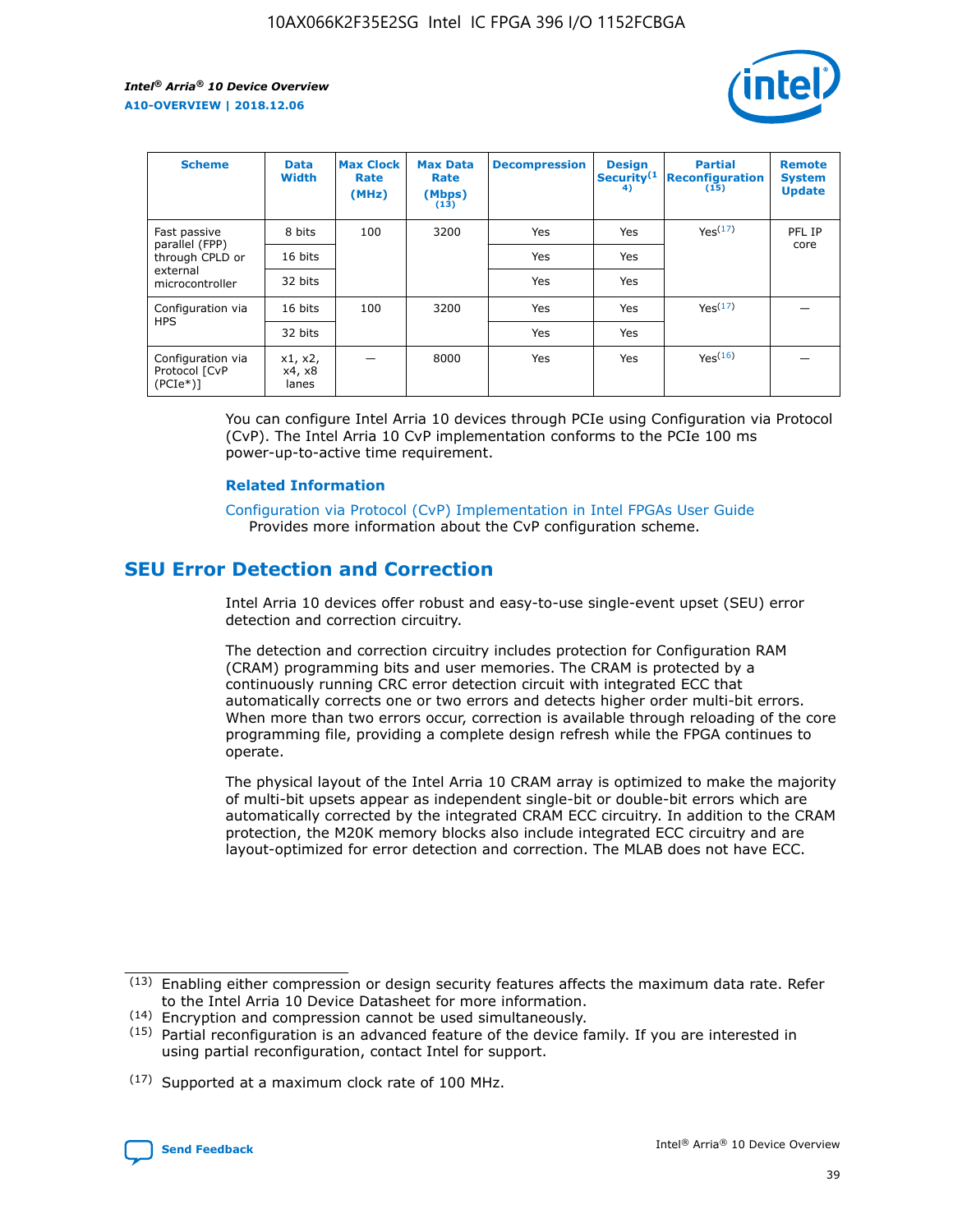

## **Power Management**

Intel Arria 10 devices leverage the advanced 20 nm process technology, a low 0.9 V core power supply, an enhanced core architecture, and several optional power reduction techniques to reduce total power consumption by as much as 40% compared to Arria V devices and as much as 60% compared to Stratix V devices.

The optional power reduction techniques in Intel Arria 10 devices include:

- **SmartVID**—a code is programmed into each device during manufacturing that allows a smart regulator to operate the device at lower core  $V_{CC}$  while maintaining performance
- **Programmable Power Technology**—non-critical timing paths are identified by the Intel Quartus Prime software and the logic in these paths is biased for low power instead of high performance
- **Low Static Power Options**—devices are available with either standard static power or low static power while maintaining performance

Furthermore, Intel Arria 10 devices feature Intel's industry-leading low power transceivers and include a number of hard IP blocks that not only reduce logic resources but also deliver substantial power savings compared to soft implementations. In general, hard IP blocks consume up to 90% less power than the equivalent soft logic implementations.

# **Incremental Compilation**

The Intel Quartus Prime software incremental compilation feature reduces compilation time and helps preserve performance to ease timing closure. The incremental compilation feature enables the partial reconfiguration flow for Intel Arria 10 devices.

Incremental compilation supports top-down, bottom-up, and team-based design flows. This feature facilitates modular, hierarchical, and team-based design flows where different designers compile their respective design sections in parallel. Furthermore, different designers or IP providers can develop and optimize different blocks of the design independently. These blocks can then be imported into the top level project.

# **Document Revision History for Intel Arria 10 Device Overview**

| <b>Document</b><br><b>Version</b> | <b>Changes</b>                                                                                                                                                                                                                                                              |
|-----------------------------------|-----------------------------------------------------------------------------------------------------------------------------------------------------------------------------------------------------------------------------------------------------------------------------|
| 2018.12.06                        | Added links to Intel Arria 10 device errata documents.<br>Removed automotive temperature option from the Intel Arria 10 GX devices.<br>Removed -3 fabric speed grade from the Intel Arria 10 GT devices.<br>Updated power options for the Intel Arria 10 GX and GT devices. |
| 2018.04.09                        | Updated the lowest $V_{CC}$ from 0.83 V to 0.82 V in the topic listing a summary of the device features.                                                                                                                                                                    |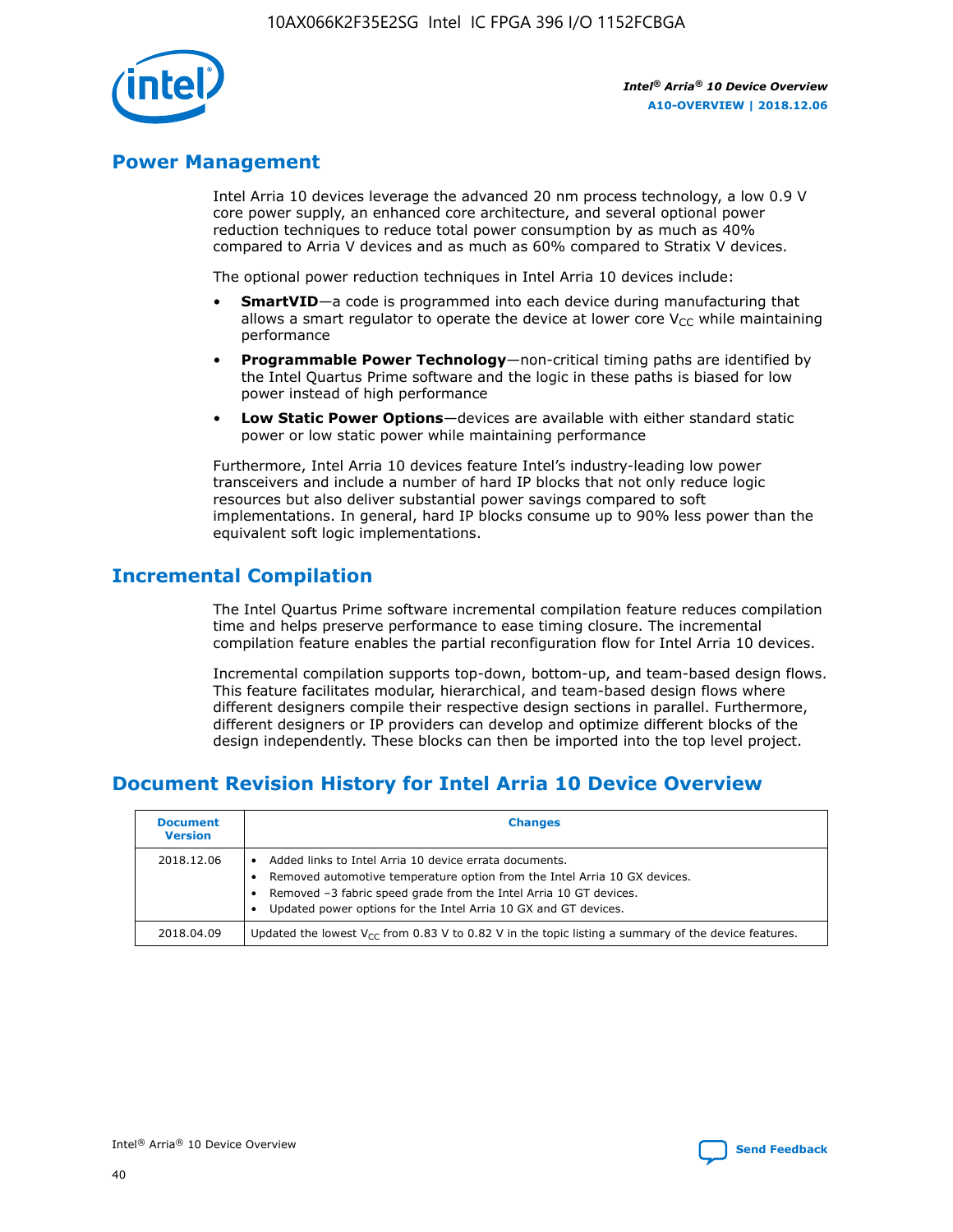$\mathsf{r}$ 



| January 2018<br>Updated the maximum data rate for HPS (Intel Arria 10 SX devices<br>2018.01.17<br>external memory interface DDR3 controller from 2,166 Mbps to 2,133<br>Mbps.<br>$\bullet$<br>+ SRAM to 633 MHz in Memory Standards Supported by the Soft<br>Memory Controller table.<br>Updated transceiver backplane capability to 12.5 Gbps.<br>$\bullet$<br>Removed transceiver speed grade 5 in Sample Ordering Core and<br>Available Options for Intel Arria 10 GX Devices figure.<br>Available Options for Intel Arria 10 GT Devices figure.<br>Updated short reach transceiver rate for Intel Arria 10 GT devices to<br>$\bullet$<br>25.8 Gbps.<br>Removed On-Die Instrumentation - EyeQ and Jitter Margin Tool<br>table.<br>2017.09.20<br>September 2017<br>1,333 MHz/2,666 Mbps to 1,200 MHz/2,400 Mbps.<br>July 2017<br>2017.07.13<br>Corrected the automotive temperature range in the figure showing the<br>available options for the Intel Arria 10 GX devices from "-40°C to 100°C"<br>to "-40°C to 125°C".<br>July 2017<br>2017.07.06<br>Added automotive temperature option to Intel Arria 10 GX device family.<br>2017.05.08<br>Corrected protocol names with "1588" to "IEEE 1588v2".<br>May 2017<br>$\bullet$<br>Updated the vertical migration table to remove vertical migration<br>$\bullet$<br>between Intel Arria 10 GX and Intel Arria 10 SX device variants.<br>Removed all "Preliminary" marks.<br>2017.03.15<br>March 2017<br>Removed the topic about migration from Intel Arria 10 to Intel Stratix<br>10 devices.<br>Rebranded as Intel.<br>$\bullet$<br>October 2016<br>2016.10.31<br>Removed package F36 from Intel Arria 10 GX devices.<br>$\bullet$<br>Updated Intel Arria 10 GT sample ordering code and maximum GX<br>$\bullet$<br>transceiver count. Intel Arria 10 GT devices are available only in the<br>SF45 package option with a maximum of 72 transceivers.<br>May 2016<br>2016.05.02<br>Updated the FPGA Configuration and HPS Booting topic.<br>Remove $V_{CC}$ PowerManager from the Summary of Features, Power<br>Management and Arria 10 Device Variants and packages topics. This<br>feature is no longer supported in Arria 10 devices.<br>Removed LPDDR3 from the Memory Standards Supported by the HPS<br>Hard Memory Controller table in the Memory Standards Supported by<br>Intel Arria 10 Devices topic. This standard is only supported by the<br>FPGA.<br>Removed transceiver speed grade 5 from the Device Variants and<br>Packages topic for Arria 10 GX and SX devices.<br>Changed the maximum Arria 10 GT datarate to 25.8 Gbps and the<br>February 2016<br>2016.02.11<br>minimum datarate to 1 Gbps globally.<br>Revised the state for Core clock networks in the Summary of Features<br>$\bullet$<br>topic.<br>• Changed the transceiver parameters in the "Summary of Features for<br>Arria 10 Devices" table.<br>for Arria 10 GT Devices" table.<br>• Changed the package availability for GT devices in the "Package Plan<br>for Arria 10 GT Devices" table.<br>Changed the package configurations for GT devices in the "Migration"<br>Capability Across Arria 10 Product Lines" figure. | <b>Date</b> | <b>Version</b> | <b>Changes</b>                                                                                                                                                                                                                                                                               |
|----------------------------------------------------------------------------------------------------------------------------------------------------------------------------------------------------------------------------------------------------------------------------------------------------------------------------------------------------------------------------------------------------------------------------------------------------------------------------------------------------------------------------------------------------------------------------------------------------------------------------------------------------------------------------------------------------------------------------------------------------------------------------------------------------------------------------------------------------------------------------------------------------------------------------------------------------------------------------------------------------------------------------------------------------------------------------------------------------------------------------------------------------------------------------------------------------------------------------------------------------------------------------------------------------------------------------------------------------------------------------------------------------------------------------------------------------------------------------------------------------------------------------------------------------------------------------------------------------------------------------------------------------------------------------------------------------------------------------------------------------------------------------------------------------------------------------------------------------------------------------------------------------------------------------------------------------------------------------------------------------------------------------------------------------------------------------------------------------------------------------------------------------------------------------------------------------------------------------------------------------------------------------------------------------------------------------------------------------------------------------------------------------------------------------------------------------------------------------------------------------------------------------------------------------------------------------------------------------------------------------------------------------------------------------------------------------------------------------------------------------------------------------------------------------------------------------------------------------------------------------------------------------------------------------------------------------------------------------------------------------------------------------------------------------------------------------------------------------------------------------------------------------------------|-------------|----------------|----------------------------------------------------------------------------------------------------------------------------------------------------------------------------------------------------------------------------------------------------------------------------------------------|
|                                                                                                                                                                                                                                                                                                                                                                                                                                                                                                                                                                                                                                                                                                                                                                                                                                                                                                                                                                                                                                                                                                                                                                                                                                                                                                                                                                                                                                                                                                                                                                                                                                                                                                                                                                                                                                                                                                                                                                                                                                                                                                                                                                                                                                                                                                                                                                                                                                                                                                                                                                                                                                                                                                                                                                                                                                                                                                                                                                                                                                                                                                                                                                |             |                | Updated maximum frequency supported for half rate QDRII and QDRII<br>Removed package code 40, low static power, SmartVID, industrial, and<br>military operating temperature support from Sample Ordering Core and<br>support from PMA Features of the Transceivers in Intel Arria 10 Devices |
|                                                                                                                                                                                                                                                                                                                                                                                                                                                                                                                                                                                                                                                                                                                                                                                                                                                                                                                                                                                                                                                                                                                                                                                                                                                                                                                                                                                                                                                                                                                                                                                                                                                                                                                                                                                                                                                                                                                                                                                                                                                                                                                                                                                                                                                                                                                                                                                                                                                                                                                                                                                                                                                                                                                                                                                                                                                                                                                                                                                                                                                                                                                                                                |             |                | Updated the maximum speed of the DDR4 external memory interface from                                                                                                                                                                                                                         |
|                                                                                                                                                                                                                                                                                                                                                                                                                                                                                                                                                                                                                                                                                                                                                                                                                                                                                                                                                                                                                                                                                                                                                                                                                                                                                                                                                                                                                                                                                                                                                                                                                                                                                                                                                                                                                                                                                                                                                                                                                                                                                                                                                                                                                                                                                                                                                                                                                                                                                                                                                                                                                                                                                                                                                                                                                                                                                                                                                                                                                                                                                                                                                                |             |                |                                                                                                                                                                                                                                                                                              |
|                                                                                                                                                                                                                                                                                                                                                                                                                                                                                                                                                                                                                                                                                                                                                                                                                                                                                                                                                                                                                                                                                                                                                                                                                                                                                                                                                                                                                                                                                                                                                                                                                                                                                                                                                                                                                                                                                                                                                                                                                                                                                                                                                                                                                                                                                                                                                                                                                                                                                                                                                                                                                                                                                                                                                                                                                                                                                                                                                                                                                                                                                                                                                                |             |                |                                                                                                                                                                                                                                                                                              |
|                                                                                                                                                                                                                                                                                                                                                                                                                                                                                                                                                                                                                                                                                                                                                                                                                                                                                                                                                                                                                                                                                                                                                                                                                                                                                                                                                                                                                                                                                                                                                                                                                                                                                                                                                                                                                                                                                                                                                                                                                                                                                                                                                                                                                                                                                                                                                                                                                                                                                                                                                                                                                                                                                                                                                                                                                                                                                                                                                                                                                                                                                                                                                                |             |                |                                                                                                                                                                                                                                                                                              |
|                                                                                                                                                                                                                                                                                                                                                                                                                                                                                                                                                                                                                                                                                                                                                                                                                                                                                                                                                                                                                                                                                                                                                                                                                                                                                                                                                                                                                                                                                                                                                                                                                                                                                                                                                                                                                                                                                                                                                                                                                                                                                                                                                                                                                                                                                                                                                                                                                                                                                                                                                                                                                                                                                                                                                                                                                                                                                                                                                                                                                                                                                                                                                                |             |                |                                                                                                                                                                                                                                                                                              |
|                                                                                                                                                                                                                                                                                                                                                                                                                                                                                                                                                                                                                                                                                                                                                                                                                                                                                                                                                                                                                                                                                                                                                                                                                                                                                                                                                                                                                                                                                                                                                                                                                                                                                                                                                                                                                                                                                                                                                                                                                                                                                                                                                                                                                                                                                                                                                                                                                                                                                                                                                                                                                                                                                                                                                                                                                                                                                                                                                                                                                                                                                                                                                                |             |                |                                                                                                                                                                                                                                                                                              |
|                                                                                                                                                                                                                                                                                                                                                                                                                                                                                                                                                                                                                                                                                                                                                                                                                                                                                                                                                                                                                                                                                                                                                                                                                                                                                                                                                                                                                                                                                                                                                                                                                                                                                                                                                                                                                                                                                                                                                                                                                                                                                                                                                                                                                                                                                                                                                                                                                                                                                                                                                                                                                                                                                                                                                                                                                                                                                                                                                                                                                                                                                                                                                                |             |                |                                                                                                                                                                                                                                                                                              |
|                                                                                                                                                                                                                                                                                                                                                                                                                                                                                                                                                                                                                                                                                                                                                                                                                                                                                                                                                                                                                                                                                                                                                                                                                                                                                                                                                                                                                                                                                                                                                                                                                                                                                                                                                                                                                                                                                                                                                                                                                                                                                                                                                                                                                                                                                                                                                                                                                                                                                                                                                                                                                                                                                                                                                                                                                                                                                                                                                                                                                                                                                                                                                                |             |                | Changed the transceiver parameters in the "Maximum Resource Counts"<br>continued                                                                                                                                                                                                             |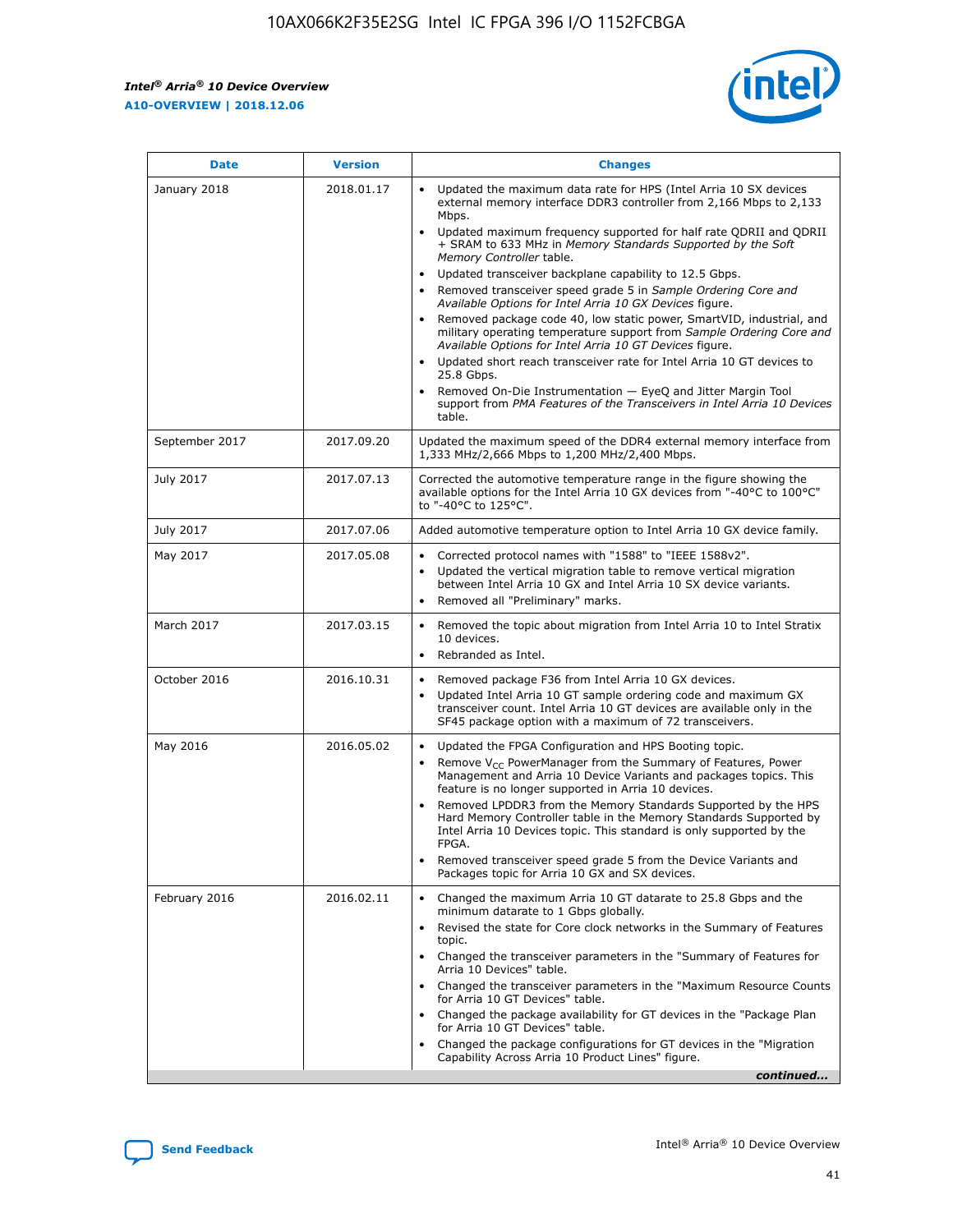

| <b>Date</b>   | <b>Version</b> | <b>Changes</b>                                                                                                                                                               |
|---------------|----------------|------------------------------------------------------------------------------------------------------------------------------------------------------------------------------|
|               |                | • Changed transceiver parameters in the "Low Power Serial Transceivers"<br>section.                                                                                          |
|               |                | • Changed the transceiver descriptions in the "Device Variants for the<br>Arria 10 Device Family" table.                                                                     |
|               |                | Changed the "Sample Ordering Code and Available Options for Arria 10<br>$\bullet$<br>GT Devices" figure.                                                                     |
|               |                | Changed the datarates for GT devices in the "PMA Features" section.                                                                                                          |
|               |                | Changed the datarates for GT devices in the "PCS Features" section.<br>$\bullet$                                                                                             |
| December 2015 | 2015.12.14     | Updated the number of M20K memory blocks for Arria 10 GX 660 from<br>2133 to 2131 and corrected the total RAM bit from 48,448 Kb to<br>48,408 Kb.                            |
|               |                | Corrected the number of DSP blocks for Arria 10 GX 660 from 1688 to<br>1687 in the table listing floating-point arithmetic resources.                                        |
| November 2015 | 2015.11.02     | Updated the maximum resources for Arria 10 GX 220, GX 320, GX 480,<br>$\bullet$<br>GX 660, SX 220, SX 320, SX 480, and SX 660.                                               |
|               |                | • Updated resource count for Arria 10 GX 320, GX 480, GX 660, SX 320,<br>SX 480, a SX 660 devices in Number of Multipliers in Intel Arria 10<br><b>Devices</b> table.        |
|               |                | Updated the available options for Arria 10 GX, GT, and SX.                                                                                                                   |
|               |                | Changed instances of Quartus II to Quartus Prime.<br>$\bullet$                                                                                                               |
| June 2015     | 2015.06.15     | Corrected label for Intel Arria 10 GT product lines in the vertical migration<br>figure.                                                                                     |
| May 2015      | 2015.05.15     | Corrected the DDR3 half rate and quarter rate maximum frequencies in the<br>table that lists the memory standards supported by the Intel Arria 10 hard<br>memory controller. |
| May 2015      | 2015.05.04     | • Added support for 13.5G JESD204b in the Summary of Features table.                                                                                                         |
|               |                | • Added a link to Arria 10 GT Channel Usage in the Arria 10 GT Package<br>Plan topic.                                                                                        |
|               |                | • Added a note to the table, Maximum Resource Counts for Arria 10 GT<br>devices.                                                                                             |
|               |                | • Updated the power requirements of the transceivers in the Low Power<br>Serial Transceivers topic.                                                                          |
| January 2015  | 2015.01.23     | • Added floating point arithmetic features in the Summary of Features<br>table.                                                                                              |
|               |                | • Updated the total embedded memory from 38.38 megabits (Mb) to<br>65.6 Mb.                                                                                                  |
|               |                | • Updated the table that lists the memory standards supported by Intel<br>Arria 10 devices.                                                                                  |
|               |                | Removed support for DDR3U, LPDDR3 SDRAM, RLDRAM 2, and DDR2.                                                                                                                 |
|               |                | Moved RLDRAM 3 support from hard memory controller to soft memory<br>controller. RLDRAM 3 support uses hard PHY with soft memory<br>controller.                              |
|               |                | Added soft memory controller support for QDR IV.<br>٠                                                                                                                        |
|               |                | Updated the maximum resource count table to include the number of<br>hard memory controllers available in each device variant.                                               |
|               |                | Updated the transceiver PCS data rate from 12.5 Gbps to 12 Gbps.<br>$\bullet$                                                                                                |
|               |                | Updated the max clock rate of PS, FPP x8, FPP x16, and Configuration<br>via HPS from 125 MHz to 100 MHz.                                                                     |
|               |                | Added a feature for fractional synthesis PLLs: PLL cascading.                                                                                                                |
|               |                | Updated the HPS programmable general-purpose I/Os from 54 to 62.<br>$\bullet$                                                                                                |
|               |                | continued                                                                                                                                                                    |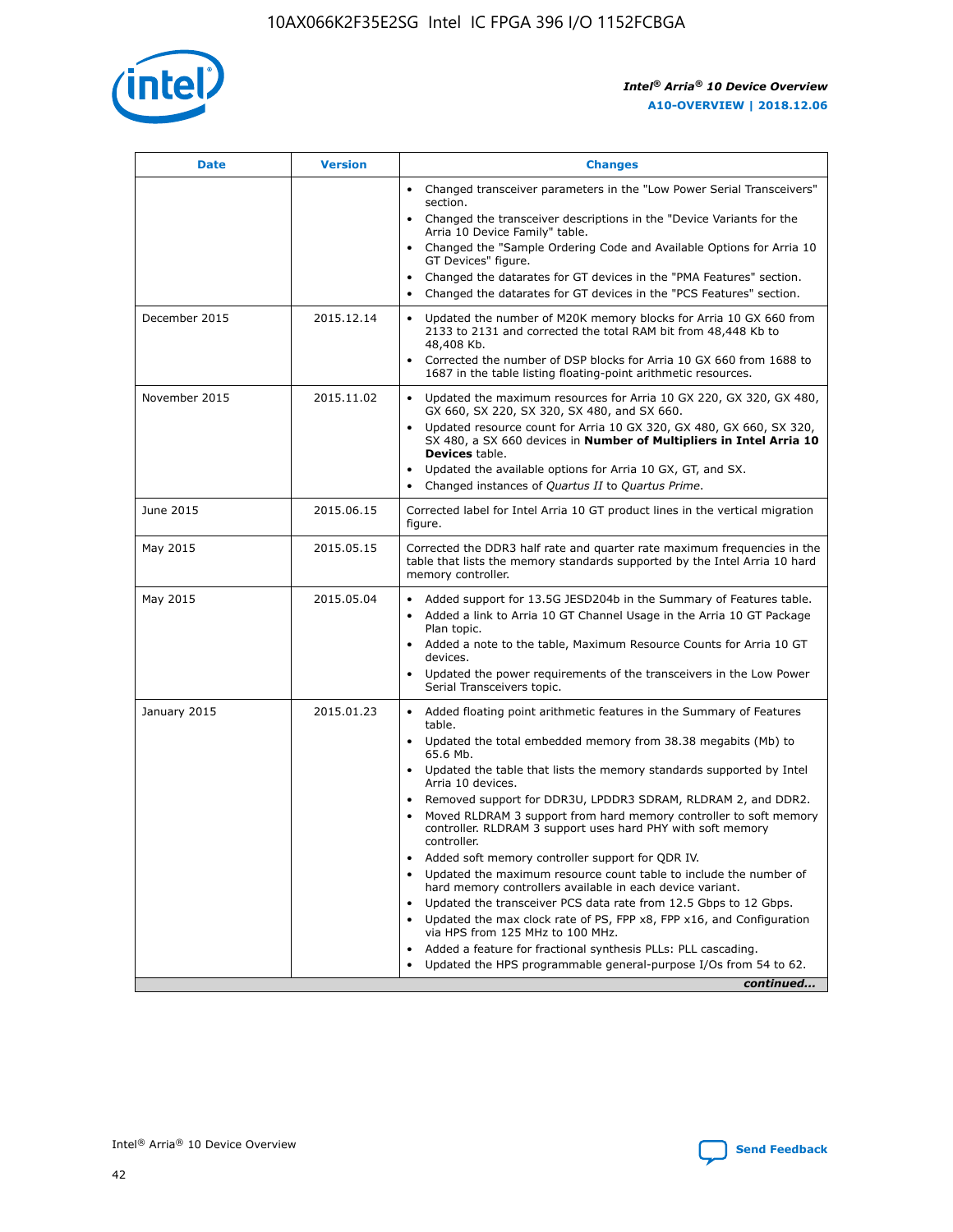

| <b>Date</b>    | <b>Version</b> | <b>Changes</b>                                                                                                                                                                                                                                                                                                                                                                                                                                                                                                                                      |
|----------------|----------------|-----------------------------------------------------------------------------------------------------------------------------------------------------------------------------------------------------------------------------------------------------------------------------------------------------------------------------------------------------------------------------------------------------------------------------------------------------------------------------------------------------------------------------------------------------|
| September 2014 | 2014.09.30     | Corrected the 3 V I/O and LVDS I/O counts for F35 and F36 packages<br>$\bullet$<br>of Arria 10 GX.<br>Corrected the 3 V I/O, LVDS I/O, and transceiver counts for the NF40<br>$\bullet$<br>package of the Arria GX 570 and 660.<br>Removed 3 V I/O, LVDS I/O, and transceiver counts for the NF40<br>$\bullet$<br>package of the Arria GX 900 and 1150. The NF40 package is not<br>available for Arria 10 GX 900 and 1150.                                                                                                                          |
| August 2014    | 2014.08.18     | Updated Memory (Kb) M20K maximum resources for Arria 10 GX 660<br>devices from 42,660 to 42,620.<br>Added GPIO columns consisting of LVDS I/O Bank and 3V I/O Bank in<br>$\bullet$<br>the Package Plan table.<br>Added how to use memory interface clock frequency higher than 533<br>$\bullet$<br>MHz in the I/O vertical migration.<br>Added information to clarify that RLDRAM3 support uses hard PHY with<br>$\bullet$<br>soft memory controller.<br>Added variable precision DSP blocks support for floating-point<br>$\bullet$<br>arithmetic. |
| June 2014      | 2014.06.19     | Updated number of dedicated I/Os in the HPS block to 17.                                                                                                                                                                                                                                                                                                                                                                                                                                                                                            |
| February 2014  | 2014.02.21     | Updated transceiver speed grade options for GT devices in Figure 2.                                                                                                                                                                                                                                                                                                                                                                                                                                                                                 |
| February 2014  | 2014.02.06     | Updated data rate for Arria 10 GT devices from 28.1 Gbps to 28.3 Gbps.                                                                                                                                                                                                                                                                                                                                                                                                                                                                              |
| December 2013  | 2013.12.10     | Updated the HPS memory standards support from LPDDR2 to LPDDR3.<br>Updated HPS block diagram to include dedicated HPS I/O and FPGA<br>$\bullet$<br>Configuration blocks as well as repositioned SD/SDIO/MMC, DMA, SPI<br>and NAND Flash with ECC blocks.                                                                                                                                                                                                                                                                                            |
| December 2013  | 2013.12.02     | Initial release.                                                                                                                                                                                                                                                                                                                                                                                                                                                                                                                                    |